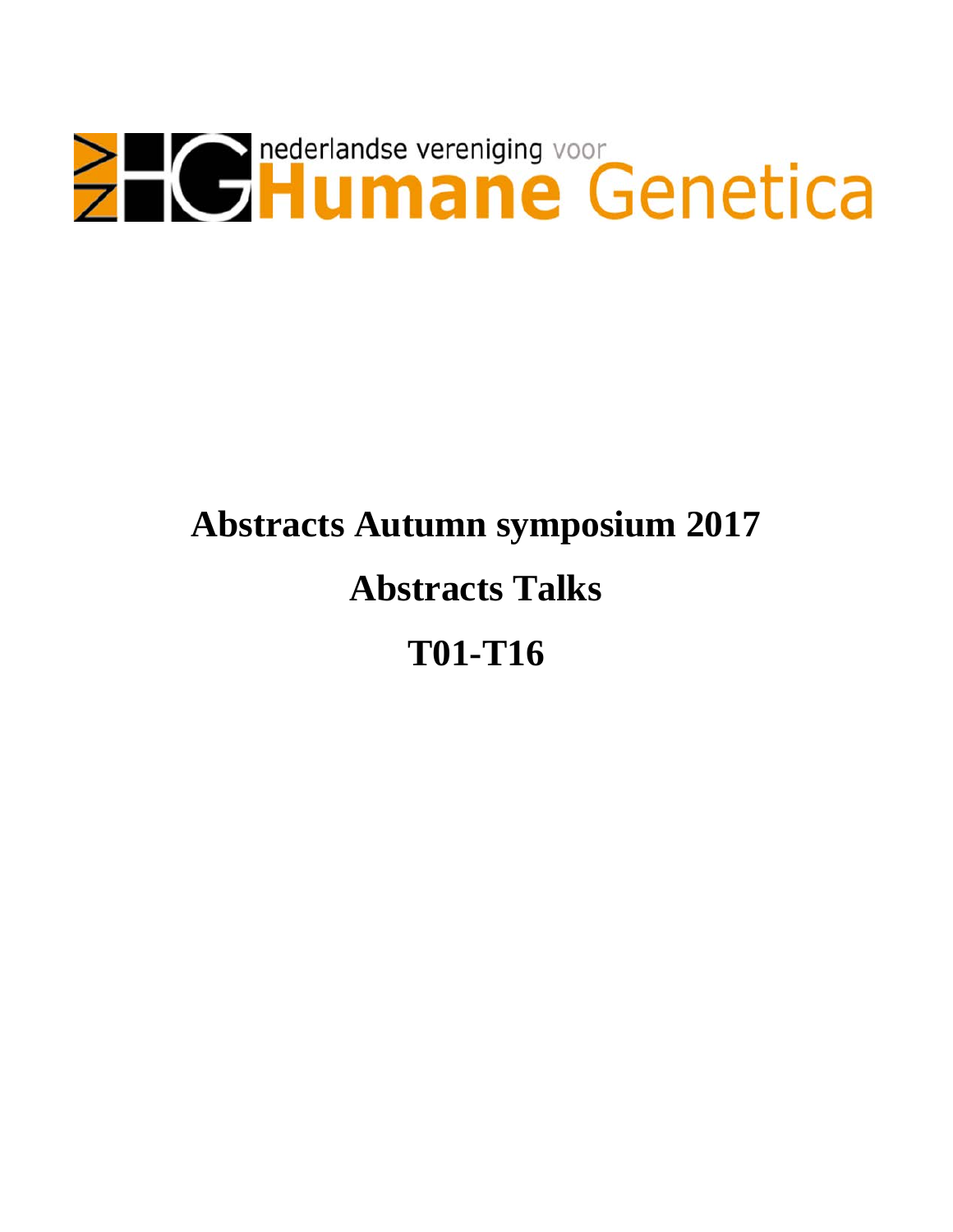### **T01 - Next-generation sequencing of the mtDNA and exome is the preferred, first strategy to identify known and novel causes of mitochondrial disease**

Debby M.E.I. Hellebrekers, Alexandra T.M. Hendrickx, Suzanne C.E.H. Sallevelt, Jos C. Dreesen, Mike Gerards, Tom T.E. Theunissen, Rick Kamps, Minh Nguyen, Ralph W. Gottschalk, Chantal M. Calis, Hans Scheffer, Alphons P.M. Stassen, Kees Schoonderwoerd, Irenaeus F.M. de Coo, Hubert J. Smeets

Maastricht University Medical Centre (MUMC) Erasmus MC Rotterdam

Mitochondrial disorders are among the most common inherited neuromuscular disorders, caused by both mitochondrial DNA (mtDNA) and nuclear gene defects. Limited genotype-phenotype correlations and extreme clinical and genetic heterogeneity make selection of candidate genes impossible for the majority of patients. Next-generation sequencing (NGS) has therefore revolutionized the identification of known and novel genetic defects in these patients. For patients with either a primary mitochondrial disorder or a mitochondrial cause as part of the differential diagnosis, NGS of the entire mtDNA is performed to detect and quantify point mutations and deletions, followed by whole exome sequencing (WES) to identify mutations in nuclear genes. A disease-causing mtDNA mutation is found in about 10% of patients. For de novo mtDNA mutations recurrence risks are very low, whereas for carriers of heteroplasmic mtDNA mutations, preimplantation genetic diagnosis (PGD) can be offered to prevent disease transmission by transferring embryos with a mutant load below the threshold of expression. We have demonstrated that the method is reliable and that most carriers produce embryos below the threshold. So far 31 cycles have been performed, resulting in 6 pregnancies and healthy children. To identify nuclear gene defects, we apply WES and analysis of a panel of known mitochondrial disease genes, which, if negative, is followed by open exome analysis with functional validation. By WES we detected disease-causing mutations in  $\sim$ 50% of patients, including autosomal recessive cases, patients with de novo mutations, as well as patients with multi-genic disease manifestations. The defective genes are mainly associated with mitochondrial protein metabolism (e.g. AARS2, CLPP, MTFMT, MTO1, QRSL1), OXPHOS function (e.g. COQ7, NDUFS7, NDUFA12, NDUFAF5, TMEM126A, TMEM126B) or mtDNA maintenance (e.g. C10orf2, DNA2, FBXL4, RRM1, RRM2B). In addition, we identify causal genes for which no mitochondrial function or localization is reported (e.g. ADD3, IER3IP1, LMOD3, NBAS, RELN, SLC16A2), most often in the patients were mitochondrial disease is part of the differential diagnosis. Identification of the genetic defect is not only important for diagnostics, but can also be crucial for therapeutic intervention. Our patients with COQ7, SLC25A32, SLC19A3 and TMEM126B defects showed clear clinical improvement upon treatment with respectively coenzyme Q, riboflavin, biotin/thiamine and high fat-diet.

E-mail: debby.hellebrekers@mumc.nl Keywords: mitochondrial disease, NGS, WES, PGD, therapy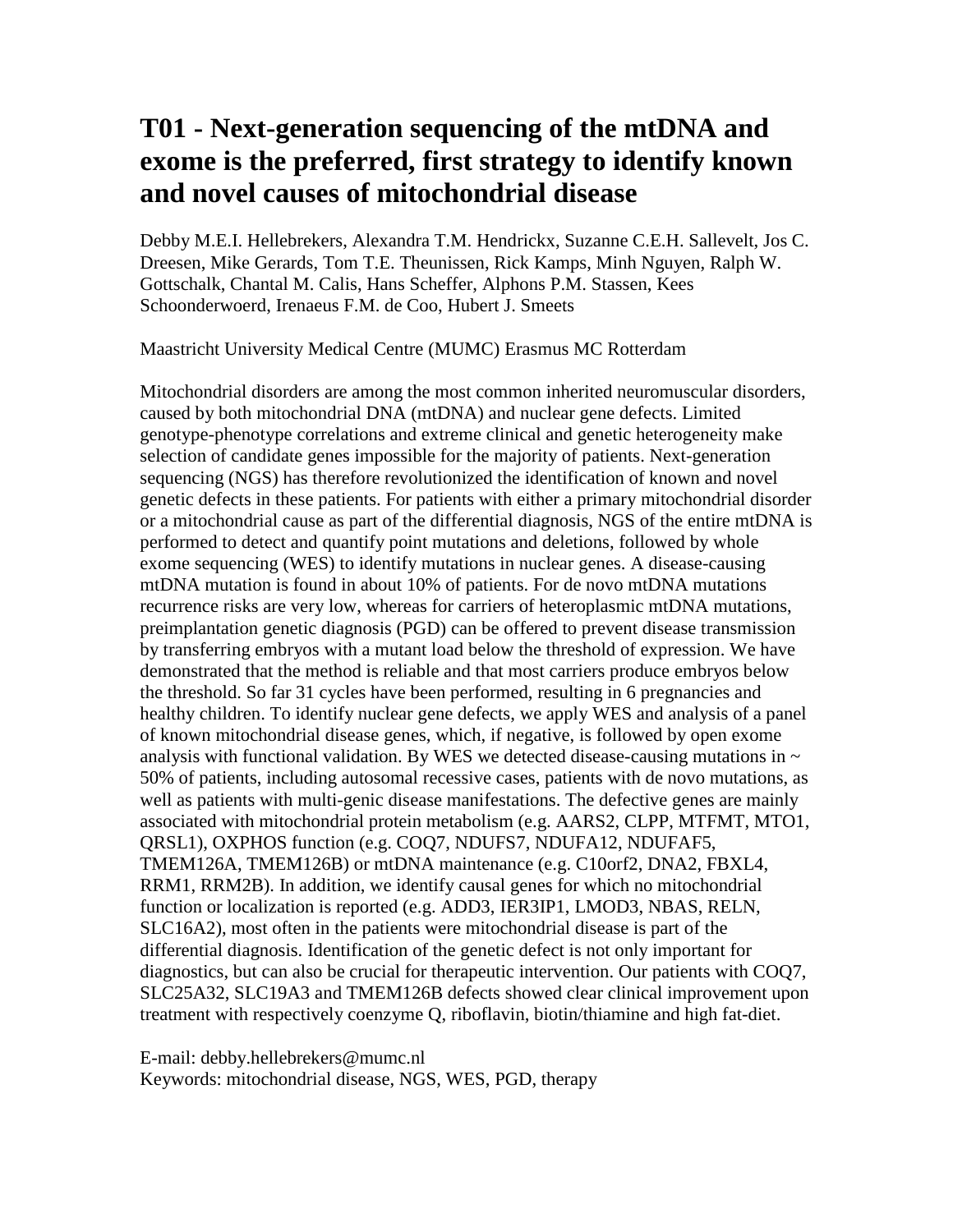#### **T02 - Germline de novo mutation clusters arise during oocyte aging in genomic regions with increased doublestrand break incidence**

Jakob M. Goldmann, Vladimir B. Seplyarskiy, Wendy S.W. Wong, Thierry Vilboux, Dale L. Bodian, Benjamin D. Solomon, Joris A. Veltman, John F. Deeken, Christian Gilissen, John E. Niederhuber

1Department of Human Genetics, Radboud Institute for Molecular Life Sciences, Radboud University Medical Center, Geert Grooteplein 10, 6525 GA Nijmegen, the Netherlands 2Division of Genetics, Brigham & Women's Hospital, Harvard Medical School, Boston, Massachusetts, USA. 3Institute for Information Transmission Problems of the Russian Academy of Sciences (Kharkevich Institute), Bolshoi Karetny pereulok 19, Moscow 127994, Russia 4Inova Translational Medicine Institute (ITMI), Inova Health Systems, Falls Church, VA, USA 5Department of Pediatrics, Inova Children´s Hospital, Inova Health System, Falls Church, VA, USA 6Department of Pediatrics, Virginia Commonwealth University School of Medicine, 1201 E Marshall St, Richmond, VA, USA 7Department of Human Genetics, Donders Centre for Neuroscience, Radboud University Medical Center , Geert Grooteplein 10, 6525 GA Nijmegen, the Netherlands 8Institute of Genetic Medicine, International Centre for Life, Newcastle University, Newcastle upon Tyne, United Kingdom 9Johns Hopkins University School of Medicine, 733 North Broadway Street, Baltimore, MD, USA

Clustering of mutations has been found in somatic mutations from cancer genomes and in germline de novo mutations (DNMs). We identified 1,755 clustered DNMs (cDNMs) within whole-genome sequencing data from 1,291 parent-offspring trios and investigated the underlying mutational mechanisms. We found that the number of clusters on the maternal allele was positively correlated with maternal age and that these consist of more individual mutations with larger intra-mutational distances compared to paternal clusters. More than 50% of maternal clusters were located on chromosomes 8, 9 and 16, in regions with an overall increased maternal mutation rate. Maternal clusters in these regions showed a distinct mutation signature characterized by C>G mutations. Finally, we found that maternal clusters associate with processes involving double-stranded-breaks (DSBs) such as meiotic gene conversions and de novo deletions events. These findings suggest accumulation of DSB-induced mutations throughout oocyte aging as an underlying mechanism leading to maternal mutation clusters.

E-mail: jakob.goldmann@radboudumc.nl

Keywords: de novo mutations, mutagenesis, clustered mutations, double-strand breaks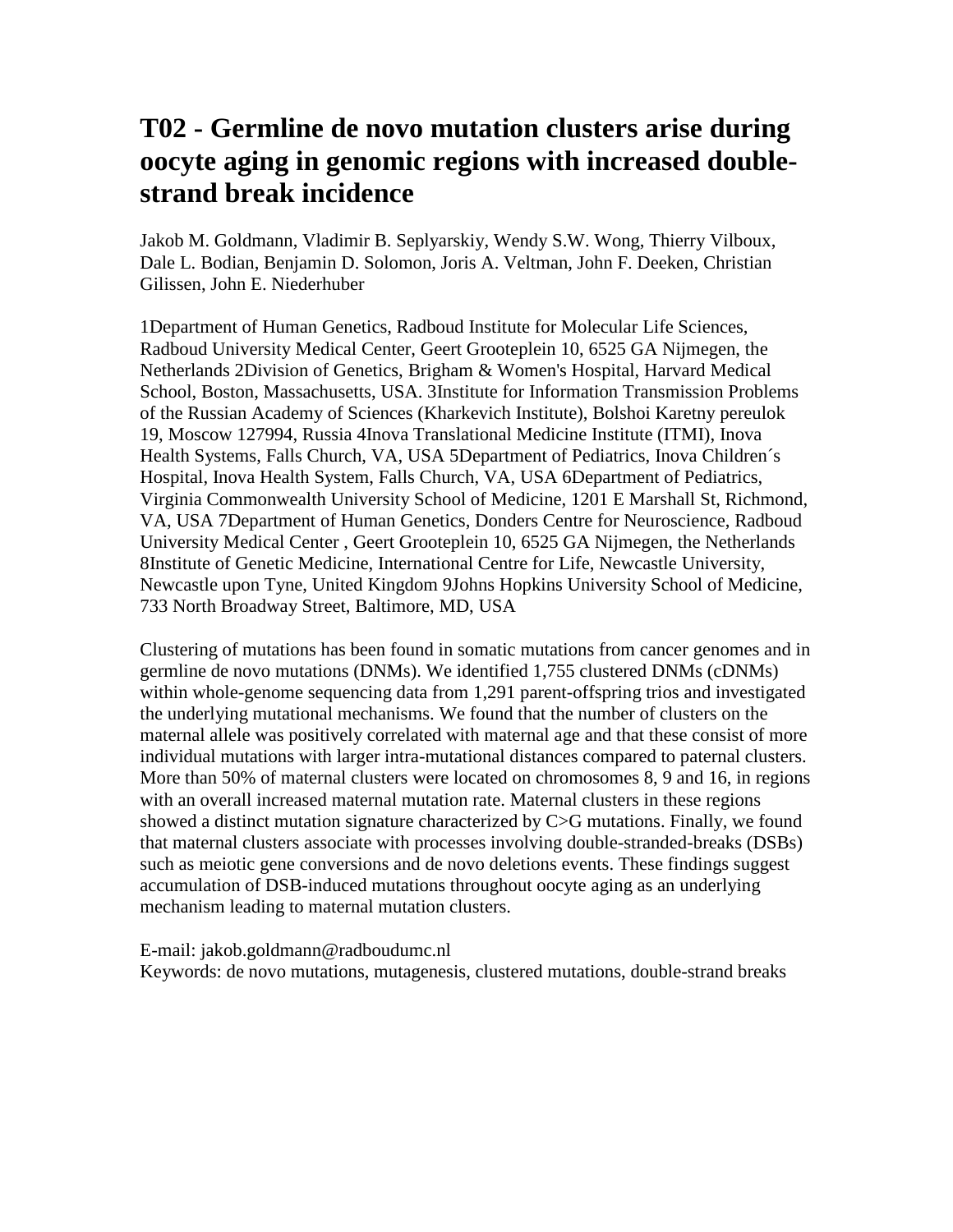### **T03 - Candidate gene identification based on 3D chromatin interactions: Genetics behind complex diseases just got even more complex**

Claartje A. Meddens1; Maarten M. Brandt2; Saskia Haitjema3; Magdalena Harakalova3,4; Noortje A.M. van den Dungen3; Nico Lansu1; Sander W. van der Laan3; Laura Louzao-Martinez5; Dirk J. Duncker1; Marianne C. Verhaar5; Jaap A. Joles5; Gerard Pasterkamp3; Folkert W. Asselbergs 3,6,7; Caroline Cheng2,5; Hester M. den Ruijter3; Edward E.S. Nieuwenhuis1; Michal Mokry1,8,9,

1. Department of Pediatrics, Wilhelmina Children´s Hospital, University Medical Center Utrecht, Utrecht, The Netherlands 2. Experimental Cardiology, Department of Cardiology, Thoraxcenter Erasmus University Medical Center, Rotterdam, The Netherlands; 3. University Medical Center Utrecht, Department of Cardiology, Division Heart and Lungs, The Netherlands 4. Netherlands Heart Institute (ICIN), Utrecht, The Netherlands 5. Department of Nephrology and Hypertension, Division of Internal Medicine and Dermatology, University Medical Center Utrecht, Utrecht, The Netherlands 6. Durrer Center for Cardiogenetic Research, Utrecht, The Netherlands 7. Netherlands Heart Institute (ICIN), Utrecht, The Netherlands 8. Regenerative Medicine Center Utrecht, University Medical Center Utrecht, Utrecht, The Netherlands; 9. Epigenomics facility, University Medical Center Utrecht, Utrecht, The Netherlands.

Introduction: Up to date, genome wide association studies (GWASs) have identified thousands of robust and reproducible genomic loci linked to complex diseases and traits. Their interpretation and the identification of associated candidate genes remains a major challenge. Many of disease susceptibility loci co-localize with DNA regulatory elements, which influence gene expression through chromatin interactions. We have utilised the involvement of regulatory regions in the genetic component of complex disease to identify novel candidate genes in Inflammatory Bowel Disease (IBD), Coronary Artery Disease (CAD) and Kidney Function (KF) related traits. We used a method to study the 3D conformation of the chromatin (circular chromosome conformation capturesequencing, 4C-seq) to systematically determine the genes that are physically interacting with regulatory elements that overlap the disease associated variants. Results: We assayed regions physically interacting with susceptibility loci for IBD, CAD and KF, in relevant cell types (monocytes, lymphocytes, intestinal epithelial cells, coronary endothelial cells, renal endothelial cells and renal epithelial cells) and altogether generated 780 individual 4C-seq datasets. Using this approach we have linked 1650 novel candidate genes to 193 susceptibility loci. Strikingly, the vast majority of these genes are located outside the boundaries of haplotype blocks. Many of them are critically involved in processes linked to studied diseases. Furthermore, the analysis of expression quantitative trait loci revealed that the expression of many novel candidate genes is genotype dependent. Conclusion: We have systematically applied a novel approach for identification of candidate genes. The utilisation of the variants in regulatory part of the genome dramatically increases the searching space for candidate genes compared to the classical genetic approaches and is in line with the omnigenic model for complex diseases.

#### E-mail: m.mokry@umcutrecht.nl

Keywords: Chromatin interactions, GWAS, DNA regulatory elements, candidate genes, 4C-seq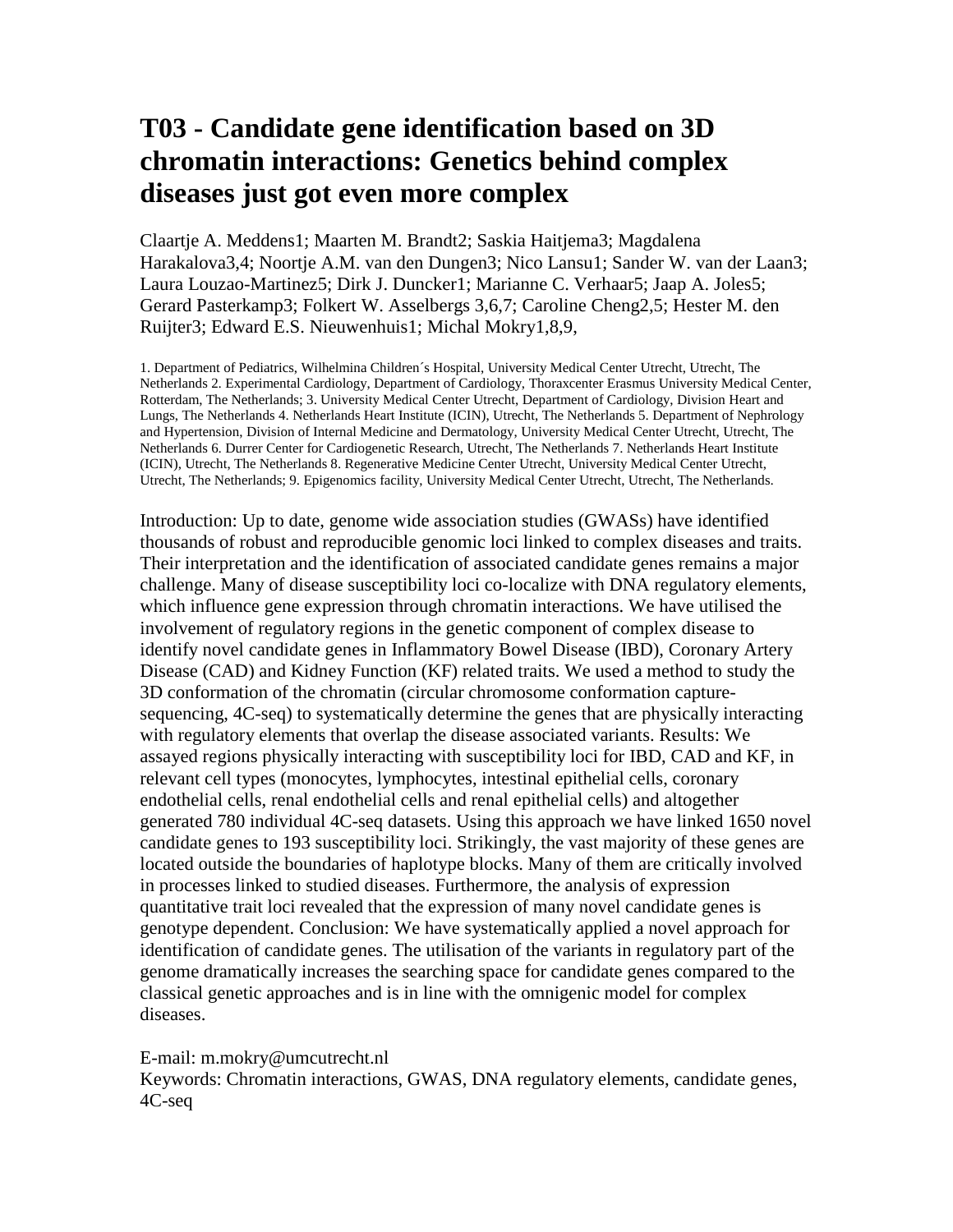#### **T04 - Refining embryo transfer strategies using embryonic ploidy status in PGD for translocations**

Coonen, E.1,2, van Uum, C.1, Engelen. J.1, Meijer-Hoogeveen3, van Golde, R.2, Derhaag, J.2, van Montfoort, A.1, Pieters, M.3, Goddijn, M.4, Brink-van der Vlugt, J.5, Repping, S.4, de Die-Smulders, C.1, Mastenbroek, S.4

1Department of Clinical Genetics, GROW School for Oncology and Developmental Biology Maastricht University Medical Center+, Maastricht, The Netherlands. 2Center for Reproductive Medicine, GROW School for Oncology and Developmental Biology, Maastricht University Medical Centre+, Maastricht, The Netherlands 3Department of Reproductive Medicine, University Medical Center Utrecht, Utrecht, The Netherlands 4Center for Reproductive Medicine, Academic Medical Centre, University of Amsterdam, Amsterdam, The Netherlands 5Center for Reproductive Medicine, University Medical Center Groningen, Groningen, The Netherlands

The use of NGS and array technology in couples undergoing PGD for chromosomal disorders allows for simultaneous genome-wide ploidy analysis of all embryos. Whether this data can be used to optimise PGD treatment is unknown. We performed an observational, multicentre study covering a 3-year period (2014-2016) during which 117 couples underwent 171 PGD cycles for structural chromosomal abnormalities. Comprehensive chromosome testing was performed by array CGH. The included study cohort comprised first attempt PGD cycles with day 3 single blastomere biopsy and fresh single embryo transfer  $(n=73)$ . In all centres only embryos with a balanced karyotype for the chromosomes comprising the PGD indication were eligible for transfer. Two of the three centres received no ploidy information for non-indication chromosomes and ranked eligible embryos for transfer solely based on morphology. The third centre did receive this information and ranked embryos based on both chromosomal constitution and morphology, prioritising the balanced/euploid ones. In all, 73 embryo transfers met the inclusion criteria. There were 38 transfers in the two centres that did not use ploidy information, resulting in 20 ongoing pregnancies. Twenty-seven transfers involved a balanced/euploid embryo, resulting in 19 ongoing pregnancies (70%), and 11 transfers involved a balanced/aneuploid embryo, resulting in one ongoing pregnancy (9%). There were 35 transfers in the center that did use ploidy status to rank embryos, resulting in 8 ongoing pregnanies. Twenty-seven transfers involved a balanced/euploid embryo, resulting in 7 ongoing pregnancies (26%), and 8 transfers involved a balanced/aneuploid embryo, resulting in one ongoing pregnancy (13%). All transfers in all centres taken together, 54 transfers involved a balanced/euploid embryo, resulting in 26 ongoing pregnancies (48%), and 19 transfers involved a balanced/aneuploid embryo, resulting in two ongoing pregnancies (11%) (p=0.004). Aneuploidy of non-indication chromosomes involved a trisomy 19 and a trisomy X. Miscarriage rates, defined as the percentage of cycles where a biochemical pregnancy did not result in an ongoing pregnancy, were 4% for balanced/euploid and 50% for balanced/aneuploid embryos. The biopsied blastomere-inferred embryo genotype of the non-indication chromosomes is thus predictive of the implantation potential. Whether ranking embryos for transfer accordingly improves PGD treatment outcome should be further investigated.

E-mail: edith.coonen@mumc.nl

Keywords: PGD, human embryo, translocation, aneuploidy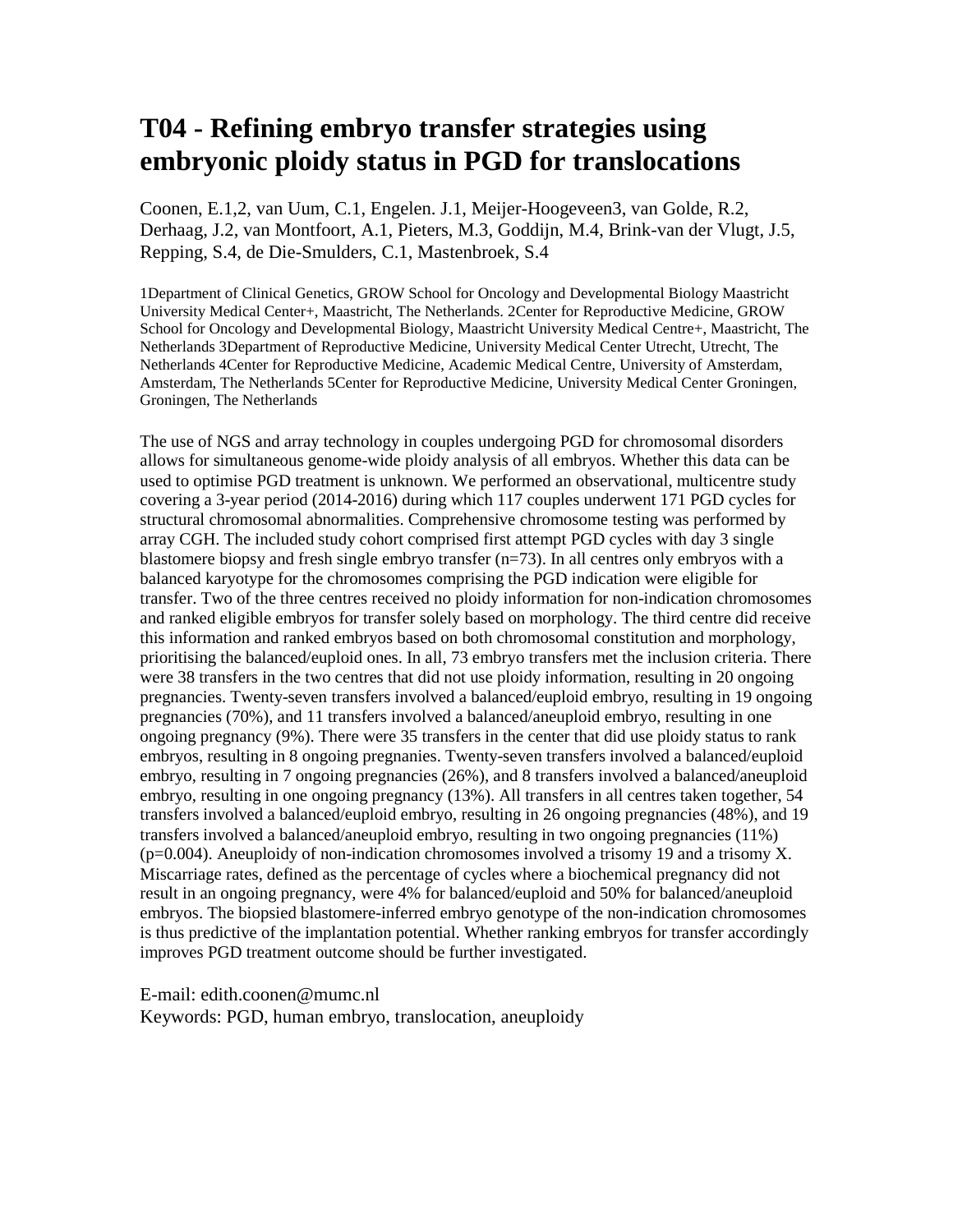### **T05 - A retrospective analysis of genetic testing in pediatric patients while introducing rapid targeted whole genome sequencing for critically ill newborns.**

A Chantal Deden1,2, Lisenka ELM Vissers1,2, RADICON-NL2, Richard J Sinke2,3 , Willem P de Boode2,4, Cleo C van Diemen3, Klasien A.Bergman5 Wendy A van Zelst-Stams1,2, Wilhelmina S Kerstjens-Frederikse.2,3

1) Department of Human Genetics, Radboud University Medical Center, Nijmegen, Netherlands; 2) Dutch Rare Disease consortium, Netherlands 3) Department of Genetics, University Medical Centre Groningen, University of Groningen, Groningen, The Netherlands 4) 4)Department of Neonatology, Radboud University Medical Center, Nijmegen, the Netherlands. 5) Beatrix Children Hospital, University Medical Centre Groningen, Groningen, The Netherlands

Introduction Next generation DNA sequencing (NGS) is increasingly implemented in routine clinical practice. However, time to diagnosis is still long and in many patients a genetic diagnosis is never found. Meanwhile, knowledge of the genetic cause of a disease can be crucial during clinical-decision making, especially in critically ill patients. Rapid whole exome sequencing (WES) and whole genome sequencing (WGS) are feasible, with turn-around-times (TATs) of  $\sim$ 72 hours, but are expensive, and logistics are complex. Since their clinical utility has not yet been demonstrated prospectively, rapid WES or WGS are not embedded in routine clinical practice in most hospitals. We aimed to assess speed and diagnostic yield of standard genetic diagnostics and rapid targeted WGS. Methods Data were retrospectively collected from all children younger than one year that were referred to the clinical geneticist from May 2014 until January 2016 in a tertiary care hospital (University Medical Centre Groningen). During this period, targeted rapid-WGS was implemented for critically ill children in this age group. Patients with a clear clinical diagnosis were excluded for rapid WGS. We measured diagnostic yield and TAT for routine diagnostics and rapid targeted WGS. Data collection will be expanded to four additional hospitals. Results Results are preliminary with data from one hospital. A total of 495 patients was referred to a clinical geneticist, of whom 341 had genetic testing. In 96 cases (28%) routine testing resulted in a diagnosis, of which 42% were chromosomal and 58% monogenetic disorders. Mean time to diagnosis of monogenetic disorders was 91 days (range 5 to 289). Rapid WGS was performed in 23 cases and a diagnosis was found in 7 cases (30%). Mean time to diagnosis of rapid WGS was 12 days (range  $5â\mathcal{C}'23$ ). In the rapid WGS group, one chromosomal disorder and six monogenetic disorders were found. Conclusion For all children younger than one year the diagnostic yield was 28% for routine genetic diagnostics with a mean time to diagnosis of 91 days. The diagnostic yield of rapid targeted WGS in critically ill children was 30%, with a mean time to diagnosis of 12 days. Considering that patients with evident clinical diagnoses were excluded for rapid WGS, this yield is surprisingly good. The difference in time to diagnosis might affect quality and costs of care, especially in critically ill infants. A prospective study to evaluate these issues is warranted.

E-mail: chantal.deden@radboudumc.nl

Keywords: NICU, Critically Ill Newborns, Critically ill Children, Rapid Whole Exome Sequencing, Rapid Whole Genome Sequencing, NGS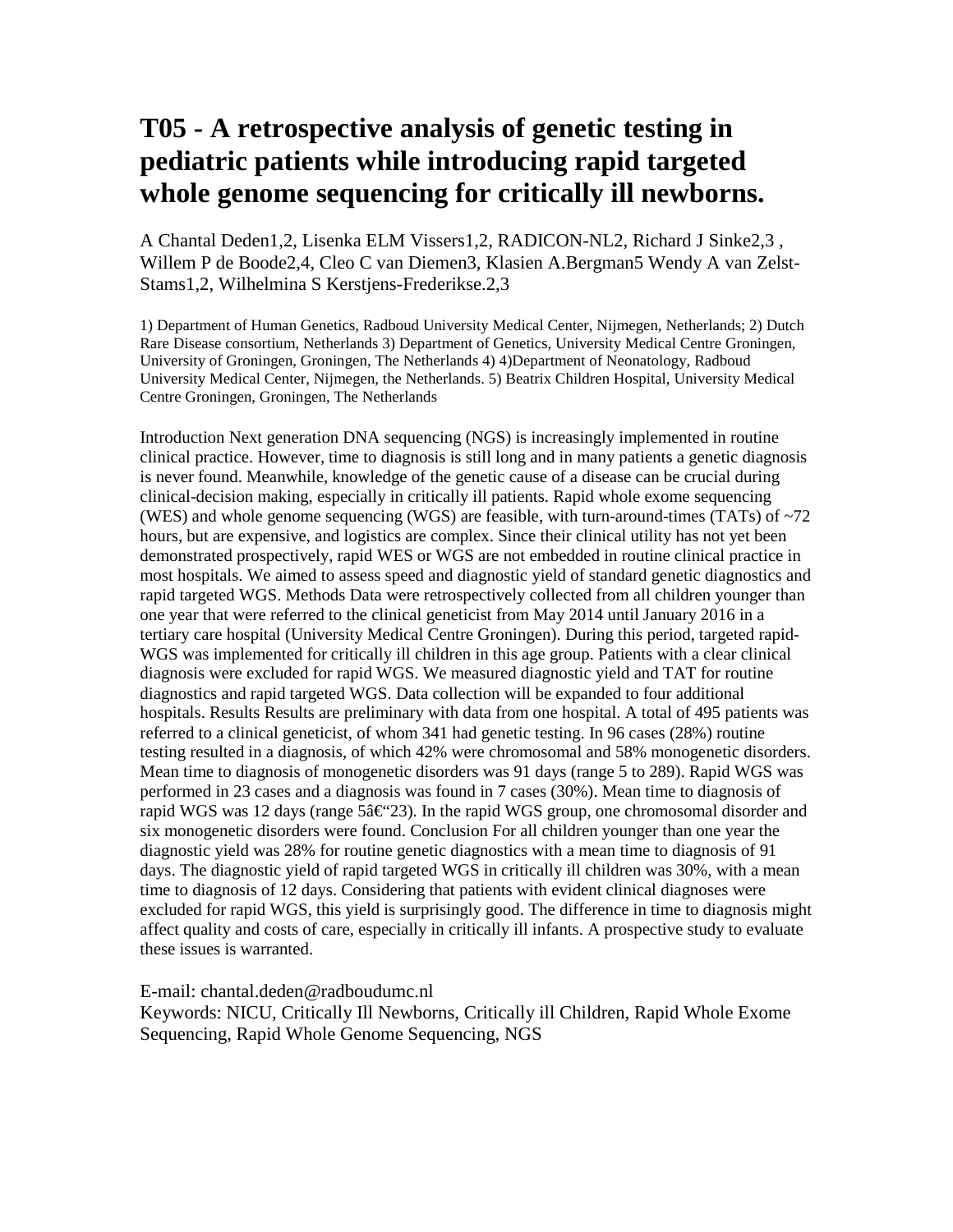### **T06 - Fetal Fraction Evaluation in Non-Invasive Prenatal Testing (NIPT)**

Matthew S. Hestand, Mark Bessem, Erik A. Sistermans, and Marjan M. Weiss

Department of Clinical Genetics, VU University Medical Center (VUmc), Amsterdam

An important factor for quality control of any non-invasive prenatal test (NIPT) is the percentage of fetal DNA in samples. Currently we determine fetal fraction for all male samples based on the number of reads aligned to the entire and subset of the Ychromosome. Concerned that shipping time may influence the fetal fraction we evaluated fetal fraction as a function of shipping time. Between April 1 and June 29, 2017, 6,836 NIPTs were carried out at the VUmc. The number of days it takes between drawing blood and preparing the sample for testing ranged from the same day to five days (mean/median of 1.89/2 days), with a subset of samples (1.2%) also taking six or seven days. All samples were shallow whole-genome sequenced and analyzed utilizing a mean of 15,649,383 50bp reads. No significant correlation was found between fetal fraction and shipping time. Currently we only determine fetal fractions for male fetuses, but this limits this method of quality control to half of the samples. An alternative to estimating fetal fraction by Y chromosome mapped reads without the need for paired end sequencing, is to estimate the fetal fraction by the distribution of reads mapped around nucleosome positions on the autosomal chromosomes. We have implemented this in the tool SANEFALCON (Straver et al. 2016). Using 3,582 male fetal samples, we found a correlation in fetal fraction determination by Y chromosome mapping and nucleosome position profiling with SANEFALCON. These promising results demonstrate fetal fraction can also be determined in female fetuses from single read shallow whole-genome sequenced NIPT samples. To conclude, we demonstrate that extended shipping time (up to 7 days) does not impact fetal fraction and that fetal fraction of both sexes can be determined in future NIPT runs utilizing nucleosome position profiling.

E-mail: m.hestand@vumc.nl

Keywords: Non-Invasive Prenatal Testing (NIPT), fetal fraction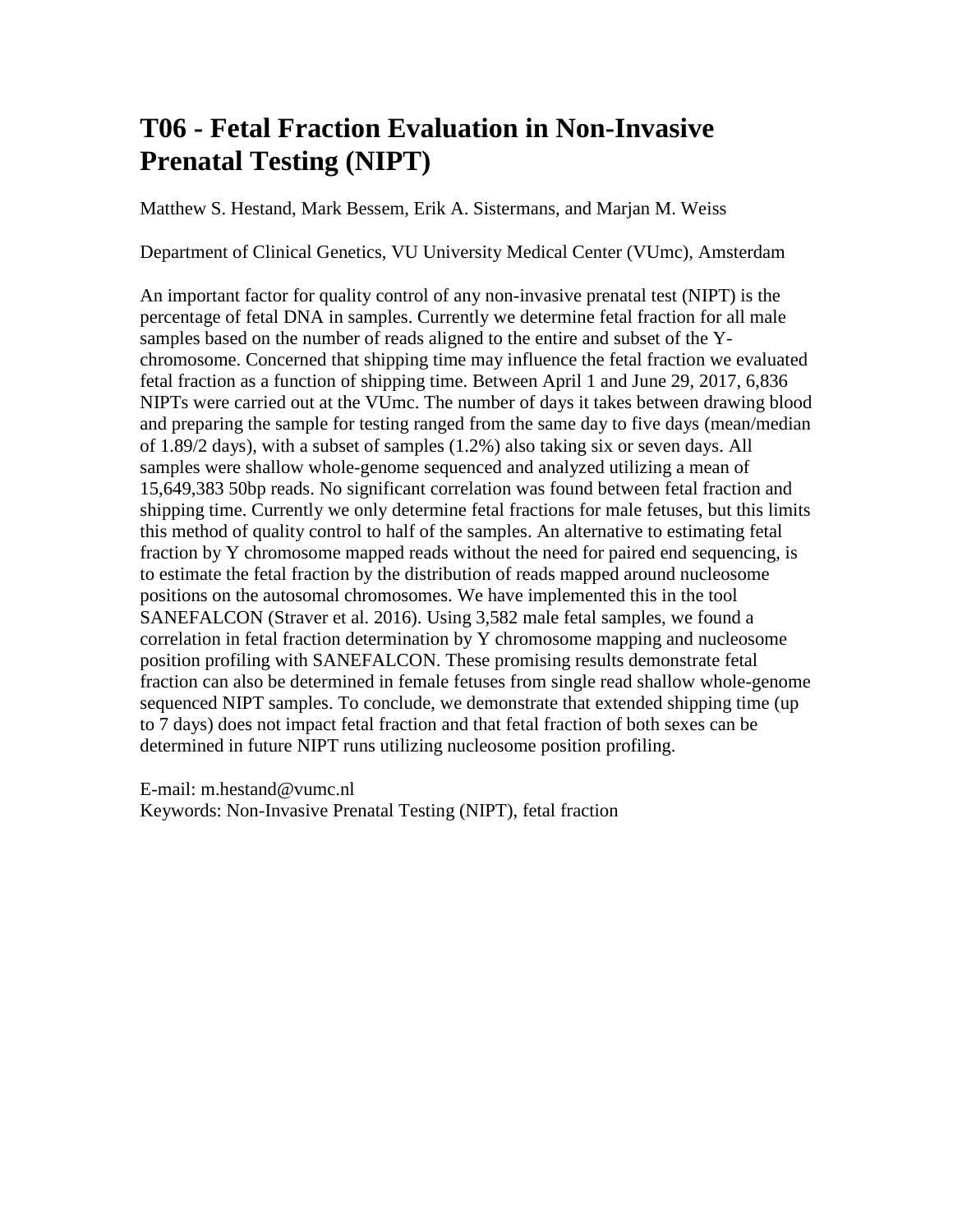### **T07 - RTTN is located at the centrosomes during mitosis and regulates centriole duplication**

Laura V. Vandervore, Rachel Schot, Leontine M.A. Van Unen, Frans W. Verheijen, Alexander Gheldof, Katrien Stouffs, Anna Jansen, Grazia M.S. Mancini

Erasmus MC Erasmus MC-Sophia Kinderziekenhuis Vrije Universiteit Brussel Center of Medical Genetics UZ Brussel Pediatric Neurology department UZ Brussel

Primary microcephaly (MCPH) is a malformation of cortical development, characterized by an OFC = 2SD compared to the age-and sex-matched norm. MCPH most often manifests itself as consequence of an autosomal recessive mutation. Rotatin (RTTN) is a gene previously associated with MCPH, although not much is known about its´ function. Our group previously localized RTTN to the microtubule-based primary cilium, necessary for proper neuronal proliferation associated with WNT and SHH signaling. As Drosophila analogue Ana3 is localized at the centrosome and basal body, necessary for the formation of the mitotic spindle pole, and RNAi knockdown of Ana3 leads to multipolar spindles, RTTN might have a function in mitosis and neuroproliferation. This project aims to elucidate the function of RTTN in normal and abnormal brain development.To date RTTN mutations have been clinically reported in polymicrogyria and microcephaly patients. Our group has gathered patient material from a cohort of 17 patients with homozygous or compound heterozygous RTTN mutations. Immunocytochemistry of endogenous RTTN in control and patient fibroblasts is being performed. Transfection with pcDNA3.1-Myc/HisA(-) containing wtRTTN has been optimized in HEK293T cells for overexpression studies. Mass spectrometry after c-Myc affinity bead immunoprecipitation of transfected RTTN in HEK293T will be performed to determine interacting partners. Quantification of RTTN mRNA with qPCR show residual transcript in all patients, supporting our hypothesis that complete lack of RTTN mRNA is embryonically lethal in human. Immunocytochemistry of healthy human fibroblasts show localization at the centrosome during the mitosis and cytokinesis. This is in accordance with the location of Drosophila melanogaster analogue Ana3, and gives a first indication that RTTN plays a role in mitosis. Preliminary data of RTTN/?-tubulin staining in patient fibroblasts show abnormal quantity of centrosomes at each pole of the spindle during mitosis and cytokinesis. Conclusion Residual transcription of RTTN seems to be crucial for organism vitality. Recessive mutations in RTTN result in reduced expression and induce cortical malformations ranging from microcephaly to polymicrogyria. Our preliminary data indicate that RTTN is located at the centrosomes during mitosis and that recessive RTTN mutations lead to a default in centriole duplication, resulting in aberrant neuroproliferation and cortical development.

E-mail: lauravandervore@hotmail.com

Keywords: Rotatin, centrosome, mitosis, cortical malformations, gene function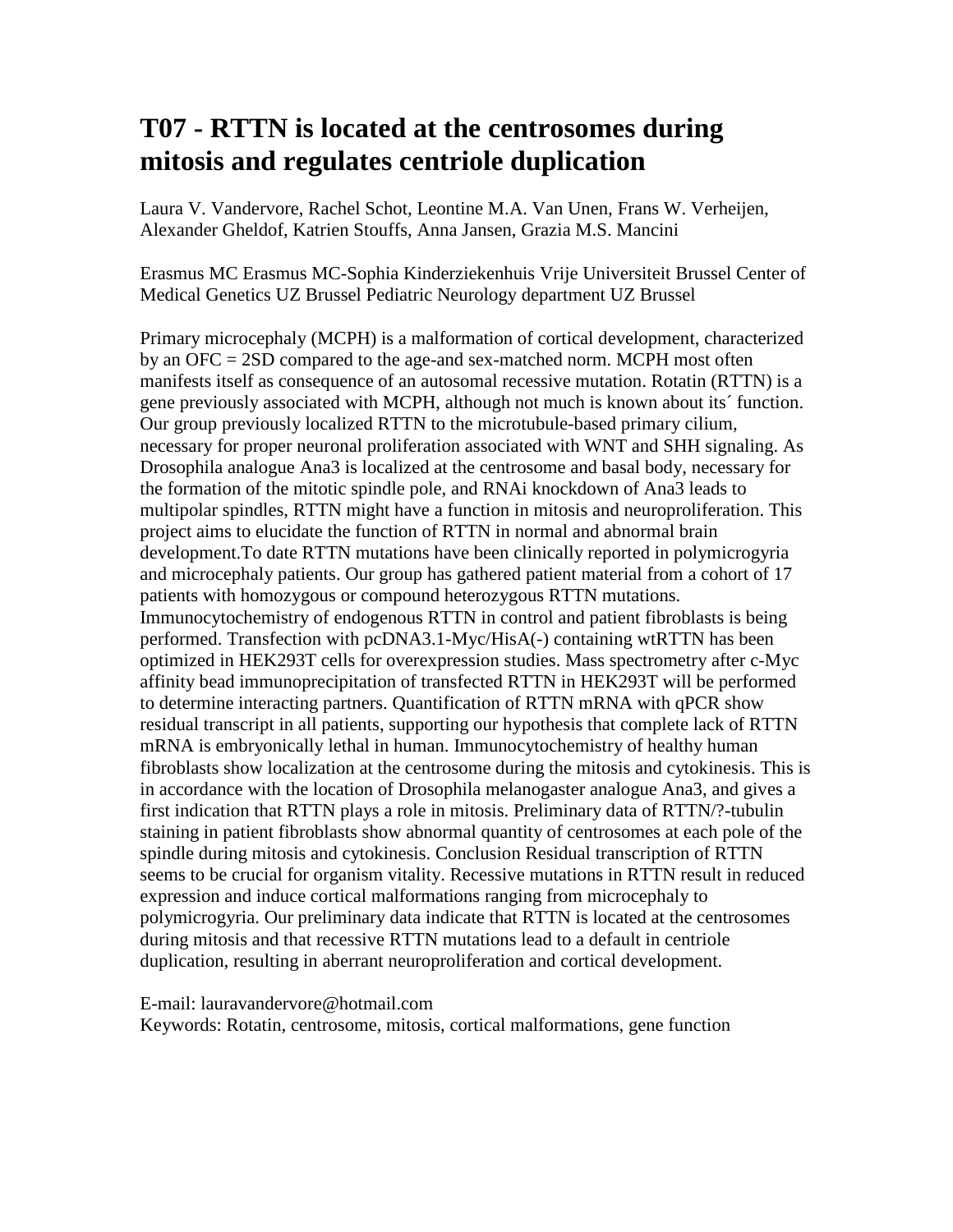### **T08 - Defining quality standards for clinical whole exome sequencing: a national collaborative study of the Dutch Society for Clinical Genetic Laboratory Diagnostics (VKGL)**

M.G. Elferink 1, I. Nijman 1, M.A. Haagmans 2, A.H.B. Bollen 3, R.W.W. Brouwer 4, B. de Koning 5, L.F. Johansson 6, D. van Beek 7, O.R. Mook 2, M. van Slegtenhorst 8, S. Stegmann 5, B. Sikkema-Raddatz 6, M. Nelen 9, Q. Waisfisz 7, M. Weiss 7, J.D.H. Jongbloed 6, N. van der Stoep 3, K.L.I. van Gassen 1

1 Department of Genetics, University Medical Center Utrecht, The Netherlands 2 Department of Clinical Genetics, Academic Medical Center, Amsterdam, The Netherlands 3 Department of Clinical Genetics, Leiden University Medical Center, Leiden 4 Center for Biomics, Erasmus Medical Center, Rotterdam, The Netherlands 5 Department of Clinical Genetics, University Medical Center Maastricht, Maastricht, The Netherlands 6 Department of Genetics, University Medical Center Groningen, Groningen, The Netherlands 7 Department of Clinical Genetics, VU University Medical Center, Amsterdam, The Netherlands 8 Department of Clinical Genetics, Erasmus Medical Center, Rotterdam, The Netherlands 9 Department of Human Genetics, Radboud University Medical Center, Nijmegen, The Netherlands

Clinical whole exome sequencing (WES) has proven to be very effective for diagnosing heterogeneous genetic diseases, and has therefore been adopted in standard Dutch genetic diagnostic services. Quality standards have been described for gene panel based next generation sequencing, but for clinical WES these have not been determined yet. In this study, we present a nationwide quality assessment scheme within all eight university medical centers in the Netherlands in order to improve and harmonize quality and to formulate a quality standard for clinical WES. The exome of Genome in a Bottle (GIAB) sample NA12878 was sequenced and processed by the Dutch genetic diagnostic centers according to their own standard diagnostic protocols. Anonymized VCF and BAM files were collected and used for comparisons. VCF files were used to calculate variant detection sensitivity and precision using the GIAB high confidence call set (v2.19). BAM files were used to calculate informative exome coverage statistics based upon a standardized target defined by all coding exons of UCSC and Ensembl +/- 20bp intron flanks. Results showed that single nucleotide variant (SNV) detection sensitivity varied between 96.3% and 99.1% (average 98.1%) and that INDEL detection sensitivity varied between 86.1% and 96.1% (average 90.4%). Precision of SNV detection was between 98.0% and 99.8% (average 98.9%), and precision for INDEL detection was between 74.8% and 97.0% (average 91.0%). The mean coverage of the exome varied between 55X and 152X. Completeness of the Exome (defined as the percentage of bases with 15x informative coverage) varied between 90.0% and 96.4% (average 93.5%). Downsampling analysis indicated that completeness is a good predictor for quality and can be used to determine the required sequencing output for a desired quality threshold. The nationwide quality assessment scheme shows an acceptable concordance between the Dutch genetic diagnostic centers, although harmonisation of lab protocols and bioinformatics may lead to improved concordance and quality. We propose the following quality standards for a clinical WES based upon the GIAB high confidence call set  $(v2.19)$ : a minimum sensitivity of 97% for SNVs and 85% for INDELs, and a minimum precision of 98% for SNVs and 85% for INDELs. These quality assurance standards will be deposited as field standards at the Dutch accreditation council for use in ISO15189 laboratory accreditation.

E-mail: m.elferink@umcutrecht.nl

Keywords: Diagnostics, Clinical testing, Quality, Exome sequencing, Bioinformatics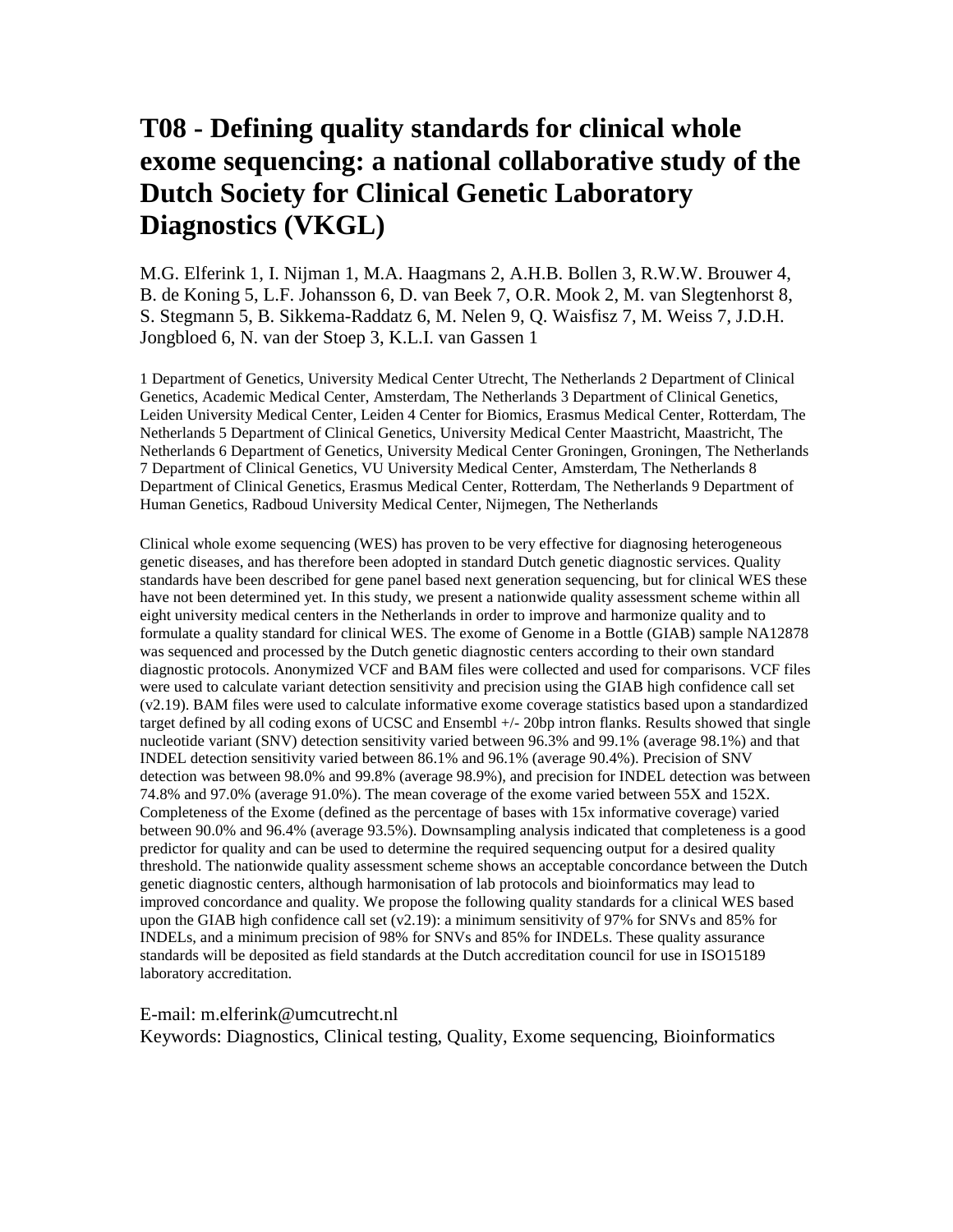#### **T09 - Transcriptional regulation in hypertrophic cardiomyopathy due to MYBPC3 founder mutations**

M. Harakalova 1,2,3\*, J.Y. Pei 1,2,3,4\*, E. Nagyova 1,3, D. Kuster 5, M. Schuldt 5, I. Bollen 5, A. van Mil1, R.G.C. Maas1, N.A. van den Dungen1, B.J. Boukens 6, I.R. Efimov 7, E.E. Nieuwenhuis 8, M.C. Verhaar 2, R. de Weger 3, A. Vink 3, J.P.G. Sluijter 1,4,10, M. Michels 9, C. Cheng 2, M. Mokry 8, J. van den Velden 5,10, F.W. Asselbergs 1,10

1 Department of Cardiology, UMCU, NL; 2 Department of Nephrology and Hypertension, UMCU, NL; 3 Department of Pathology, UMCU, NL; 4 UMC Utrecht Regenerative Medicine Center, NL; 5 Department of Physiology, VUMC,NL; 6 Department of Medical Biology, AMC, NL; 7 Department of Biomedical Engineering, GWU, US; 8 Division of Pediatrics, UMCU, 9 Department of Cardiology, EMC, NL; NL; 9 Netherlands Heart Institute, Utrecht, NL, \*equal contribution

Background: Next-generation sequencing technologies have emerged to profile DNA locations of regulatory regions, often referred to as promoters and enhancers. Regulatory regions recruit transcription factors (TFs) to their DNA sequence through TF binding sites (TFBMs) allowing cells to precisely control the timing, localization and the level of gene transcription. Differential chromatin activity of DNA regulatory regions can be probed by the presence of histone 3 lysine 27 acetylation (H3K27ac) mark through chromatin immunoprecipitation and sequencing (ChIPseq). Since the aberrant regulation of transcriptional programs in the affected tissue is a common hallmark of human disease, we hypothesized that the changes in H3K27ac occupancy would yield valuable information about the underlying pathways and candidate genes. Motivation: To date, differential activity of chromatin regulatory regions has not been investigated in any human form of cardiomyopathy. As a proof of principle, we have focused on a well-defined cohort of hypertrophic cardiomyopathy due to founder mutations in the cardiac myosin binding protein C - MYBPC3 (n=14) and compare them to controls (n=5). Methods and results: Human septal cardiac tissue has been used to produces H3K27ac ChIPseq libraries and matching RNAseq libraries. Principal component analysis using top variable regions (ChIPseq) and genes (RNAseq) in all samples supports the division between patients and controls. Using ChIPseq we have detected 7,216 regions with more activity (hyperacetylated) and 7,214 regions with less activity (hypoacetylated) in disease and control group (FDR<0.05). In RNAseq data, we were able to detect 445 and 492 genes showing up- and downregulation, respectively (FDR<0.05). Next, we have performed circular chromosomal conformation capture followed by sequencing (4C-seq) on IPS-derived cardiomyocyte culture from a healthy individual on to systematically determine the genes that are physically interacting with selected regulatory regions showing differential histone acetylation between patients and controls. Conclusion: Using an integrative chromatin analysis based on differential H3K27ac occupancy of cardiac regulatory DNA regions and cardiac gene transcription coupled with 3D chromatin interactions, we have annotated the major effector genes and networks involved in hypertrophic cardiomyopathy due to MYBPC3 mutations.

E-mail: m.harakalova@umcutrecht.nl

Keywords: chromatin transcriptional regulation, hypetrophic cardiomyopathy, MYBPC3 founder mutation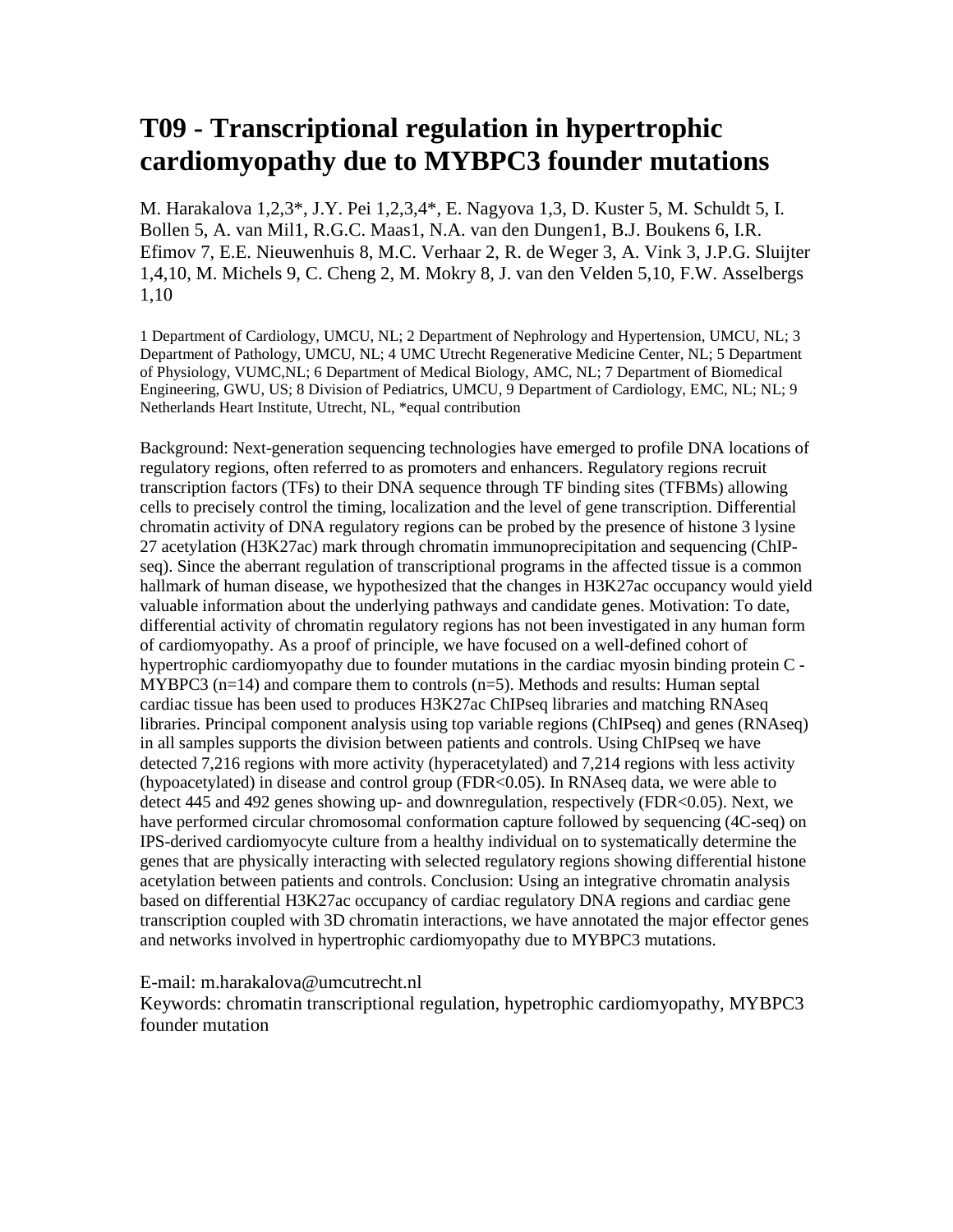#### **T10 - Evolution of dihydropyrimidine dehydrogenase (DPD) diagnostics in a time-period of seven years**

B.J.C. van den Bosch1, A.D.C. Paulussen1, M. Breuer1, M. Lindhout1, D.C.J. Tserpelis1, A. Steyls1, J. Bierau1, M.J.H. Coenen2

1 Maastricht University Medical Center+ (MUMC+), Maastricht, The Netherlands 2 Radboud University Medical Center, Radboud Institute for Health Sciences, Nijmegen, The Netherlands

Background: Treatment with fluoropyrimidines, the main chemotherapeutic agents used in many types of cancer, is not well tolerated in a subgroup of patients. The enzyme responsible for degradation of fluoropyrimidines is dihydropyrimidine dehydrogenase (DPD), the first and rate-limiting enzyme of the pyrimidine degradation pathway. DPD dysfunction leads to an increased exposure of active metabolites, which can result in severe or even fatal toxicity. Fluoropyrimidine treatment can be optimized based on DPD activity. Methods: We provide an overview of seven years DPD diagnostics (n=1194). In this time-frame the test has evolved from a single enzyme measurement using Ultra-High Performance Liquid chromatography (UHPLC) in peripheral blood mononuclear cells (PBMCs) to a combined enzymatic and genetic test of four variants in the DPYD gene (DPYD\*2A, DPYD\*13, c.2846A>T and 1129-5923C>G). Results: Patients in the group tested for four variants (n=814) with either one variant have a lower enzyme activity than the overall patient group. The majority of patients with the DPYD\*2A variant (83%) consistently showed a decreased enzyme activity. Only seventeen (22%) of the 77 patients with a low enzyme activity (tested for four variants) carried a variant. Complete DPYD sequencing in a subgroup with low enzyme activity and without DPYD\*2A variant (n=47) revealed 10 genetic variants, of which four have not been described previously). Conclusions: We did not observe a strong link between DPYD genotype and enzyme activity. There is no doubt that DPD status should be determined before treatment with fluoropyrimidines to save patients´ lives and prevent unnecessary side effects. Our study in combination with literature shows that there is a discrepancy between the DPD enzyme activity and the presence of clinically relevant SNPs. Therefore at this moment a combination of a genetic and enzymatic test is preferable for diagnostic testing.

E-mail: Bianca.vanden.Bosch@mumc.nl Keywords: fluoropyrimidines, dihydropyrimidine dehydrogenase (DPD), genetic variant, pharmacogenetics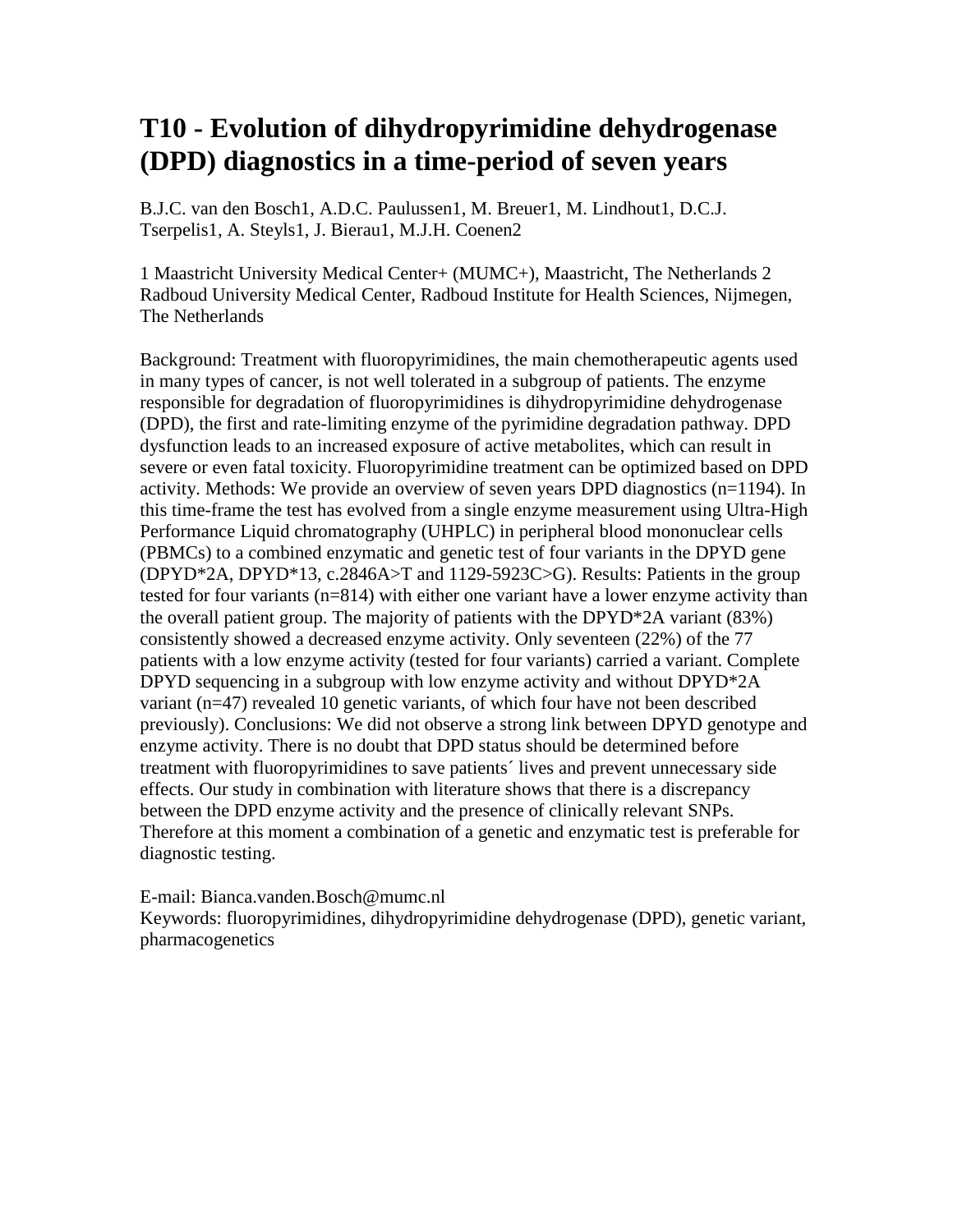### **T11 - CLASSIFICATION OF LMNA-VARIANTS BY MEANS OF ZEBRAFISH PHENOTYPING**

J. M. Vanoevelen1,2, F. van Tienen1,2, E. Lambrichs1, J. A. C. Grashorn1, I. P. Krapels1, J. A. J. Verdonschot3, J. L. Broers4,2, H. G. Brunner1,5, A. van den Wijngaard1,6;

1Maastricht University Medical Centre+, Clinical Genetics, Maastricht, Netherlands, 2GROW - School for Oncology and Developmental Biology, Maastricht, Netherlands, 3Maastricht University Medical Centre+, Cardiology, Maastricht, Netherlands, 4Maastricht University Medical Centre+, Cell Biology, Maastricht, Netherlands, 5Radboud UMC, Human genetics, Nijmegen, Netherlands, 6CARIM - School for Cardiovascular Diseases, Maastricht, Netherlands.

Implementation of next-generation sequencing (NGS) techniques in human genetics improved the diagnostic yield, but also resulted in an increase of many genetic variants with unknown clinical significance (VUS). Despite the presence of in silico prediction programs and databases to predict the functional consequences of a variant, the effect of the majority of variants still remains unknown. Functional follow up is therefore crucial to enable further classification of a variant as pathogenic or not. In this proof-of-concept project we are characterizing 20 variants in LMNA by means of phenotypic evaluation in zebrafish embryos. To this end, we have set up a phenotyping pipeline to evaluate cardiomyopathy in zebrafish. The parameters that we evaluate are: heart morphology, pericardial edema, heart rate and fractional shortening. The cardiac read-out parameters were validated using another known genetic cardiomyopathy model (tnnt2a-loss-offunction) in zebrafish. In the next step we characterized the phenotype of a morpholinomediated lmna model. We observed a concentration-dependent increase of the lmnaknockdown embryos displaying cardiac edema and a significantly reduced heart rate. Additionally, significant cardiac arrhythmia was observed in the knockdown condition. We now are evaluating 20 genetic variants in our model; 5 known (pathogenic and nonpathogenic) controls from the literature and 15 VUS, found in our cardiomyopathy patient cohort. We intend to use this diagnostic phenotyping pipeline as a routine functional evaluation of LMNA-variants, detected in cardiomyopathy patients, leading to improved diagnostics. If desired, this pipeline can be extended to include other genes or phenotypes.

E-mail: j.vanoevelen@maastrichtuniversity.nl Keywords: Laminopathy zebrafish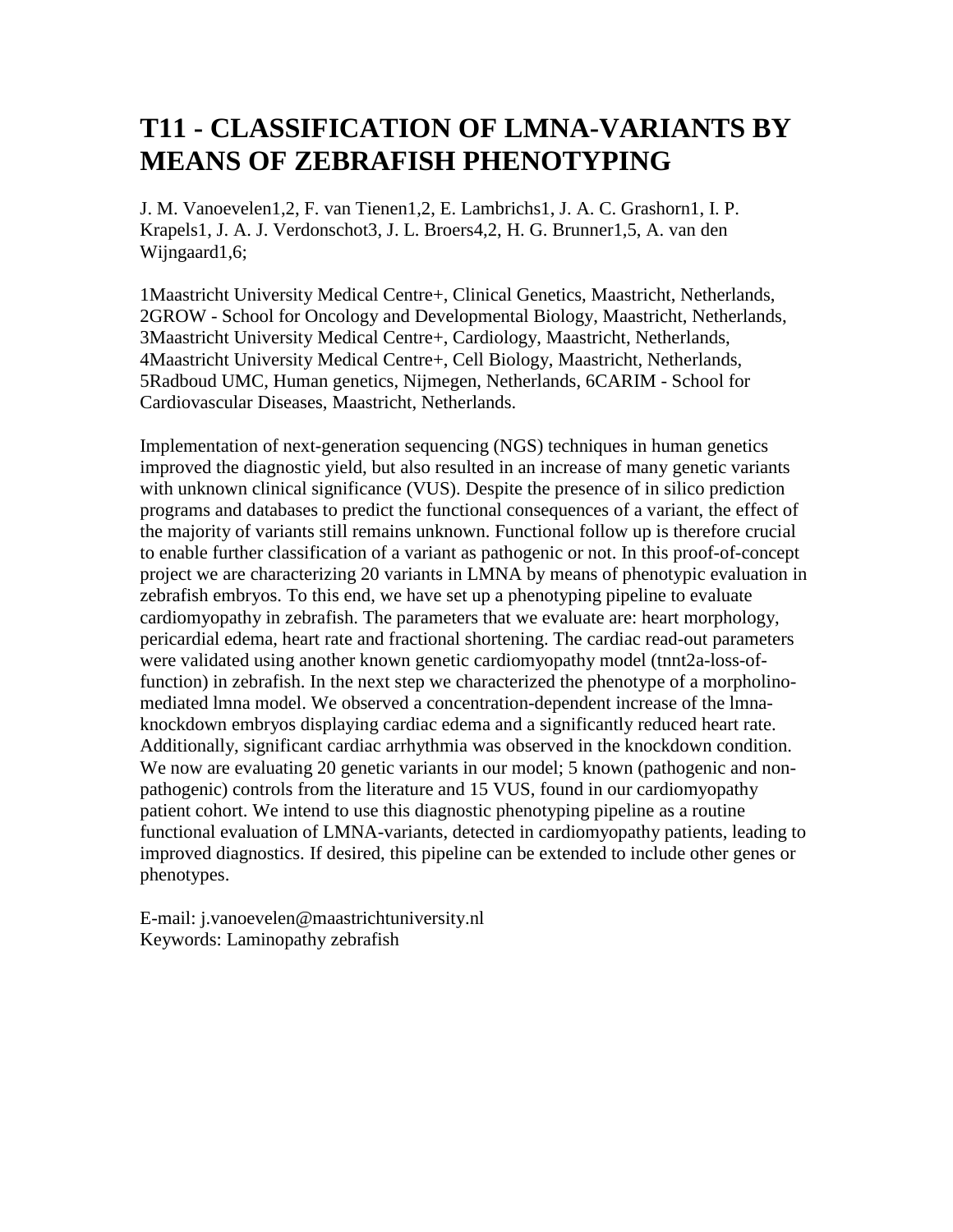### **T12 - Towards automated sharing of genetic variants between genome diagnostics laboratories and beyond: an initiative of the Dutch diagnostic data sharing consortium**

Claudia Ruivenkamp, Mariëlle van Gijn, Kristin Abbott, Bart Charbon, Mariska Slofstra, Joeri van der Velde, Johan den Dunnen, Rubayte Rahman, Maartje Vogel, Ellen Carbo, Ies Nijman, Rutger Brouwer, Jasper Saris, Bart de Koning, Nienke Wieskamp, Rolph Pfundt, Rien Blok, Steven van Vooren, Quinten Waisfisz, Ronald Lekanne Dit Deprez, Jeroen Laros, and Morris Swertz

LUMC Leiden, UMC Utrecht, UMC Groningen, NKI Amsterdam, EMC Rotterdam, RadboudUMC Nijmegen, MUMC, VUMC Amsterdam, AMC Amsterdam

The use of genomic information in both research and clinic has expanded enormously the last decade. Exome analyses have become part of routine diagnostics. Yet, the interpretation of the obtained data is a huge challenge for laboratories, because information on individual DNA variants is often absent in public databases. In order to improve patient care the Dutch genome diagnostic laboratories decided to share their data , most importantly the individual variant pathogenicity classifications and observed variant frequencies. When a variant has been previously carefully classified by one or more expert centers, there would be less need to (re-)evaluate this variant when encountered for the first time by another center. Towards this goal we created a central national database with connections to each of the labs for automated bi-directional sharing. The MOLGENIS software platform and VARDA platform are used to share variant classifications and frequencies, respectively. Currently the database contains 46.500 classified DNA variants in 4.500 genes, of which 40.000 variants have been classified by only one laboratory and 6.500 were classified by multiple laboratories. For 650 variants (10%) classifications differed, but only 2 variants had an opposite classification. First data has already been shared with the LOVD3 share database. The goal is to make these highly curated data also publically accessible by submitting data to international databases.

E-mail: c.ruivenkamp@lumc.nl Keywords: datasharing, variants, VKGL, WES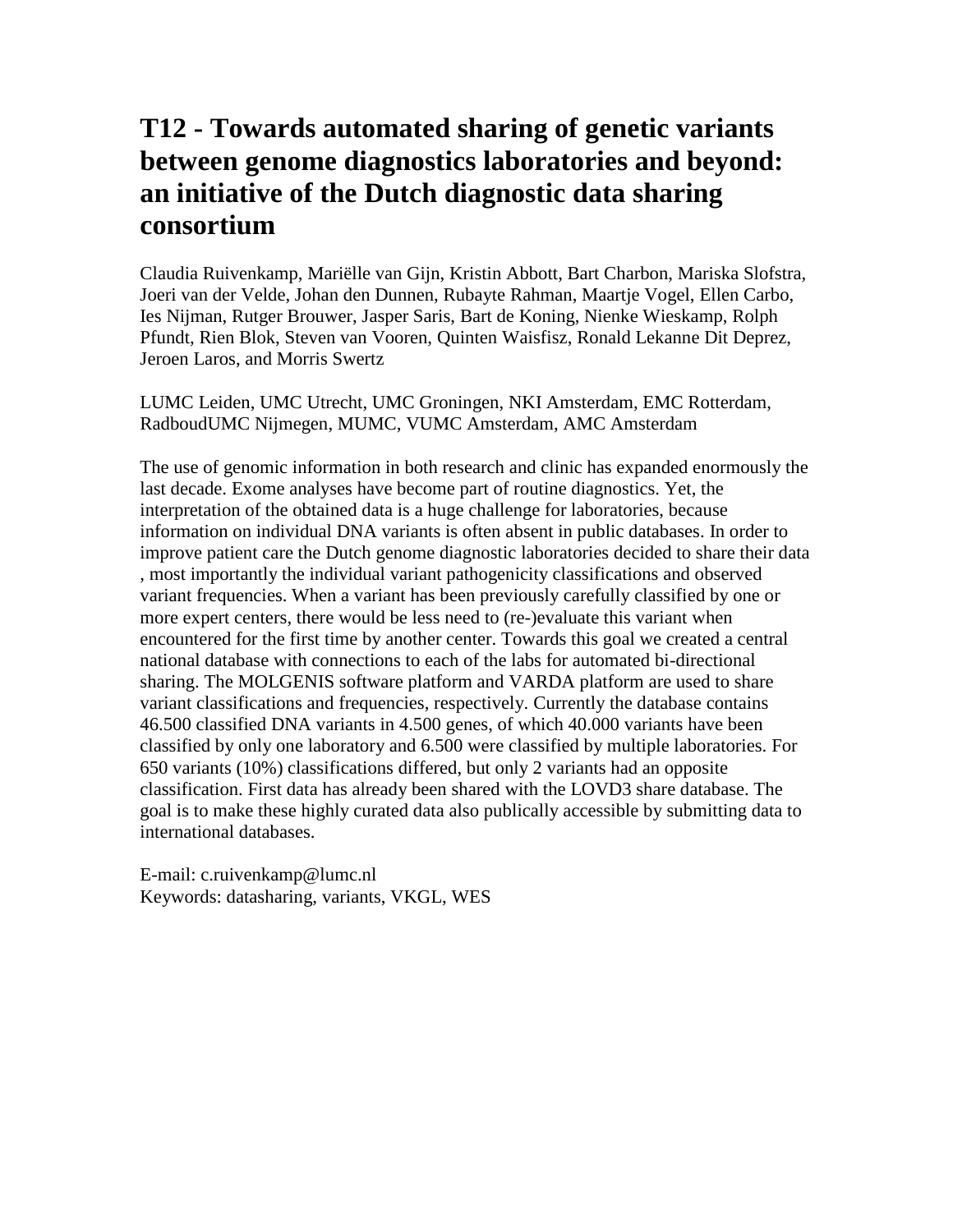### **T13 - Ciliary phenotyping in urine-derived patient cells to determine the pathogenicity of novel variants in ciliopathy genes**

Machteld M. Oud1,2, Dorien Lugtenberg1, Helger G. IJntema1, Lisenka Vissers1, Ronald Roepman1,2, Ernie M. Bongers1

1Dept. of Human Genetics, Radboud University Medical Centre, Nijmegen, The Netherlands; 2Radboud Institute for Molecular Life Sciences, Nijmegen, The Netherlands;

Objective Ciliopathies are rare hereditary disorders caused by dysfunction of the cilium, a small signaling organelle present on nearly every human cell. Ciliopathies display extensive clinical and phenotypic heterogeneity, which complicates accurate diagnosis of patients. Studies of urine-derived renal epithelial cells (URECs) of ciliopathy patients vs controls allow for functional interpretation of variants of unknown significance detected by next-generation sequencing techniques. The aim of this study was to determine the pathogenicity of two novel IFT140 variants in a patient with visual impairment, vertical nystagmus, progressive hearing impairment, short stature, and mild skeletal abnormalities. Methods Mutations in IFT140, encoding an intraflagellar transport complex-A (IFT-A) protein, are associated with skeletal ciliopathies. Cilium length and ciliogenesis frequency was evaluated by immunofluorescence (IF) cytochemistry using markers of the ciliary axoneme. Dysfunction of the retrograde IFT-A complex can be visualized by IF staining showing an accumulation of IFT88 at the ciliary tip. Results The ciliary phenotype in URECs from the patient showed normal ciliogenesis, cilium length, and ciliary localization of IFT140, however, they showed abnormal retrograde IFT. About 40% of the cilia from the patient´s URECs showed an accumulation of IFT88 in the tip, whereas this was not seen in URECs from the healthy mother or controls, and only in 10% of the healthy father´s URECs. Conclusion URECs can be used to study the pathogenicity of variants in ciliopathy genes like IFT140. The novel mutations found in IFT140 cause abnormal intraflagellar transport, which supports the clinical diagnosis of short-rib thoracic dysplasia 9. Functional studies in urine-derived patient cells prove to be an attractive non-invasive procedure to facilitate accurate diagnosis of ciliopathy patients.

E-mail: machteld.oud@radboudumc.nl Keywords: diagnosis, ciliopathy, IFT140, urine-derived cells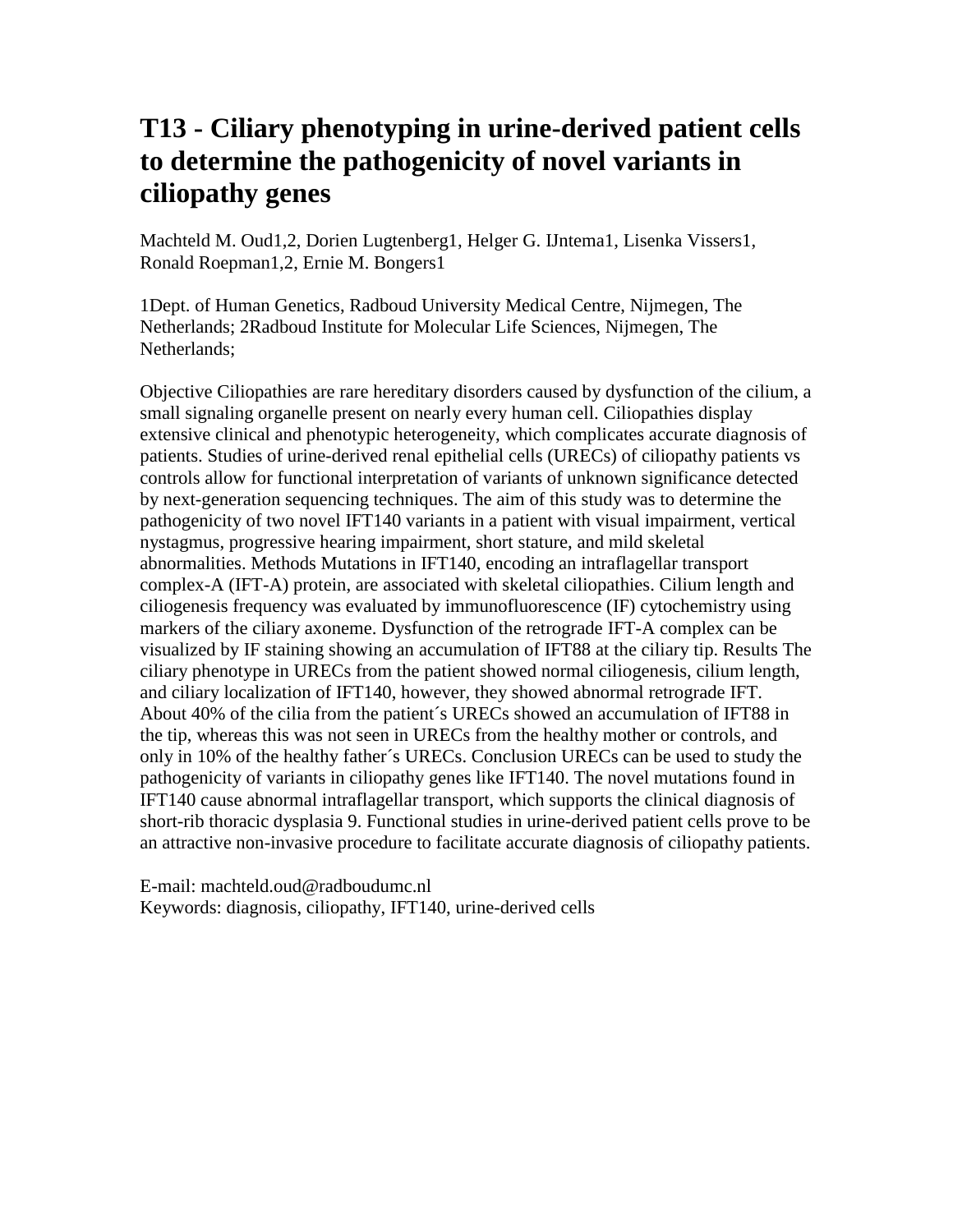#### **T14 - De novo missense mutation clustering identifies candidate neurodevelopmental disorder genes**

Stefan H. Lelieveld1\*, Laurens Wiel1,2\*, Hanka Venselaar2, Rolph Pfundt3, Gerrit Vriend2, Joris A. Veltman3,4, Han G. Brunner3,5, Lisenka E.L.M. Vissers3\* and Christian Gilissen3\*

1. Department of Human Genetics, Radboud Institute for Molecular Life Sciences, Radboud University Medical Center, Geert Grooteplein 10, 6525 GA Nijmegen, the Netherlands 2. Centre for Molecular and Biomolecular Informatics, Radboud Institute for Molecular Life Sciences, Radboud University Medical Center, Nijmegen, the Netherlands 3. Department of Human Genetics, Donders Centre for Neuroscience, Radboud University Medical Center, Nijmegen, the Netherlands 4. Institute of Genetic Medicine, International Centre for Life, Newcastle upon Tyne, United Kingdom 5. Department of Clinical Genetics, Maastricht University Medical Centre, Maastricht, the Netherlands

Haploinsufficiency (HI) is the most common mechanism through which dominant mutations exert their effect and cause disease. Typically, these pathogenic mutations are spread throughout the gene, and result in absence of protein product. In contrast, non-haploinsufficiency (NHI) mechanisms, such as gain-of-function and dominant-negative mechanisms, are often characterized by the spatial clustering of missense mutations within a gene, thereby affecting only particular regions or base pairs of a gene . Here we exploit this property and developed a method to specifically identify genes with significant spatial clustering patterns of de novo mutations in large patient cohorts. We applied our method to a dataset of 4,061 de novo missense mutations from published exome studies of patient-parent trios with (neuro)developmental disorders (NDDs) and identified 15 genes with statistical clustering of mutations. Among the 15 genes that we identified there was a strong enrichment for known NDD genes (12 out of 15, p=1.65e-04) thereby supporting our approach. Strikingly, 11 out of these 12 genes are known to act through a disease mechanisms other than HI and for 8 of these known genes we found extensive functional evidence supporting NHI mechanisms. Interestingly, the identified genes are significantly less tolerant to population variation than known HI genes (p=8.59e-03) and are significantly depleted for truncating mutations (p?1.00e-05) in the patient cohort. The 3 genes that were not previously linked to NDDs (ACTL6B, GABBR2 and PACS2) are involved processes that are known to be disrupted in NDDs. Through a collaboration we found that multiple patients with the same PACS2 mutation have been independently identified that all share clinical phenotypes. Finally, we performed 3D-modeling of protein structures to show that, unlike known HI genes, clustering mutations are unlikely to affect protein folding and more likely to disturb protein interactions/complex formation (p=1.26E-03). In conclusion, we developed a method for the identification of disease genes based on the significance of spatial mutation clustering within a gene. We identified three genes with similar clustering patterns that we propose as candidate NDD genes. Our findings support the notion that these mutations mostly exert their pathogenic effect through disease mechanisms other than HI.

E-mail: stefan.lelieveld@radboudumc.nl Keywords: de novo mutations, intellectual disability, bioinformatics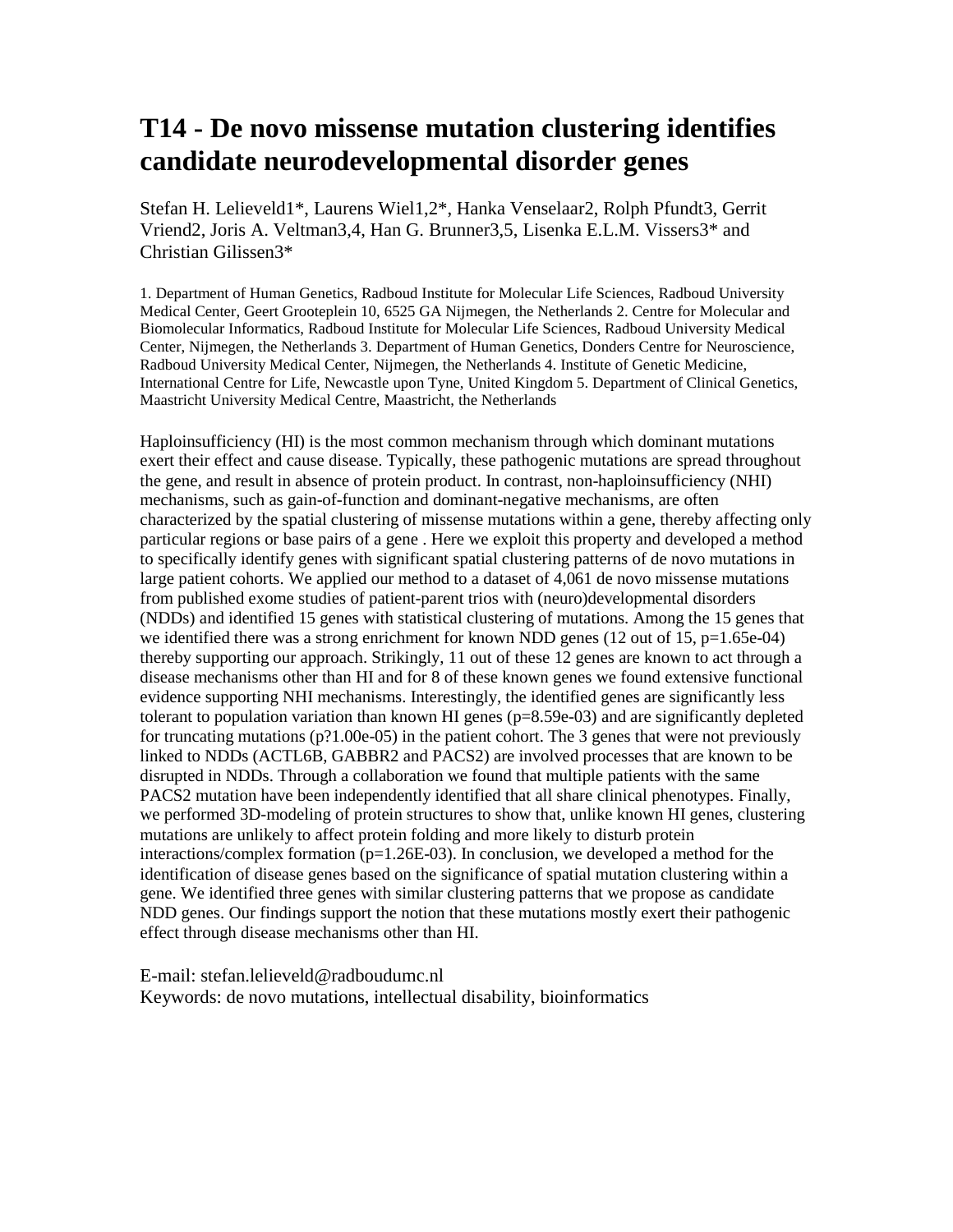### **T15 - RNAseq in 296 phased trios provides a high resolution map of genomic imprinting**

Peter A.C. 't Hoen (1), Ramin Monajemi (2), Bharati Jadhav (3), Kristina K. Gagalova (1,4), Harmen H.M. Draisma (1), Tuuli Lappalainen (5,6), Stephane Castel (5,6), Lude Franke (7), Szymon M. Kielbasa (2), Andrew J. Sharp (3), BIOS Consortium

1. Department of Human Genetics, Leiden University Medical Center, Leiden, The Netherlands 2. Department of Genetics and Genomic Sciences, Icahn School of Medicine at Mount Sinai, New York, New York 10029, USA 3. Department of Medical Statistics and Bioinformatics, Bioinformatics Center of Expertise, Leiden University Medical Center, Leiden, The Netherlands 4. GenomeScan B.V., Plesmanlaan 1D, 2333 BZ Leiden, the Netherlands 5. New York Genome Center, NY, USA 6. Department of Systems Biology, Columbia University, NY, USA 7. Department of Genetics, University Medical Center Groningen, Groningen, The Netherlands

Combining allelic analysis of RNAseq data with phased genotypes in family trios provides a powerful method to detect parent-of-origin biases in gene expression genome-wide. We report findings in 296 family trios from two large sequencing studies: 131 blood samples from the Genome of the Netherlands (GoNL), and 165 lymphoblastoid cell lines (LCL) from three ethnicities in the 1000 Genomes Project. Based on parental haplotypes, we identified >2.5 million transcribed heterozygous SNPs phased for parental origin in 31,955 Gencode genes, and employed a robust pipeline for measuring allelic expression incorporating stringent correction for potential mapping bias to the reference genome. We performed simulation experiments, assessing several statistical approaches for the detection imprinting. We identified a total of 59 imprinted genes (10% FDR), with 23 (39%) observed in both populations. Our analysis identified 31 genes that have been previously reported as imprinted, while 28 represent putative novel imprinted genes. We identified multiple gene clusters where novel imprinted transcripts showing weak parental expression bias were located adjacent to known strongly imprinted genes. For example, we identified PXDC1, a gene which lies adjacent to the paternally-expressed gene FAM50B, as showing a 2:1 paternal expression bias. Similarly ADAM23 lies ~130kb distal to ZDBF2, also exhibits ~2-fold over-expression from the paternal allele. Other novel imprinted genes had promoter regions that coincide with sites of parental bias of DNA methylation identified in uniparental disomy samples, thus providing independent validation of our results. Using the stranded nature of the RNAseq data in LCLs we identified multiple loci with overlapping sense/antisense transcripts showing opposing imprinting patterns, eg. RB1/LPAR6 and KCNQ1OT1/KCNQ1. We also identified examples of isoform-specific imprinting, and at many loci also observed clear evidence of read through of imprinted transcription beyond gene annotations. Based on this we applied a sliding window approach to analyze parental expression bias across the entire genome, identifying multiple regions outside of annotated transcripts with evidence of imprinted transcription, suggesting putative novel imprinted lncRNAs. Our data provide the first robust map of imprinted gene expression in the genome, identifying many novel imprinted genes, and providing new insights into the nature of genomic imprinting.

E-mail: p.a.c.hoen@lumc.nl

Keywords: epigenetics, imprinting, RNA-seq, genome sequencing, allele-specific expression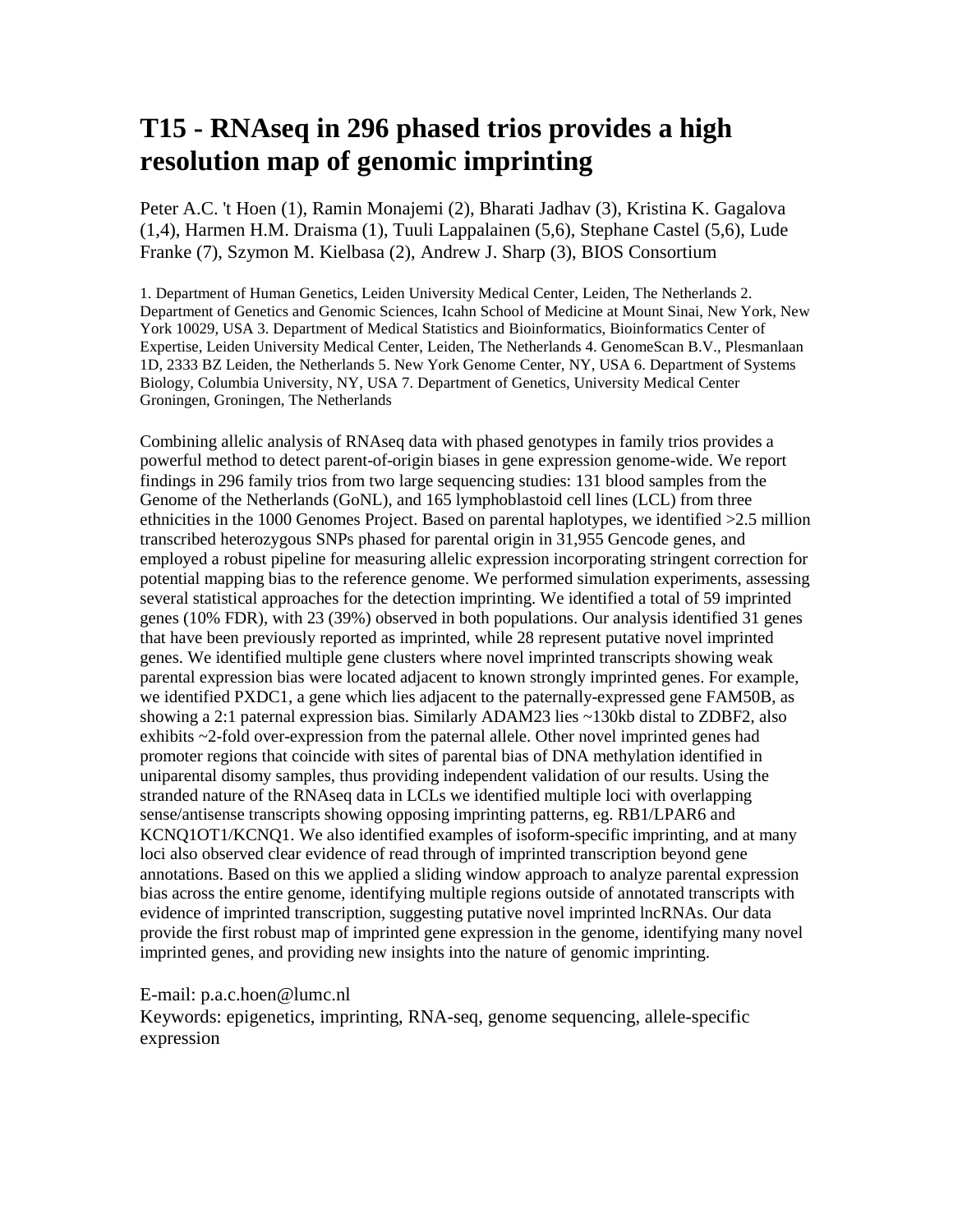### **T16 - SMPD4 mutations link primary microcephaly and severe encepahlopathy to aberrant cytokinesis and membrane ceramide metabolism**

Rachel Schot, Maarten Fornerod, Laura Vandervore, Maarten Lequin, Paul Govaert, Marjolein Dremmen, Marie Claire de Wit, Marianne Hoogeveen-Westerveld, Paul van den Berg, Frans Verheijen, Anna Jansen, Ghayda Mirzaa, Mariasavina Severino, Maria Teresa Divizia, Pamela Magini, Grazia M.S. Mancini.

The importance of complex lipid metabolism in neurometabolic disorders has long been known in relation to deficiencies of lysosomal enzymes, i.e. linked to progressive neurodegeneration. Their role in neurodevelopmental processes, e.g. cell division, instead, starts to be explored, thanks to modern technologies such as mass spectrometry. A putative neutral sphingomyelinase, distinct from the acid lysosomal sphingomyelinase deficient in Niemann-Pick type A/B, is coded by SMPD4. SMPD4 knock-down by RNA interference in HeLa cells causes dysregulation of lipid composition and localization, with accumulation of different ceramide-containing lipids, but sphingomyelin, leading to abnormal cytokinesis, the latest phase of mitosis leading to final splitting into daughter cells (Ekin Atilla-Gokcumen et al. 2014). In four children from a large consanguineous pedigree we identified by RNASeq in the linkage area identical non-coding homozygote SMPD4 mutations leading to lack of normal transcript. The mutation was undetected by whole exome sequencing, being outside the captured coding areas, and by Sanger sequencing because of an interfering pseudogene. All children presented at birth with congenital arthrogryposis, microcephaly with consistent simplified gyral pattern and mild cerebellar hypoplasia on brain MRI and died soon after birth of central hypoventilation and untreatable seizures. One girl survived up to three years: her OFC remained around †5SD and her post-mortem brain MRI showed diffuse white matter volume loss and thin corpus callosum, simplified gyral pattern, without signs of dys/demyelination. Additionally, five similarly affected children from two unrelated families were found to have biallelic SMPD4 mutations, for a total of nine affected individuals. Our observations identify a novel pathway in the pathogenesis of cerebral malformation.

E-mail: r.schot@erasmusmc.nl

Keywords: SMPD4, microcephaly, neurodegeneration, cytokinesis, lipid metabolism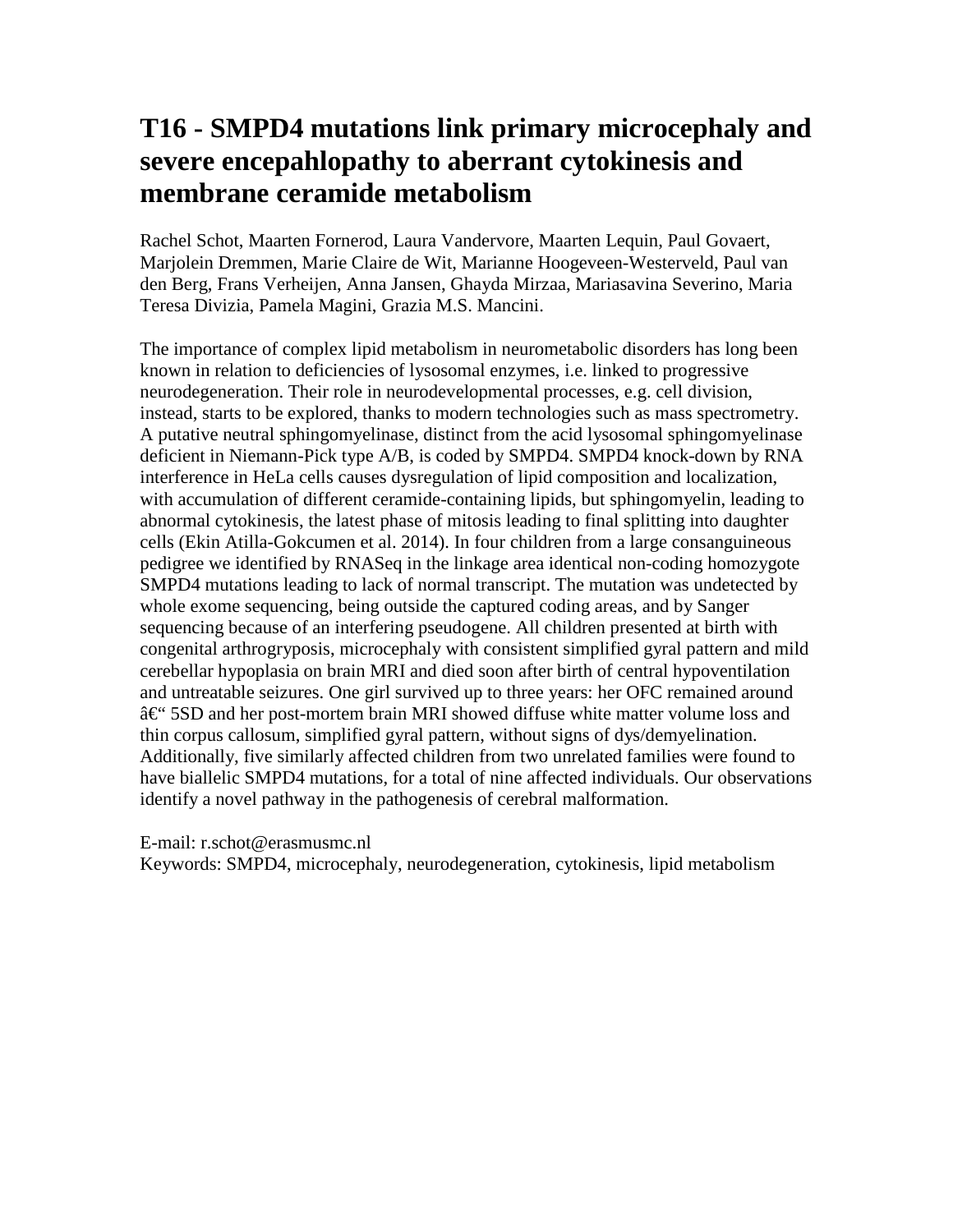**Abstracts Posters P01-P31**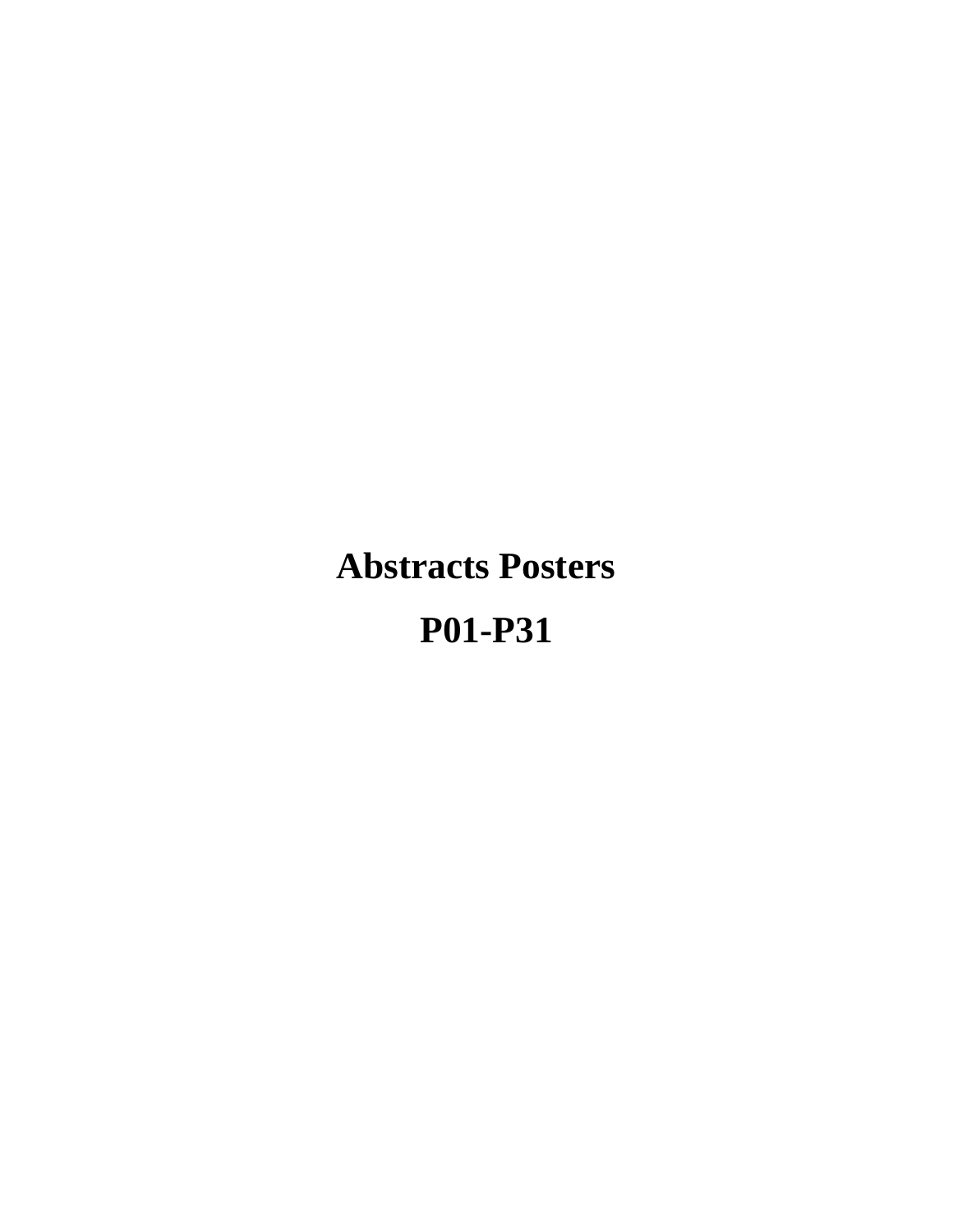### **P01 - Skewed X-inactivation is common in the general female population**

Peter A.C. 't Hoen (1), Ekaterina Shvetsova (1,2), Alina Sofronova (1,2), Ramin Monajemi (3), Kristina Gagalova (1,4), Harmen H.M. Draisma (1,3), Stefan J. White (1), Gijs Santen (5), Szymon M. Kielbasa (3), Johan T. den Dunnen (1,5) and, BIOS consortium

1. Department of Human Genetics, Leiden University Medical Center 2. Faculty of Bioengineering and Bioinformatics, Lomonosov Moscow State University 3. Department of Medical Statistics and Bioinformatics, Leiden University Medical Center 4. GenomeScan B.V. Leiden 5. Department of Clinical Genetics, Leiden University Medical **Center** 

X-inactivation is a well-established dosage compensation mechanism ensuring that genes on the X-chromosome are expressed at comparable levels in males and females. Female carriers of X-linked recessive disorders may develop symptoms in case of preferential inactivation of the chromosome carrying the healthy allele. Skewed X-inactivation is often explained by negative selection of one of the alleles. We demonstrate that unbalanced expression of the paternal and maternal X-chromosome is common in the general population and that the random nature of the X-inactivation mechanism is sufficient to explain the preferential expression of one of the two X-chromosomes. To demonstrate this, we analysed blood-derived RNA-seq data from female children from the Genome-of-the-Netherlands (GoNL) project. In the GoNL project trio whole genome sequencing was performed, making it possible to establish the parental origin of all heterozygous X-alleles. We calculated the median ratio of the paternal counts over the total counts at all heterozygous SNPs on the X-chromosome covered by more than 10 reads. Median ratios could be far away from 0.5, and we observed expression of only one of the X-chromosomes in two individuals. These empirical observations can be explained by a theoretical model in which random X-inactivation occurs in an embryonic stage where 8 cells give rise to the blood cell compartment . Our observations are consistent with more commonly applied assays measuring the methylation status of the AR locus, but now extend these observation to the entire X-chromosome. Strikingly, we find that many of the genes known to escape X-inactivation demonstrate a similar skewing as the non-escapee genes, and are not escaping from X-inactivation in the blood. Collectively, our data suggest that skewed X-inactivation is common in the population and that this may contribute to manifestation of symptoms in carriers of recessive X-linked disorders. This research was financially supported by BBMRI-NL, NWO grant 184021007, 184033111.

E-mail: p.a.c.hoen@lumc.nl Keywords: Epigenetics, X-linked disorders, X-inactivation, RNA-seq, genome sequencing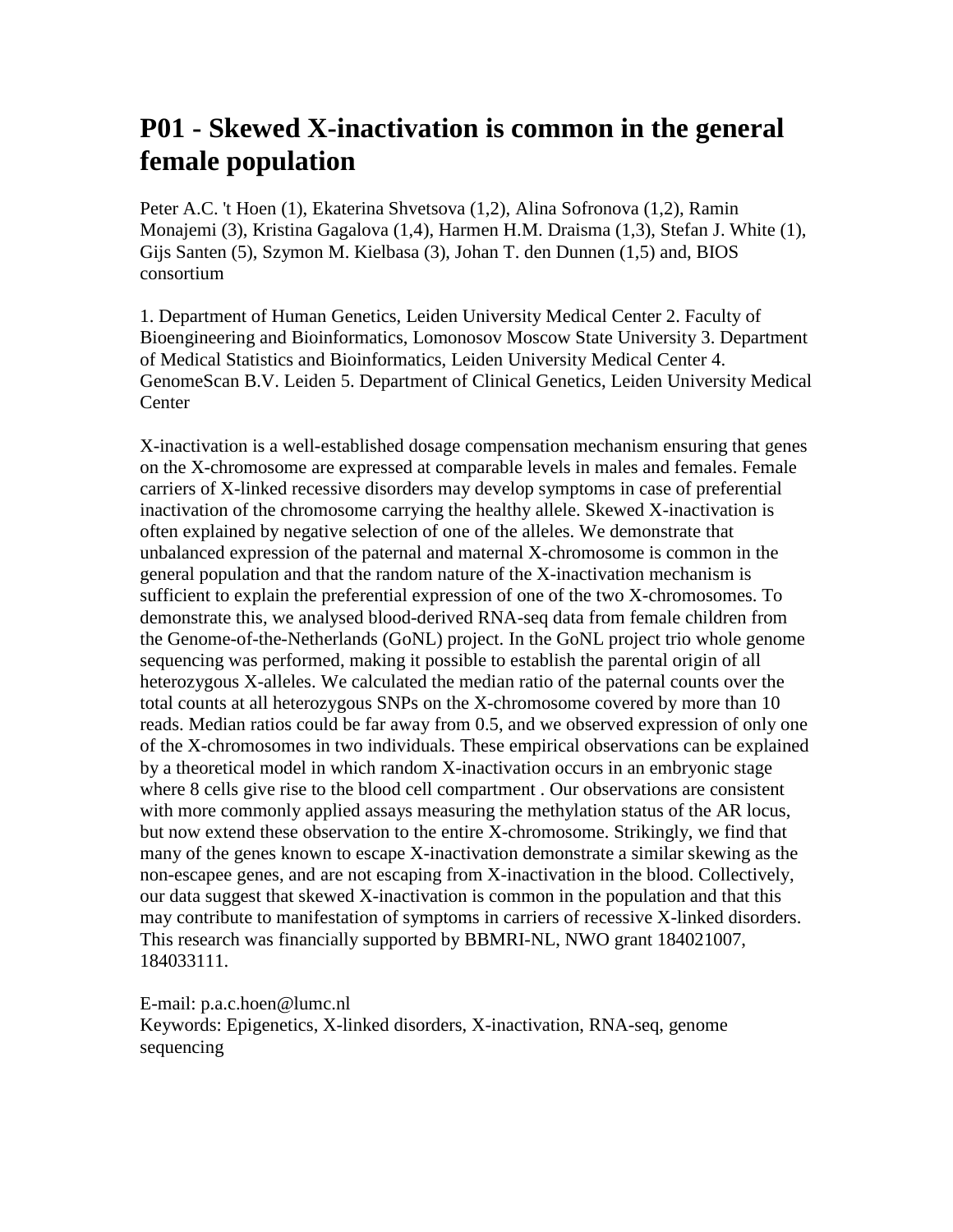### **P02 - Full-length mRNA sequencing uncovers a widespread coupling between transcription and mRNA processing**

Seyed Yahya Anvar1,2,3; Guy Allard1; Elizabeth Tseng4; Gloria Sheynkman5,6; Eleonora de Klerk1; Martijn Vermaat1,2; Hans E. Johansson7; Yavuz Ariyurek2; Johan T. den Dunnen1,2; Stephen W. Turner4; Peter A.C. 't Hoen1;

1 Department of Human Genetics, 2 Leiden Genome Technology Center, and 3 Department of Clinical Pharmacy and Toxicology, Leiden University Medical Center, Leiden, 2300 RC, The Netherlands. 4 Pacific Biosciences, 1380 Willow Road, Menlo Park, CA 94025, USA. 5 Center for Cancer Systems Biology (CCSB) and Department of Cancer Biology, Dana-Farber Cancer Institute, Boston, MA 02215, USA. 6 Department of Genetics, Harvard Medical School, Boston, MA 02115, USA. 7 LGC Bioresearch Technologies, Petaluma, CA 94954-6904, USA.

The full control of gene expression requires tight coordination of regulatory mechanisms at the transcriptional and post-transcriptional level. To gain insight in this process we studied the interdependence of transcription, splicing and polyadenylation events on single mRNA molecules. Using full-length mRNA sequencing in MCF-7 breast cancer cells and three human tissues, we found an unexpectedly high number of genes that demonstrate interdependency between transcription and mRNA processing events, which can span the entire length of the mRNA molecules. Our analysis shows that alternative poly(A) sites coupled with alternative splicing events are depleted for known poly(A) signals and enriched for MBNL binding motifs, supporting a dual role of MBNL proteins in regulating splicing and polyadenylation. We predict thousands of open-reading frames from the sequence of full-length mRNAs, facilitating a more sensitive proteo-genomics analysis of MCF-7 mass-spectrometry data. Our findings demonstrate that our understanding of transcriptome complexity is far from complete and provides a framework to reveal largely unresolved mechanisms that coordinate transcription and mRNA processing.

#### E-mail: s.y.anvar@lumc.nl

Keywords: full-length RNA sequencing; alternative splicing; proteomics; mass spectrometry; alternative polyadenylation; MBNL protein family; single-molecule sequencing; transcriptome; RNA structure; post-transcriptional regulation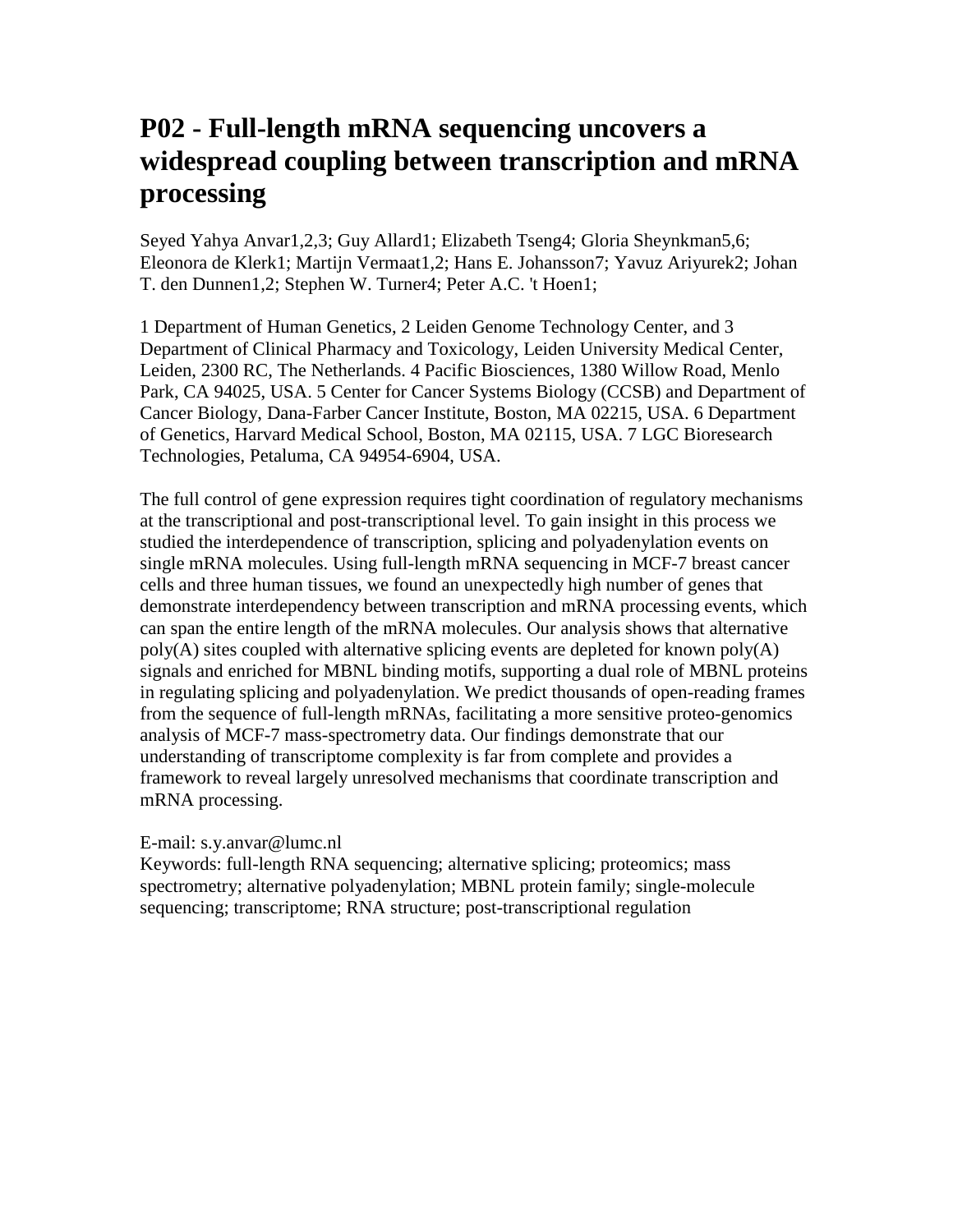### **P03 - A Zebrafish Model for Pontocerebellar Hypoplasia.**

Bart Appelhof, Marian Weterman, Frank Baas

Leiden University Medical Centre

Pontocerebellar hypoplasia (PCH) represents a heterogeneous group of congenital neurodegenerative diseases. Patients suffer from severe mental and motor impairments, caused by atrophy of the pons and cerebellum. So far, ten subtypes (PCH1-10) are described based on clinical features and/or genetic causes. Most genetic aberrations are located in genes with a function in transfer RNA (tRNA) metabolism pathways, e.g. tRNA Splicing Endonuclease 54 (TSEN54) or Cleavage And Polyadenylation Factor I Subunit 1 (CLP1). Hitherto, it is unknown if and how faulty tRNA processing leads to pontine and cerebellar degeneration. To elucidate the consequences of aberrant tRNA processing, a zebrafish line with a nonsense mutation in tsen54 was created using ENU mutagenesis. Survival of homozygous offspring was assessed and pathologically examined. Zebrafish with aberrant tsen54 did not survive over 26 day post fertilization (dpf); Knockout zebrafish died between 15dpf and 26dpf. The total body volume increase between 7dpf and 19dpf was less than that of controls. Brain volumes did not showed to be more severely effected then other tissue. We show here that the a knockout of tsen54 results in early dead between 15dpf and 26dpf. Additionally general hypoplasia, with no special effect on the brain, was seen. This deviates from findings in humans with PCH2a carrying TSEN54 mutations were only the pons and cerebellum are affected. Further research must show if aberrant levels of tRNA are present in the fish and if these are comparable to human levels.

E-mail: b.appelhof@amc.nl Keywords: Pontocerebellar Hypoplasia, TSEN54, Zebrafish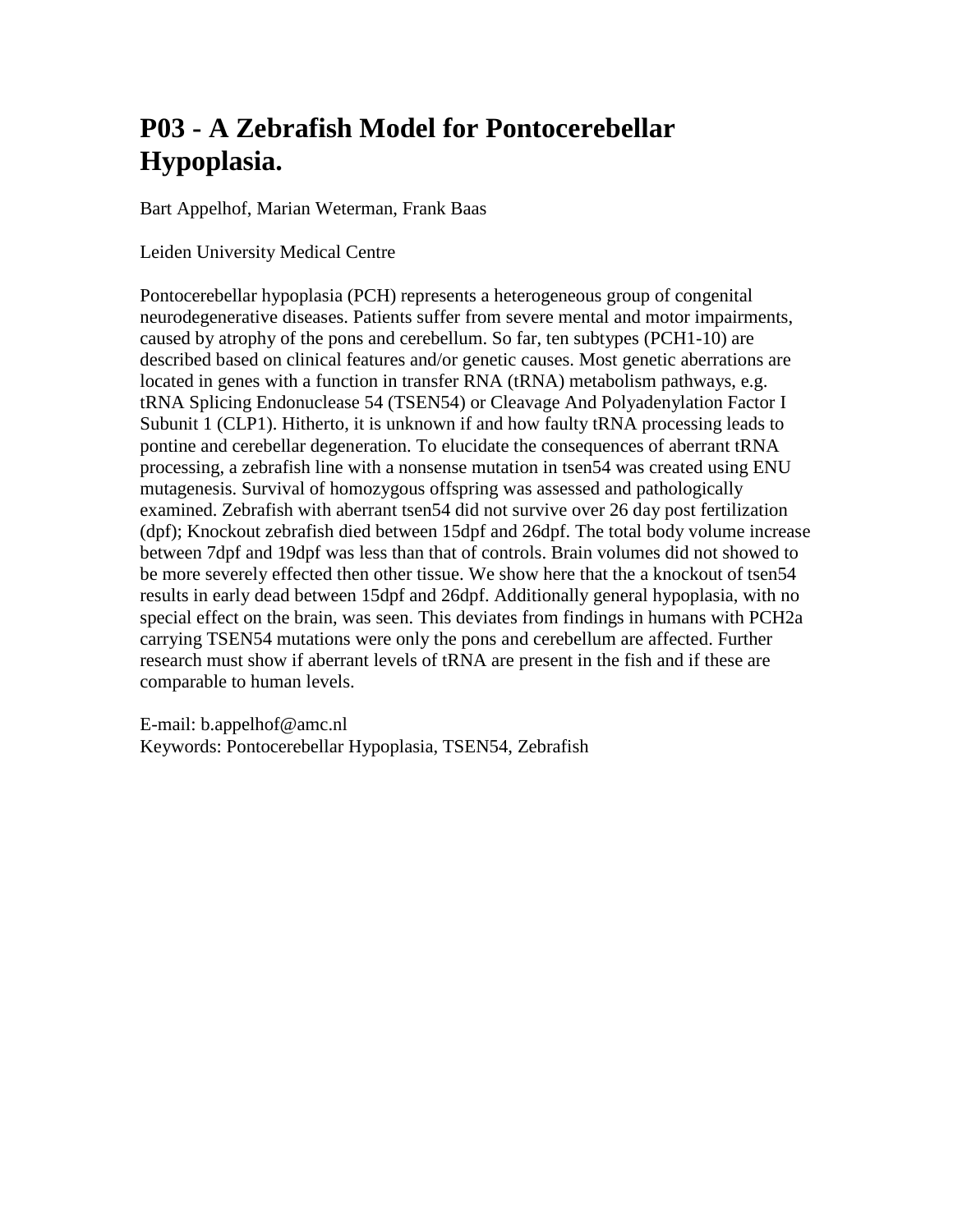### **P04 - ASSOCIATION OF RS182429 VARIANT OF THE T-CELL ACTIVATION RHO-GTPASE ACTIVATING PROTEIN (TAGAP) IN PAKISTANI RHEUMATOID ARTHRITIS PATIENTS**

Maria Arshad1, Attya Bhatti1, Peter John1, Fazal Jalil2 and Richard Williams3.

1Atta-ur-Rahman School of Applied Biosciences, National University of Sciences & Technology, Islamabad, Pakistan. 2Department of Biotechnology, Abdul Wali Khan University Mardan, Pakistan. 3Kennedy Institute of Rheumatology, University of Oxford, UK.

Variations in TAGAP have been associated with various autoimmune diseases including Rheumatoid Arthritis (RA). Its role in the activation of T-cells is what might make this gene important in autoimmune diseases. Genome-wide association studies suggest association between TAGAP and RA in various populations. This is the first study that sought to investigate any association of TAGAP with RA in Pakistani population. For this, two single nucleotide polymorphisms of TAGAP were investigated which have been implicated in RA liability of European patients (rs182429 A/G and rs212389 A/G). We genotyped these variants in 186 Pakistani RA patients and 185 controls using Taqman genotyping assays. Genotypic and allelic frequency distributions were estimated for both variants. Genotypic frequency distribution of rs182429 showed significantly higher frequency of heterozygous AG genotype in cases (48.92%) than in controls (36.2%) while homozygous GG genotype frequency showed contrary results (Cases: 12.37%; Controls: 25.41%). Allele frequency distribution of rs182429 showed significantly higher allele A frequency in patients than in controls. Higher AG genotype frequency in patients and GG in controls suggests former a disease susceptible and later a protective genotype in Pakistani population. Similarly, higher allele A frequency in cases make it a disease susceptibility allele, while G allele has contrary role in RA for Pakistani population. These observations confirmed the association of rs182429 of TAGAP with RA in Pakistan. Conversely, variant rs212389 showed no association with RA in this population. Moreover, exploring functional significance of these SNPs may lead to identification of novel therapeutic targets for RA.

E-mail: maria.arshad14@gmail.com

Keywords: Rheumatoid arthritis; disease susceptibility; single nucleotide polymorphism; genotyping; case/control study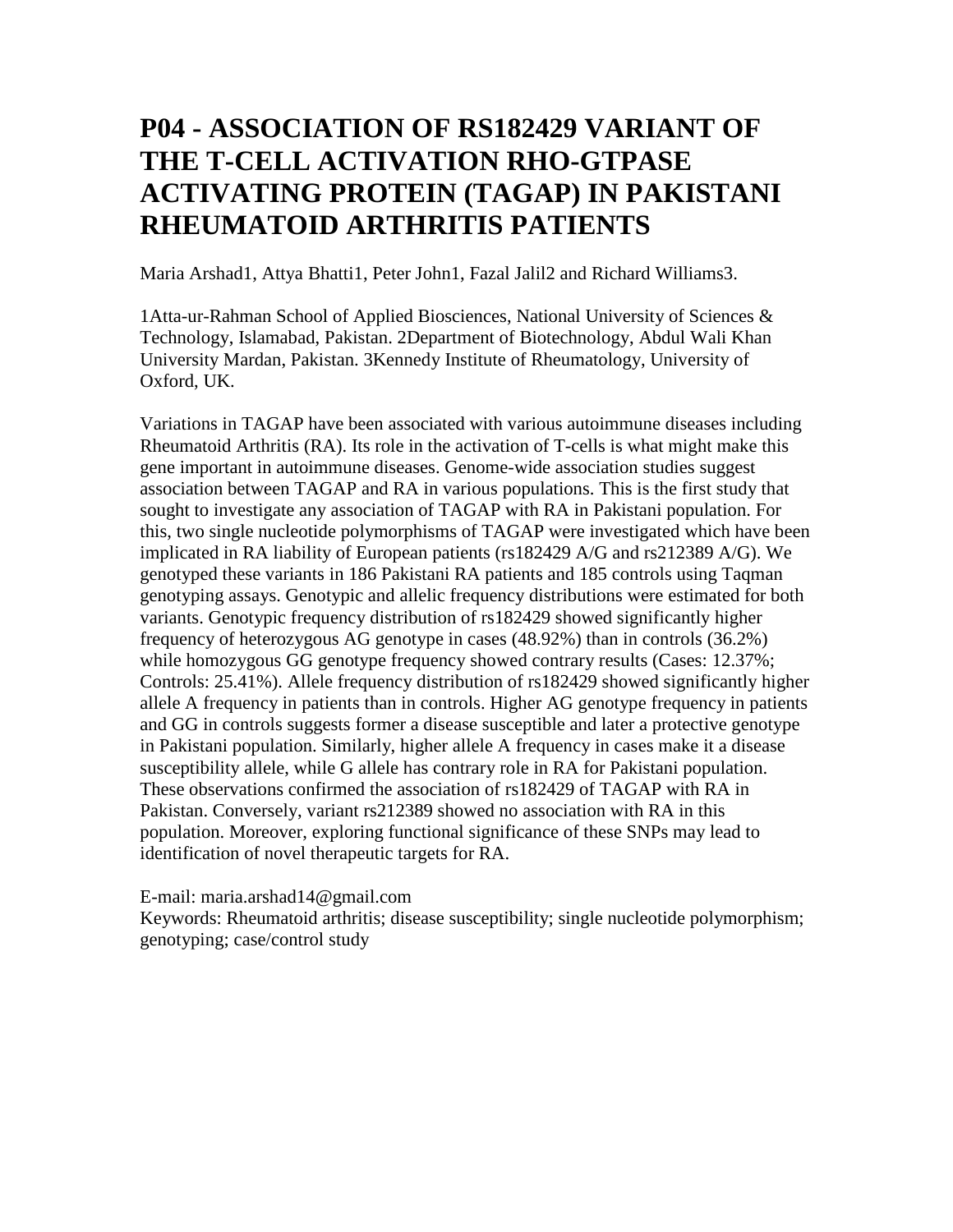#### **P05 - Direct visualization of repetitive genome structures for the genetic diagnosis of FSHD**

Richard JLF Lemmers, Patrick J van der Vliet, Nienke van der Stoep, Saskia Smith, Silvère M van der Maarel, Frank Ba

Departments of Human Genetics and Clinical Genetics, LUMC

Facioscapulohumeral muscular dystrophy (FSHD) is one of the more common inherited myopathies affecting 1:8,500 individuals. FSHD is caused by misexpression of DUX4 in skeletal muscle. DUX4 is a transcription factor normally expressed in cleavage stage embryos but silenced in somatic tissue. The DUX4 gene is embedded within each unit of the D4Z4 macrosatellite repeat array on chromosome 4, which is polymorphic in size normally ranging between 8-100 units, and adopts a repressive chromatin structure in somatic tissue. Derepression of DUX4 in FSHD muscle can be established by two mechanisms: commonly by a contraction of the D4Z4 repeat to sizes between 1-10 units (FSHD1) or more rarely by mutations a the chromatin repressor SMCHD1 (FSHD2). The genetic diagnosis of FSHD can be very challenging because of several complicating factors. Amongst these are the size of the repeat ranges from 3.3kb (1 unit) to >330kb and the observation that DUX4 expression in skeletal muscle depends on the chromosomal background of the D4Z4 repeat due to the polymorphic nature of the DUX4 polyadenlyation signal. FSHD diagnosis is not amenable to short read NGS and therefore the genetic diagnosis of FSHD is routinely performed by Southern blotting, preferably on high molecular weight DNA and by pulsed field gel electrophoresis, elucidating FSHDassociated repeat contractions and discriminating between the different D4Z4 variants by different restriction enzymes and fluorescent or radioactive DNA probes. As the Southern blot method is laborious, complex and time consuming we tested two innovative alternatives to diagnose FSHD. Molecular combing is a method in which whole genome 200-2,000 kb DNA fibers are stretched on a glass slide. Hybridization of locus specific fluorescence probes generate a genomic Morse code in which the D4Z4 repeat size on the different chromosomes can be established by detection and analysis software. Genome mapping by Bionano Genomics is established by enzymes to create nicks in genomic DNA after which fluorescent nucleotides are incorporated which generate a unique sequence specific pattern. Linearized genomic DNA strings are generated using NanoChannel arrays after which the unique sequence specific pattern is visualized and analyzed by dedicated software. Our results show that both technologies are uniquely suitable to create high resolution maps of repetitive regions in the genome and can accurately diagnose FSHD.

E-mail: f.baas@lumc.nl Keywords: Genome structure, direct visualisation, FSHD, DNA rearrangements, molecular combing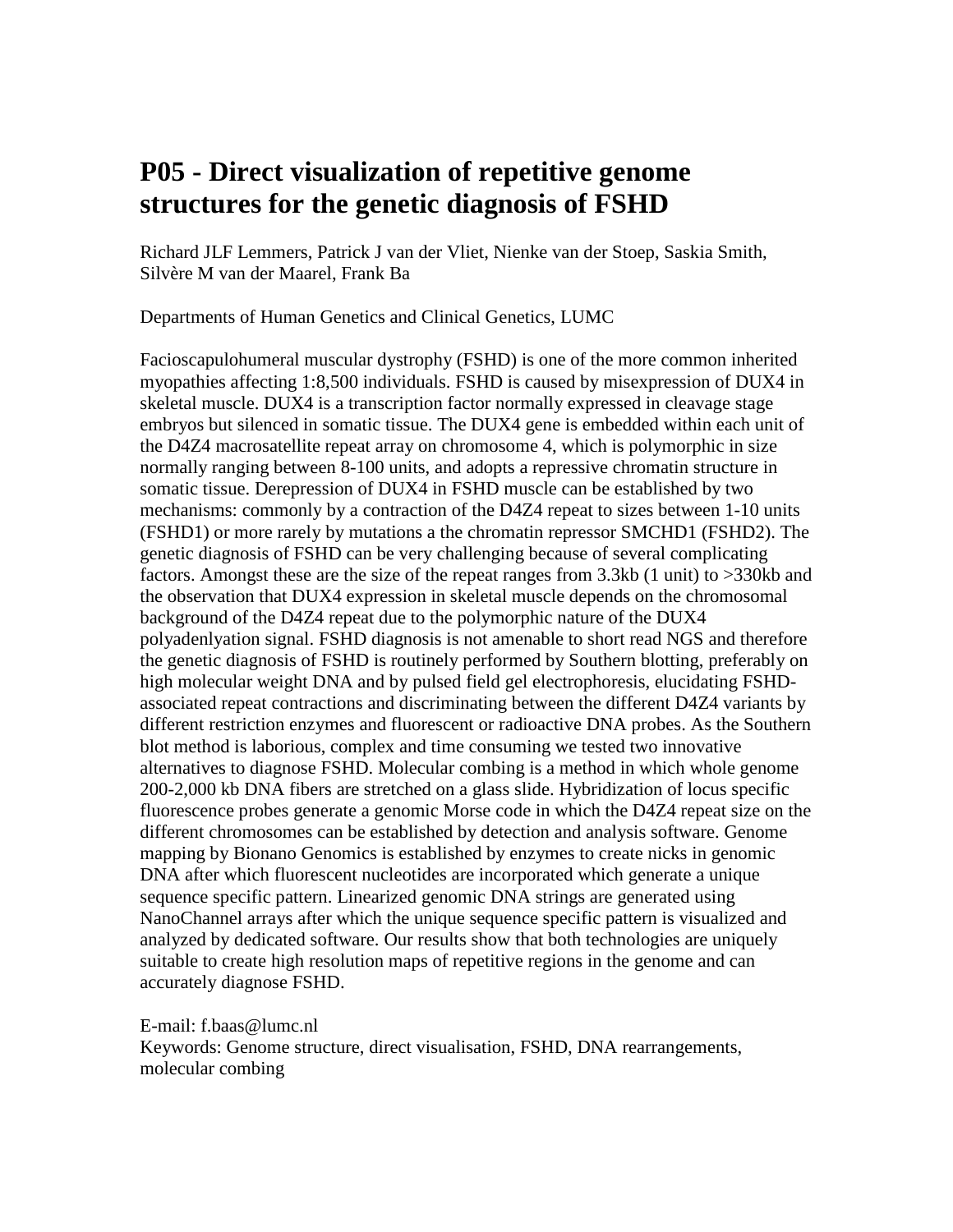### **P06 -Multidisciplinary Dutch Guideline for Genotyping in Case of Fetal Ultrasound Anomalies**

K Bouman, K.D. Lichtenbelt, M.W. Elting, N.S. den Hollander, K.E. Stuurman, P. Lakeman, A.C. Knegt, T. Rinne, B.H.W. Faas, M.C. Haak, A.B.C. Coumans, H. IJsselstijn, I. Cuppen, T. Lamberts, M. van Buuren-van Ruler, M.E. Wessels, K. Venhorst

Universitair Medisch Centrum Groningen, Universitair Medisch Centrum Utrecht, VU Medisch Centrum, Academisch Medisch Centrum, Leids Universitair Medisch Centrum, Erasmus MC, Radboud UMC, Maastricht UMC+, Kennis Instituut Federatie Medisch Specialisten

Pregnant women in the Netherlands can choose to have a fetal ultrasound. When anomalies are detected, women can opt for an amniocentesis or chorionic villus biopsy. The standard tests performed are QF-PCR followed by karyotyping or array. When results are normal, additional genotyping is performed following local practice as there are currently no standard testing protocols for all Dutch perinatal centers.

A team of clinical geneticists, clinical laboratory geneticists, gynecologists, a pediatrician and a pediatric neurologist spent two years preparing a multidisciplinary guideline for standardizing additional fetal genotyping in the Netherlands. The team worked with the mandate of their professional association and was assisted by the experienced staff of the Dutch Foundation of Medical Specialists. Guidelines were developed according to the Appraisal of Guidelines for Research & Evaluation II (Brouwers 2010, www.kennisinstituut.nl), with quality of evidence and strength of recommendations assessed following GRADE methodology (Schünemann 2013). Patient perspective was also investigated.

The resulting guidelines provide evidence-based recommendations for relatively frequent fetal conditions: nuchal translucency >3.5 mm, ventriculomegaly, agenesis of the corpus callosum, skeletal dysplasias and club feet.

The guideline recommends:

- For nuchal translucency  $>3.5$  mm with associated anomalies (e.g. congenital heart defect), genotyping for Noonan syndrome is indicated.
- If a skeletal dysplasia is suspected, additional genotyping depends on the fetal anomalies on ultrasound and the time needed for analysis.
- In cases of isolated nuchal translucency > 3.5 mm, ventriculomegaly, agenesis of the corpus callosum or club feet, there is no evidence-based indication for performing additional genotyping.
- Multidisciplinary counseling and treatment should be performed in a prenatal diagnostic center by a multidisciplinary team.

The guideline will be implemented following approval by professional associations. Evidence-based research in this field remains limited by the low numbers of cases included in studies, the diversity of the congenital anomalies and the low incidence of specific syndromes. In future, prenatal whole exome sequencing will be essential and allow detection of a wide variety of genetic syndromes in the fetus.

Ref: Brouwers MC, Kho ME, Browman GP, et al. AGREE Next Steps Consortium. AGREE II: advancing guideline development, reporting and evaluation in health care. CMAJ. 2010;182(18):E839-42.

Schünemann H, Brożek J, Guyatt G, et al. GRADE handbook for grading quality of evidence and strength of recommendations. Updated October 2013. The GRADE Working Group, 2013.P06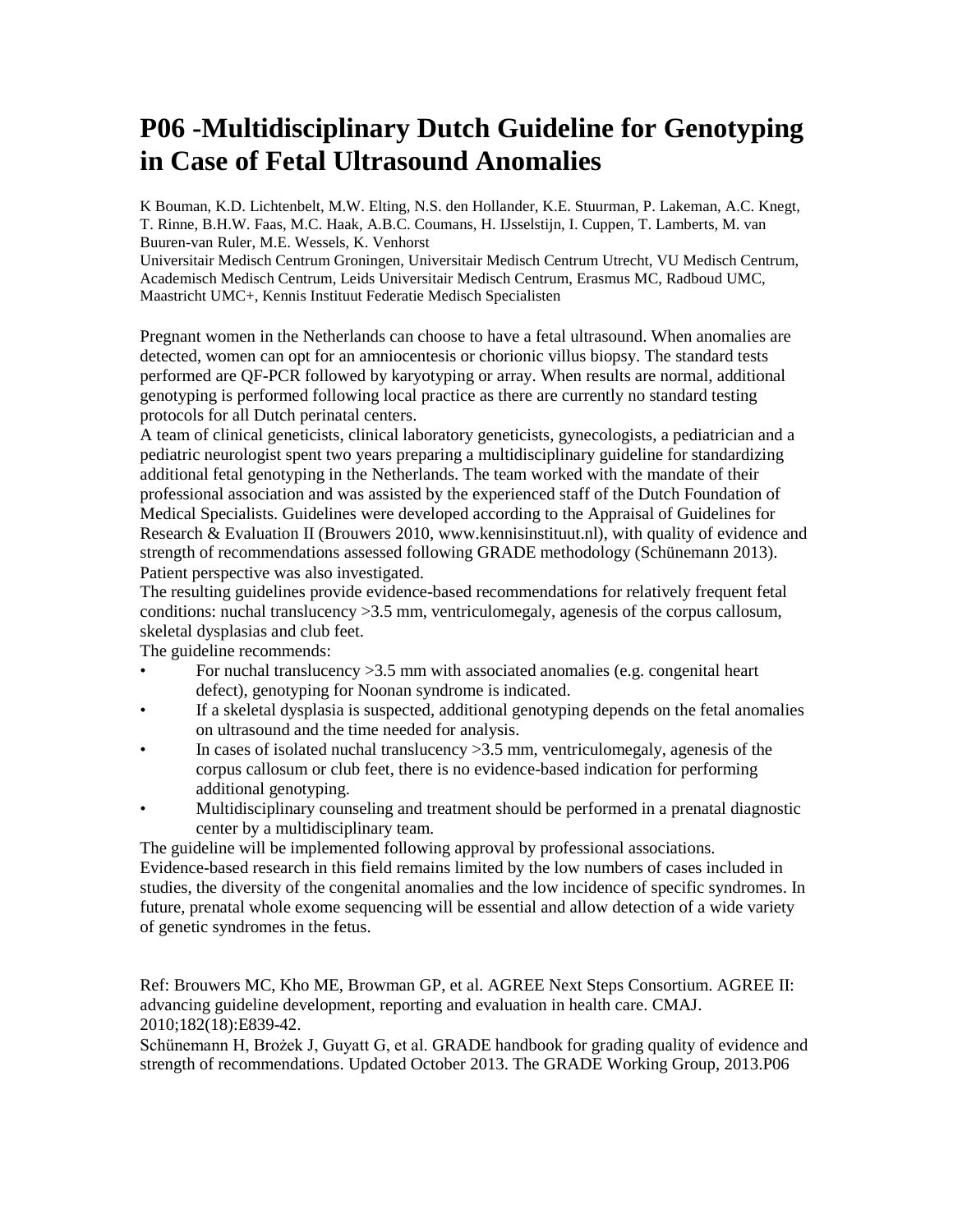#### **P07 - Diagnosing Danon disease: a case-report of a young boy and his deceased mother**

S. Demirdas1, G. Schaaf2,3,4, I. Frohn5, M. W. Wessels1, R. Verdijk6, J.M.P. van den Hout3,4, M.A. Slegtenhorst1, A. T. van der Ploeg3,4

1. Department of Clinical Genetics, Erasmus Medical Centre, Erasmus University, Rotterdam, the Netherlands 2. Molecular Stem Cell Biology, Department of Clinical Genetics, Erasmus Medical Centre, Erasmus University, Rotterdam, the Netherlands 3. Department of Pediatrics, Metabolic Diseases division, Sophia Children's Hospital, Erasmus Medical Centre, Erasmus University, Rotterdam, the Netherlands 4. Center for Lysosomal and Metabolic Diseases, Erasmus Medical Centre, Erasmus University, Rotterdam, the Netherlands 5. Department of Pediatrics, Division of Cardiology, Sophia Children's Hospital, Erasmus Medical Centre, Erasmus University, Rotterdam, the Netherlands 6. Department of Pathology, Erasmus Medical Centre, Erasmus University, Rotterdam, the Netherlands

Case description: We describe a previously symptomless 14-year-old boy suffering outof-hospital cardiac arrest due to an extremely hypertrophic cardiomyopathy. He was resuscitated and an ICD was placed. Physical examination was normal, no dysmorphologic features were seen and no signs of muscular myopathy or other neurological problems were found. His mother died at the age of 31 years because of dilated/hypertrophic cardiomyopathy; diagnosed at that time as having peri-partum dilated cardiomyopathy. She was waiting for a cardiac transplantation, which is the only curative treatment in cardiomyopathy caused by Danon´s disease. Genetic analysis: Whole exome sequencing revealed a hemizygous mutation in the LAMP2 gene in leucocytes of the boy (c.127delT, p.Tyr43fs (exon 2)). Sanger sequencing of DNA isolated from the mother´s preserved cardiac cells showed that she was heterozygous for the same mutation. The mutation had occurred de novo in the mother. Morphological and immunohistochemical (IHC) analysis of cardiac muscle cells (mother): Autophagic vacuoles were observed with glycogen accumulation. There was a clear negative LAMP2-protein expression by IHC (scattered coloration of the protein was visible, probably due to X-inactivation in a female patient). Discussion: Danon's disease is a rare X-linked inborn error of metabolism and is characterized by the combination of cardiomyopathy, muscle weakness and intellectual disability. This case illustrates the difficulty of diagnosing Danon's disease in patients without the traditional symptoms, and an unclear family history. Clinicians should not rule out genetic causes of cardiomyopathy in patients without a positive family history for HCM/DCM, nor based on not observing expected clinical findings in the patient. Exome based panels are helpful in diagnosing these type of rare conditions.

#### E-mail: s.demirdas@erasmusmc.nl

Keywords: Danon Disease Antopol disease glycogen storage cardiomyopathy glycogen storage disease type IIB GSD IIB lysosomal glycogen storage disease without acid maltase deficiency pseudoglycogenosis II vacuolar cardiomyopathy and myopathy, Xlinked Inborn error of metabolism Cardiomyopathy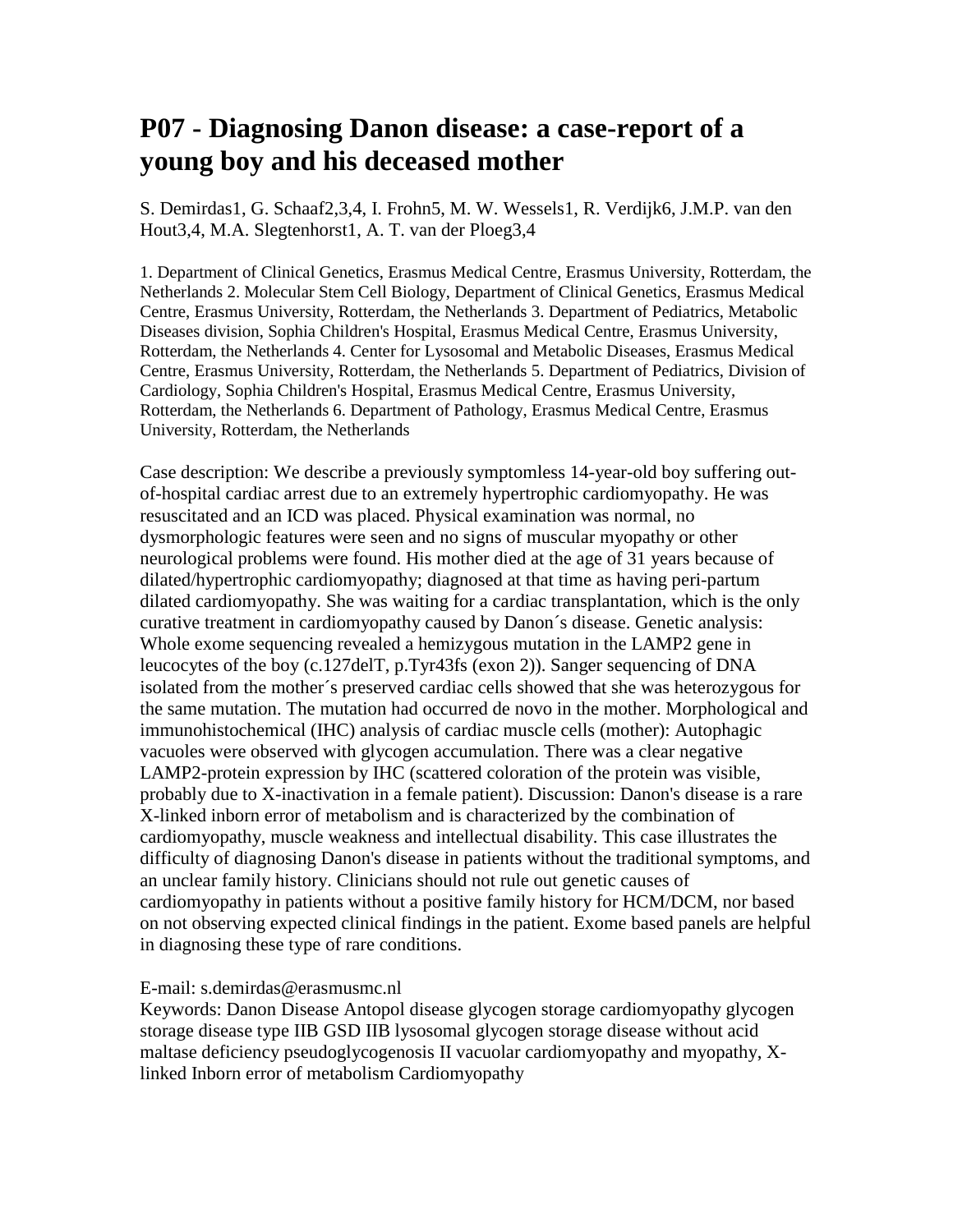#### **P08 - A specific de novo missense mutation in SMARCB1 causes severe intellectual disability and hydrocephalus**

#### Diets I.J.(1), Prescott T.(2), Champaigne N.(3), Mancini G.M.S.(4), Krossnes B.(5), Fric R.(6), Kocsis K.(7), Hoogerbrugge N.(1), Jongmans M.(1,8,9), Kleefstra T.(1)

1 Department of Human Genetics, Radboud university medical center and Radboud Institute for Molecular Life Sciences, Nijmegen, The Netherlands 2 Department of Laboratory Medicine, Telemark Hospital, Ulefossveien, Skien, Norway 3 Greenwood Genetic Center, Greenwood, SC, USA. 4 Department of Clinical Genetics, Erasmus MC, Rotterdam, The Netherlands. 5 Department of Pathology , Oslo University Hospital, the Norwegian Radium Hospital , Oslo , Norway. 6 Department of Neurosurgery, Oslo University Hospital †Rikshospitalet, and Faculty of Medicine, University of Oslo, Oslo, Norway 7 The Children's Hospital, University of Colorado, Department of Clinical Genetics and Metabolism, Denver-Aurora, Colorado 8 Princess Máxima Center for Pediatric Oncology, Utrecht, The Netherlands 9 Department of Genetics, University Medical Center Utrecht, Utrecht, The Netherlands

Here, we describe four patients with a similar de novo missense mutation  $(c.110G>A;$ p.Arg37His) in SMARCB1, with a phenotype that does not resemble Coffin Siris syndrome. The mutations were identified by whole exome sequencing. All four patients have profound intellectual disability (ID) with absent verbalization and severe motor delay. Furthermore, they had an enlarged choroid plexus and overproduction of cerebrospinal fluid. This was severe in three patients, who developed hydrocephalus and required shunting and multiple shunt revisions. In one patient, surgical removal of the choroid plexus was necessary. The remaining patient showed transient signs of increased intracranial pressure. Other shared features were severe neonatal feeding difficulties, congenital heart- and kidney anomalies, congenital eye abnormalities, joint hypermobility, obstructive sleep apnea and a history of anemia. The SMARCB1 gene encodes a subunit of the SWI/SNF-complex involved in chromatin remodeling. Different mutations in this gene can give rise to very different phenotypes. Loss of function mutations cause the rhabdoid tumor predisposition syndrome [MIM: 609322], characterized by an increased risk for rhabdoid tumors in childhood. In addition, several loss of function mutations have been described in families with schwannomatosis [MIM:162091]. Missense mutations in exon 8 and 9, which encode the SNF5 domain of the SMARCB1 protein, are known to cause Coffin Siris syndrome [MIM: 614608], a syndrome characterized by intellectual disability (ID), coarse facial features and fifth digit anomalies. The mutation identified in the patients that we described is located in the N-terminal region of the gene, which contains a winged helix DNA binding domain. As shown by homology modeling, the Arg37 amino acid specifically is important for the function of this domain, presuming that an alteration of this amino acid will affect the DNA binding domain. Based on the observation of a recurrent mutation, we suggest that this mutation exerts a gain of function effect. In conclusion, a p.Arg37His mutation in the DNA binding domain of SMARCB1 causes a syndrome characterized by severe ID and hydrocephalus, therewith broadening the spectrum of syndromes associated with mutations in SMARCB1.

E-mail: illja.diets@radboudumc.nl Keywords: SMARCB1, intellectual disability, hydrocephalus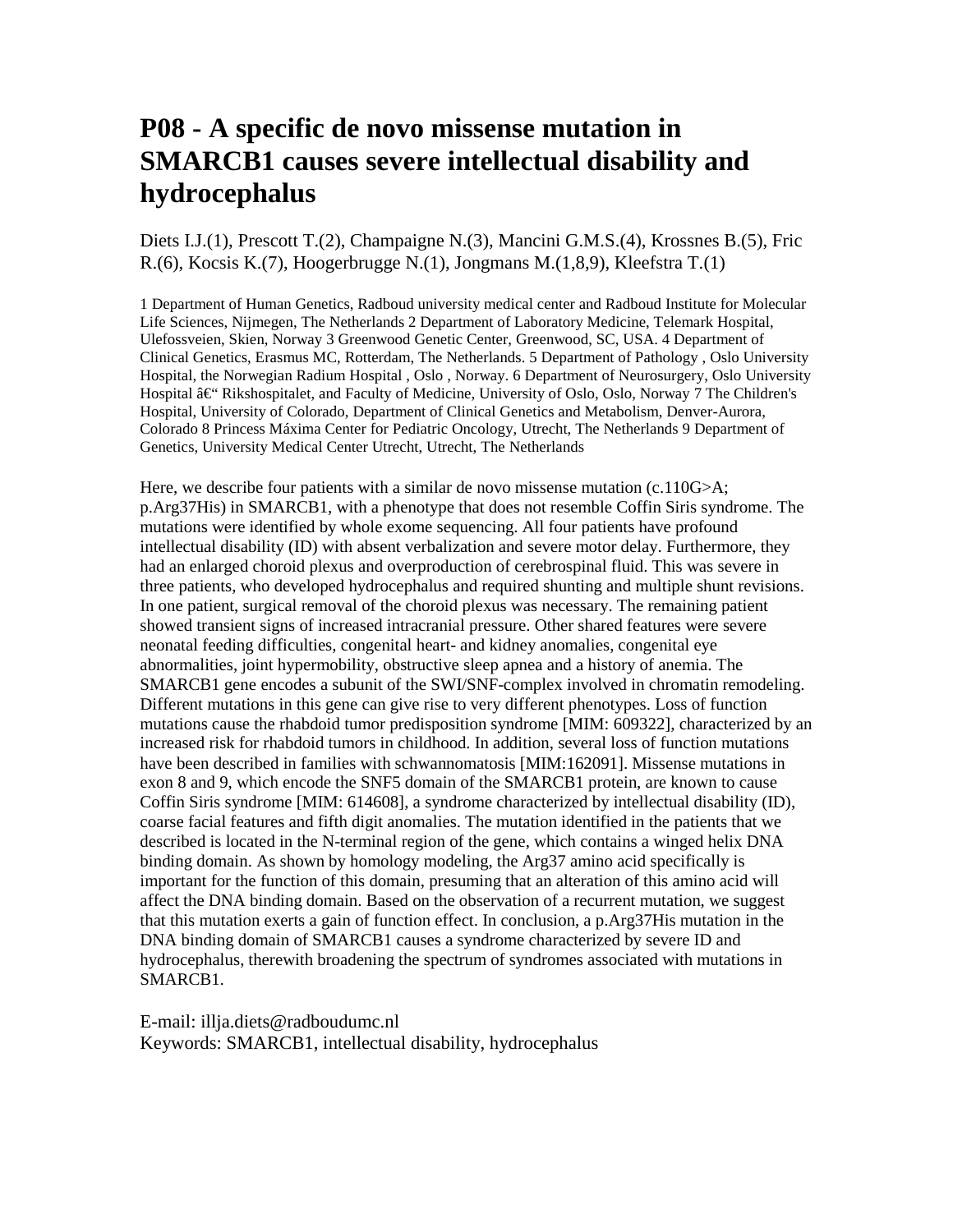#### **P09 - A zebrafish model for small-fiber neuropathy**

Eijkenboom I (1), Gerrits MM (1), Almomani R (1), Hoeijmakers JG (2), Szklarczyk R (1) Lauria G (3), Waxman SG (4), Malik RA (5), Ziegler D (6), Mantegazza M (7), Martinelli Boneschi F (8), Smeets HJM (1), Merkies IS (4), Faber CG (2), Vanoevelen  $JM(1)$ 

1 Department of Clinical Genetics, Maastricht University Medical Centre, Maastricht, The Netherlands; 2 Department of Neurology, School of Mental Health and Neuroscience, Maastricht University Medical Centre, Maastricht, The Netherlands; 3 Neurological Institute Carlo Besta, Operative Unit of Neurology, Milan, Italy; 4 Department of Neurology, Yale University School of Medicine, New Haven, CT, USA; 5 Division of Cardiovascular Medicine, University of Manchester, Manchester, UK; 6 Institut für Klinische Diabetologie, Deutsches Diabetes-Zentrum, Leibniz-Zentrum an der Heinrich-Heine-Universität Düsseldorf, Düsseldorf, Germany; 7 CNRS, Institute of Molecular and Cellular Pharmacology, Valbonne, France; 8 San Raffaele Scientific Institute, Laboratory of Human Genetics of Neurological Disorders, Milan, Italy; 9 Department of Neurology, Spaarne hospital, Hoofddorp, The Netherlands.

Small-fiber neuropathy (SFN) patients experience a spectrum of painful sensations; they have aberrant temperature responses and in nerve biopsies the density of the small-fibers is decreased. Gain-of-function mutations in SCN9A and SCN10A, have been identified as an underlying genetic cause. To further unravel the genetic aspects of SFN, members of our Consortium (Propane) apply unbiased sequencing approaches to identify genetic variants in a large patient population with SFN. Our aim is to develop a zebrafish model of SFN which allows us to test the pathogenicity of these identified variants; in order to do this we set up and validated a panel of read-out parameters reflecting SFN in zebrafish. Our read-out panel is based on clinical-diagnostic tests and exists of behavioral tests and morphological characteristics. For the behavioral experiments a customized ZebraBox has been established which allows us to quantify the temperature response. A zebrafish line called; sensory:GFP is being used as morphological read-out. Validation of this panel has been performed using various methods (overexpression, morpholinomediated knockdown and a knockout line). By applying this panel we have demonstrated that expressing the human pathogenic SCN9A p.(I228M) mutation in zebrafish results in an aberrant temperature sensitivity. Furthermore, these zebrafish have a decreased density of the small nerve fibers, meaning that we have created a zebrafish model of SFN. Our next step is to test the pathogenicity of variants that are identified within our SFN patient population. Furthermore, this panel will be used to test the analgesic properties of novel compounds.

E-mail: ivoeijkenboom@maastrichtuniversity.nl Keywords: Zebrafish, small-fiber neuropathy, model and SCN9A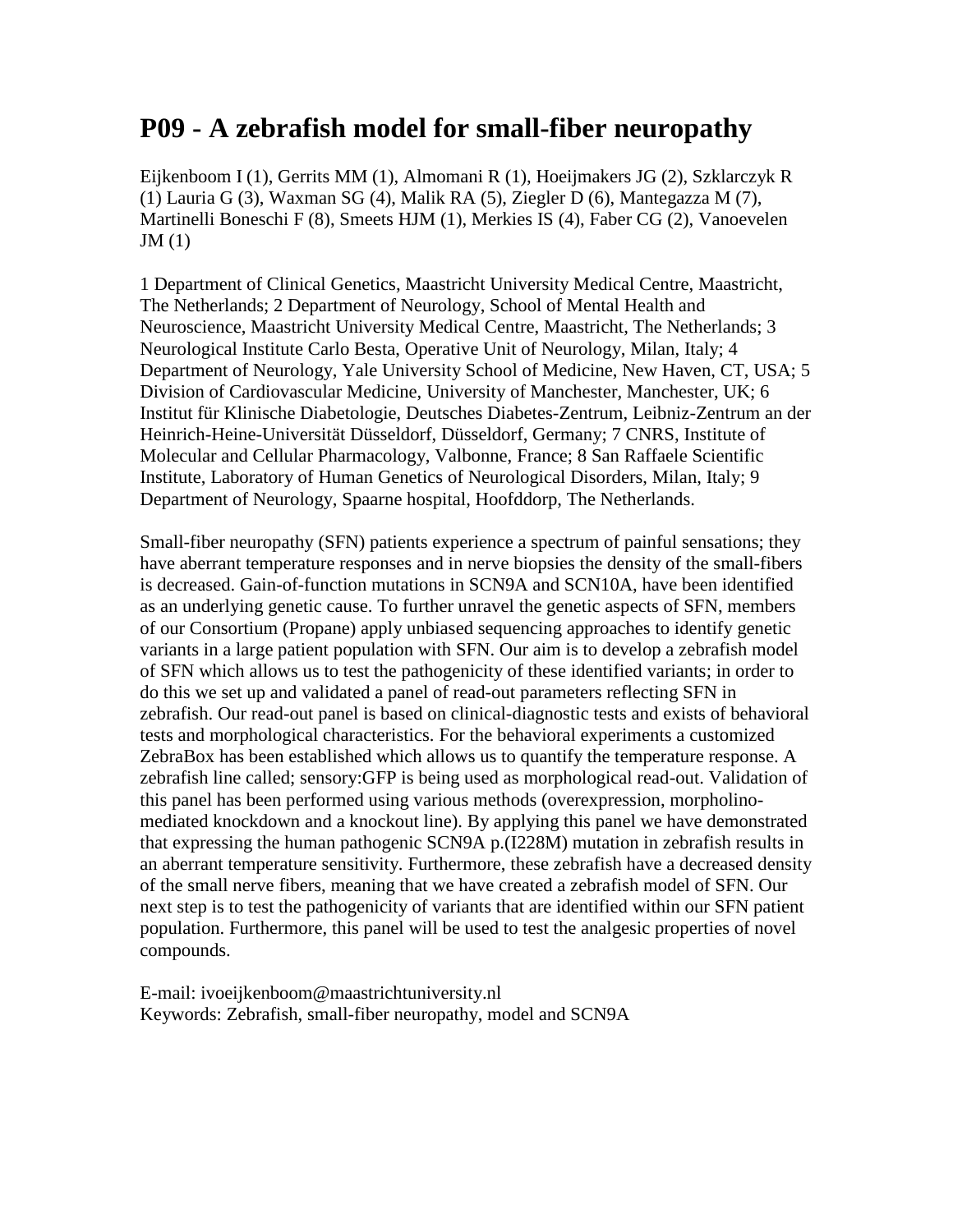#### **P10 - Wole Exome Sequencing as first line diagnostic test for all genetic disorders**

Sinje Geuer1, Erik-Jan Kamsteeg1, Rolph Pfundt2, Nicole de Leeuw1, Jayne Hehir-Kwa2, Rick de Reuver1, Angelique Goercharn-Ramlal2, Stefan Lelieveld2, Marcel Nelen1, Christian Gilissen1, Helger G. Ijntema2\*, L.E.L.M. Vissers1\*

1 Department of Human Genetics, Donders Centre for Brain, Cognition and Behavior, Radboud University Medical Center, Nijmegen, the Netherlands 2 Department of Human Genetics, Radboud University Medical Center, Nijmegen, the Netherlands

Whole Exome Sequencing (WES) has been adopted by many laboratories to detect single nucleotide variants (SNVs) and copy number variants (CNVs) in a diagnostic setting . It was recently shown that WES is more cost effective and less time consuming if performed for all patients regardless of their genetic disorder. This, however, requires WES to detect the vast majority of clinically relevant SNVs and CNVs that are currently being detected using Sanger sequencing, panel-based WES, and microarray-based CNV analysis. Hitherto, a SNV and indel sensitivity of  $=97\%$  and  $=85\%$ , respectively, was proposed by the VKGL. In this retrospective study, we set out to determine the sensitivity of WES to identify SNVs, indels and CNVs previously reported to be of diagnostic relevance. We compiled a list of clinically relevant genes consisting of 3,623 genes that are tested by our in-house diagnostic gene panels. For these genes we extracted all SNVs and indels that had been evaluated for their clinical relevance or are reported in HGMD professional. This resulted in a total of 147,760 class 3  $\hat{a} \in \mathcal{F}$  5 variants in 51,714 exons. Similarly, we extracted all pathogenic CNVs from our in-house microarray database, resulting in 1,754 CNVs. The sensitivity of WES towards those 149,514 SNVs and CNVs was determined on the basis of the median coverage in 50 exomes from 25 men and 25 women. Exon-wise analysis showed that 97% of all exons of clinically relevant genes and 98% of all exons with known pathogenic variants are sufficiently covered  $(= 20x)$ . In total, at 96.9% of the genomic positions with pathogenic variants the coverage allows correct detection of SNVs and indels. Our in-house pipeline detects CNVs from WES if they encompass at least three baits. This holds true for 87.4% of the potentially pathogenic CNVs, while the detectability is slightly higher for sequence gains (89.2%) than for losses (85.8%). Taking SNVs, indels and CNVs together, we are able to detect 96.8% of all disease-causing variants. In conclusion, we evaluated the possibility for WES to replace Sanger sequencing and array-based diagnostics. Our results show WES is able to identify 96.8 % of the reported disease-causing variants, which is in close proximity of the guidelines proposed by the VKGL. Whereas some regions are insufficiently covered by WES to identify disease-causing variants, these gaps may be filled by adapting targeting kits or by using other targeted re-sequencing technologies in parallel to WES.

E-mail: sinje.geuer@radboudumc.nl Keywords: Technologies, WES, Diagnostics, Variant Detection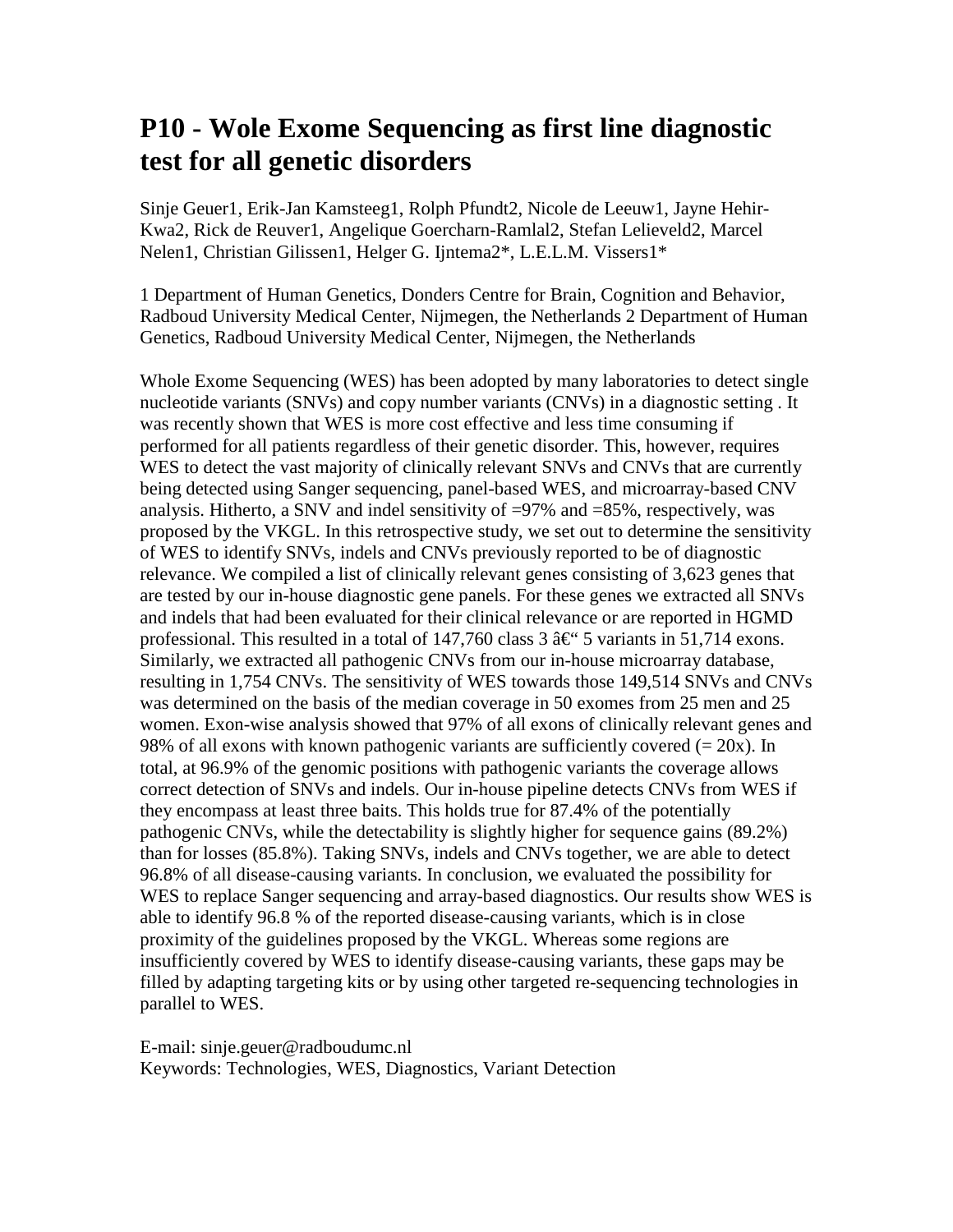### **P11 - Multi-cancer phenotype including colorectal and breast cancer of patients with biallelic NTHL1 mutations**

Judith E. Grolleman(1,\*), Robbert D.A. Weren(1,\*), Fadwa A. Elsayed(2,\*), Maartje Nielsen(3,\*), Richarda M. de Voer(1), Claire Palles(4), Marjolijn J.L. Ligtenberg(1,5), Janet Vos(1), Sanne W. ten Broeke(3), Noel F.C. de Miranda(2), Renske A. Kuiper(1), Eveline J. Kamping(1), M. Elisa Vink-Börger(5), Isabell Rost(6), Alois Lang(7), Isabel Spier(8,9), Robert Hüneburg(9,10), Paul A. James(11), Na Li(12,13), Marija Staninova(14), Helen Lindsay(15), David Cockburn(15), Mark Clendenning(16,17), Kevin Sweet(18), Wenche Sjursen(19,20), Hildegunn Høberg-Vetti(21), Marjolijn C. Jongmans(1), Kornelia Neveling(1), Ad Geurts van Kessel(1), Hans Morreau(2), Frederik J. Hes(3), Rolf H. Sijmons(22), Hans K. Schackert(23), Clara Ruiz-Ponte(24), Dagmara Dymerska(25), Jan Lubinski(25), Ian P. Tomlinson(4,26), Daniel. D. Buchanan(16,17,27,28), Sue Kenwrick(29), Julian Adlard(30), Aleksandar J. Dimovski(14), Ian G. Campbell(12), Stefan Aretz(8,9), Detlev Schindler(6), Tom van Wezel(2), Nicoline Hoogerbrugge $(1, **)$  and Roland P. Kuiper $(1,31, **)$ 

\* Shared first authors \*\* Shared corresponding authors

1 Department of Human Genetics, Radboud Institute for Molecular Life Sciences, Radboud university medical center, Nijmegen, The Netherlands 2 Departments of Pathology, Leiden University Medical Center, Leiden, The Netherlands 3 Department of Clinical Genetics, Leiden University Medical Center, Leiden, The Netherlands 4 Molecular and Population Genetics Laboratory, Wellcome Trust Centre for Human Genetics, University of Oxford, Oxford, United Kingdom 5 Department of Pathology, Radboud Institute for Molecular Life Sciences, Radboud university medical center, Nijmegen, The Netherlands 6 Department of Human Genetics, University of Würzburg, Würzburg, Germany 7 Clinic for Internal Medicine II, Hematology and Oncology, State Hospital, Feldkirch, Austria 8 Institute of Human Genetics, University of Bonn, Bonn, Germany 9 Center for Hereditary Tumor Syndromes, University of Bonn, Bonn, Germany 10 Department of Internal Medicine I, University of Bonn, Bonn, Germany 11Familial Cancer Centre, Peter MacCallum Cancer Centre, Melbourne, Victoria, Australia 12 Cancer Genetics Laboratory, Victorian Breast Cancer Research Consortium, Peter MacCallum Cancer Centre, Melbourne, Victoria, Australia 13 Sir Peter MacCallum Department of Oncology, University of Melbourne, Melbourne, Victoria, Australia 14 Center for Biomolecular Pharmaceutical Analyses, UKIM Faculty of Pharmacy, Skopje, Republic of Macedonia 15 Leeds Genetics Laboratory, Leeds Teaching Hospitals NHS Trust, Leeds, United Kingdom 16 Colorectal Oncogenomics Group, Genetic Epidemiology Laboratory, Department of Pathology, The University of Melbourne, Parkville, Victoria, Australia 17 University of Melbourne Centre for Cancer Research, Victorian Comprehensive Cancer Centre, Parkville, Victoria, Australia 18 Division of Human Genetics, Ohio State University Medical Centre, Columbus, Ohio, USA 19 Department of Medical Genetics, St Olavs University Hospital, Trondheim, Norway 20 Department of Laboratory Medicine, Children´s and Women´s Health, Norwegian University of Science and Technology (NTNU), Trondheim, Norway 21 Western Normway Familial Cancer Center, Center for Medical Genetics and Molecular Medicine, Haukeland University Hospital, Bergen, Norway 22 Department of Genetics, University Medical Center Groningen, University of Groningen, Groningen, The Netherlands 23 Department of Surgical Research, Universitätsklinikum Carl Gustav Carus, Technische Universität Dresden, Germany 24 Fundación Pública Galega de Medicina Xenómica (FPGMX)-SERGAS, Grupo de Medicina Xenómica-USC, Instituto de Investigación Sanitaria de Santiago (IDIS), Galicia, Spain 25 Hereditary Cancer Center, Department of Genetics and Pathology, Pomeranian Medical University, Szczecin, Poland 26 Oxford National Institute for Health Research (NIHR) Comprehensive Biomedical Research Centre, Wellcome Trust Centre for Human Genetics, University of Oxford, Oxford, United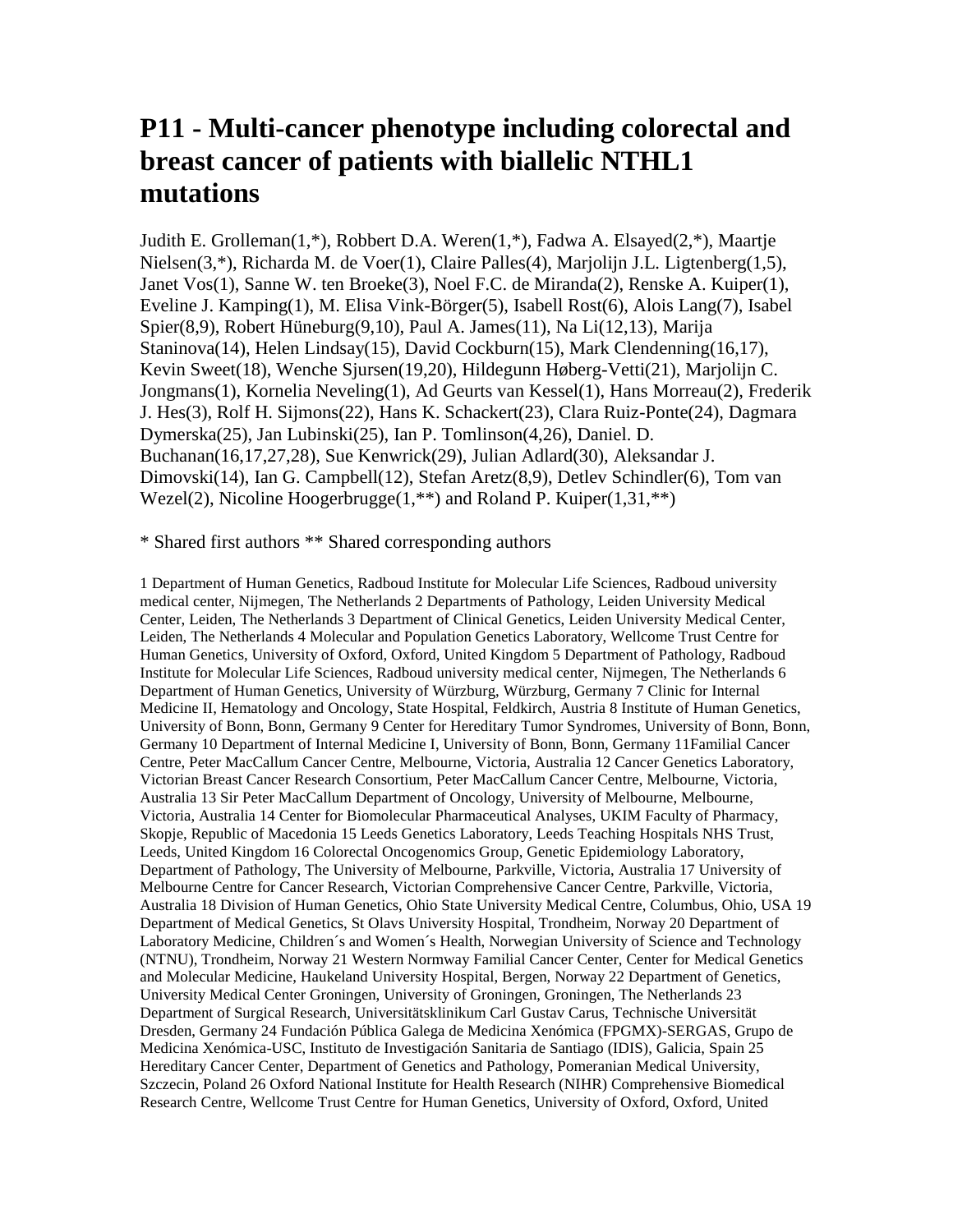Kingdom 27 Centre for Epidemiology and Biostatistics, Melbourne School of Population and Global Health, The University of Melbourne, Parkville, Victoria, Australia 28 Genetic Medicine and Family Cancer Clinic, Royal Melbourne Hospital, Parkville, Australia 29 Clinical Genetics, Addenbrooke´s Hospital, Cambridge, United Kingdom 30 Yorkshire Regional Genetics Service and University of Leeds, Leeds, United Kingdom 31 Princess Máxima Center for Pediatric Oncology, Utrecht, The Netherlands

Biallelic germline mutations affecting NTHL1 predispose to the development of adenomatous polyposis and colorectal cancer (CRC), but the previously described clinical features of families and individuals suggest a broader spectrum of malignancies associated with this germline aberration. In this study, we identified eleven novel unrelated index patients with biallelic NTHL1 germline mutations by genotyping 2,670 individuals with colorectal polyposis or familial CRC using NTHL1 targeted sequencing n=828, p.Gln90\* genotyping n=1842, or by alternative discoveries. Combined with the clinical characteristics of six previously published families, we collected clinical data of 27 individuals with biallelic NTHL1 mutations 13 men/14 women from 17 families. Next to adenomatous polyps, 25 individuals 93% developed one  $n=10$  or multiple  $n=15$ malignancies. In total, 13 types of tumours were encountered, affecting the colorectum, breasts, duodenum, endometrium, urothelium, brain, skin, head and neck region, hematologic sytem, cervix, prostate, thyroid, and pancreas. By Kaplan-Meier analyses we calculated the cumulative risk for CRC and extracolonic cancer to be 42% 95%CI 25-66 and 60% 95%CI 41-80 by age 60, respectively. Furthermore, whole-exome sequencing data of four different tumour types derived from individuals with biallelic NTHL1 mutations showed a unique somatic mutational signature, characterized by an enrichment of C>T transitions at non-CpG sites. Individuals with biallelic NTHL1 germline mutations have a high lifetime risk to develop a wide range of benign and malignant tumours. We recommend that NTHL1 germline mutation testing is included in gene panel analyses for individuals with multiple primary malignancies or adenomatous polyposis. At present, surveillance is advised for the colorectum, breasts, and duodenum, and may be considered for the endometrium.

E-mail: judith.grolleman@radboudumc.nl

Keywords: NTHL1, adenomatous polyposis, colorectal cancer, breast cancer, lifetime risk, mutational signature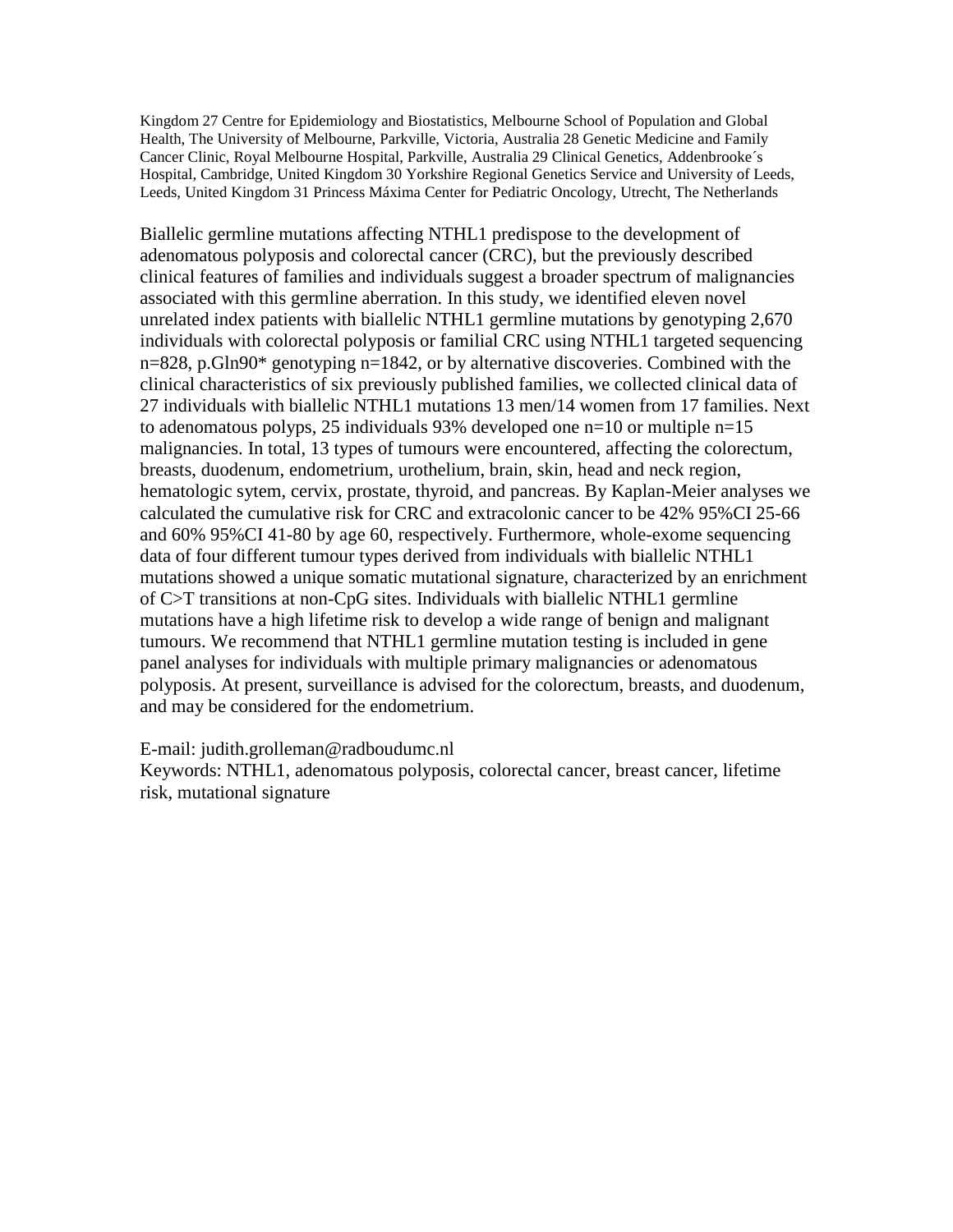### **P12 - Breakpoint characterization of a rare alphathalassemia deletion using Next Generation Sequencing**

E. de Meijer, Q.Hottentot, S. White

#### LUMC.

We describe the characterization of a breakpoint fragment of a rare alpha0-thalassemia deletion found in a family of North European origin. Targeted sequencing of the breakpoint fragment using TLA and capturing probes were used to enrich for the region of interest. The breakpoint was determined by Next Generation Sequencing. Hemoglobinopathies are the most common monogenic disorders in the world population. Alpha-thalassemia is characterized by the reduced synthesis of the alpha-globin chain of the tetrameric haemoglobin protein leading to microcytic hypochromic anemia in carriers and HbH disease or the lethal Hb Bart´s Hydrops Foetalis Syndrome in homozygotes. The most common molecular causes of alpha-thalassemia are deletions, usually one of both duplicated alpha-genes are deleted but less commonly large deletions of unknown length can be detected by MLPA. Targeted Locus Amplification (TLA, Cergentis) was used in combination with capture baits designed to recognize fragments from the alphaand beta-globin gene clusters to enrich for the breakpoint fragment in isolated DNA of the carrier, followed by NGS. The breakpoint sequence was confirmed by designing gap-PCR primers and subsequent amplification and direct sequencing of the breakpoint fragment.

E-mail: c.l.harteveld@lumc.nl Keywords: thalassemia, Next Generation Sequencing, TLA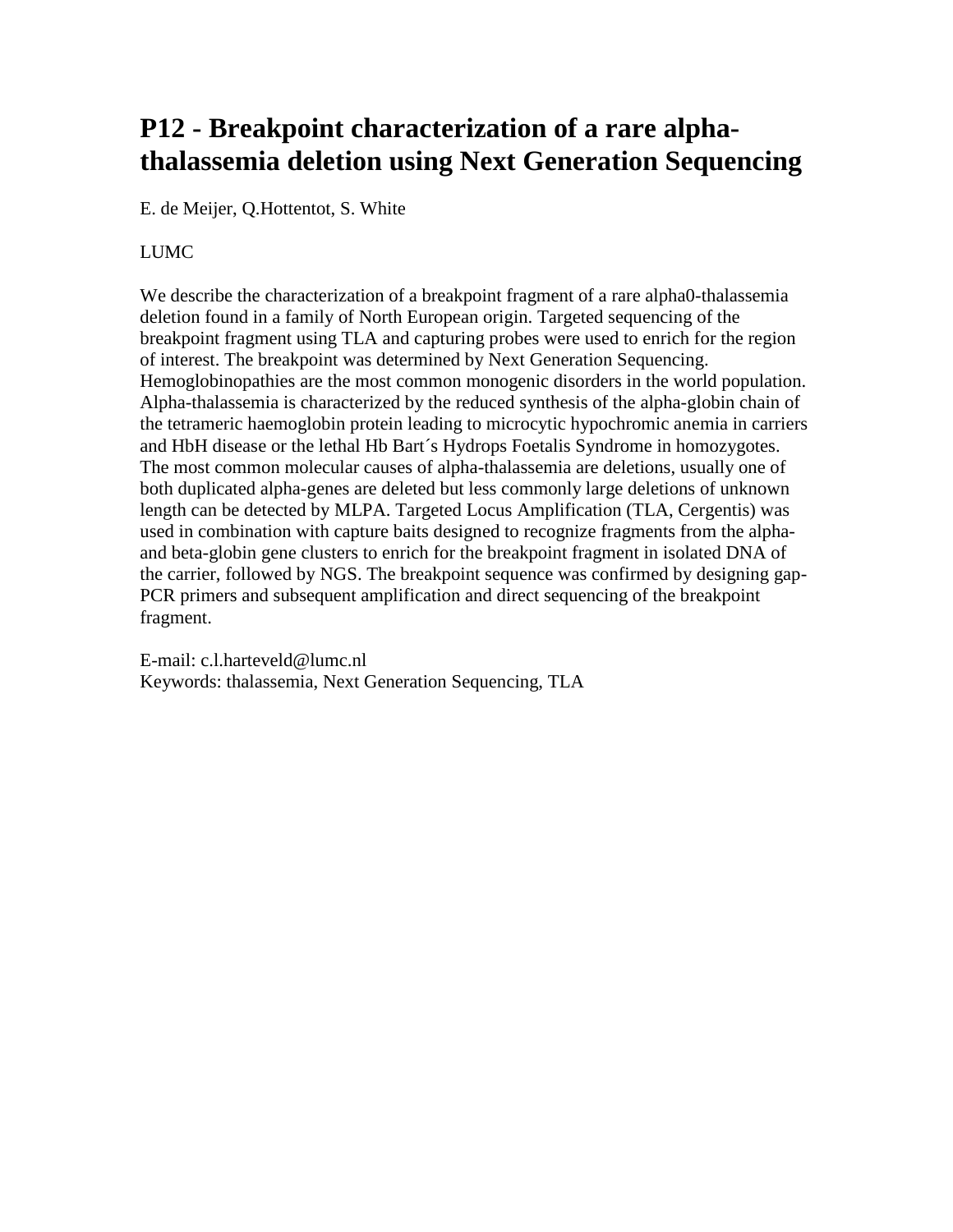### **P13 - ATAD3A deletions: a challenge in prenatal diagnosis**

M.J.V. Hoffer1, C.M.P.C.D. Peeters-Scholte2, T.T. Koopmann1, P.N. Adama van Scheltema3, F.J.C.M. Klumper3, S. Everwijn3, M. Koopmans1, S.J. Steggerda4, M.S. van der Knaap5, F. Baas1, G.W.E. Santen1, C. Ruivenkamp1

1) Department of Clinical Genetics; 2) Neurology; 3) Fetal Diagnosis; 4) Neonatology, Leiden University Medical Center, Leiden; 5) Department of Pediatrics/Child Neurology, VU University Medical Centre, Amsterdam; 6) Neuroscience, Amsterdam, The **Netherlands** 

The ATAD3 gene cluster is part of the ATPase family AAA-domain containing proteins consisting of three paralogs, ATAD3A, ATAD3B and ATAD3C located in tandem on chromosome 1p36.33. The ATAD3 genes encode mitochondrial membrane proteins that contribute to the stabilization of large-mitochondrial protein complexes. Recently, deletions in the ATAD3 gene cluster were described in neonates with fatal congenital pontocerebellar hypoplasia. A pregnant female, G3P2, was referred because the loss of a previously child due to severe pontocerebellar hypoplasia, intracranial calcifications of basal ganglia, corneal clouding, multiple contractures and underdeveloped lung alveoli. Sonography of this pregnancy at 20 weeks gestational age (GA), revealed no abnormalities. However, at 28 weeks GA, multiple congenital aberrations were detected. The second pregnancy resulted in a normal child. A third pregnancy presented at 30 weeks with pontocerebellar hypoplasia and progressive microcephaly, reminiscent of the clinical picture of their earlier child. SNP array analysis revealed no aberrant CNVs and therefore fast whole exome sequencing (WES) was performed for the foetus, the diseased sister and both parents. Analysis of the exome of the foetus revealed a homozygous variant in the ATAD3B gene for which only the mother was a heterozygous carrier, suggesting a deletion on the paternal allele. Further analysis of this gene cluster demonstrated biallelic deletions of the ATAD3B/ATAD3A genes in both children and heterozygous deletions in both parents. Due to the highly homologous genes in this gene cluster it was not possible to map the exact breakpoints using the SNP array and WES results. In our neonatal clinic two additional patients with biallelic ATAD3A deletions and one patient with two ATAD3A mutations, that lead to infantile lethality, were detected indicating that it is essential to diagnose this abnormality prenatally, as it has a major impact on the obstetric and neonatal care. The results described above suggest that neither SNP array nor WES is sufficient for a precise reconstruction of the genetic defect, and that other laboratory screening methods needs to be developed and implemented.

E-mail: m.j.v.hoffer@lumc.nl

Keywords: whole exome sequencing, prenatal diagnostics, SNP array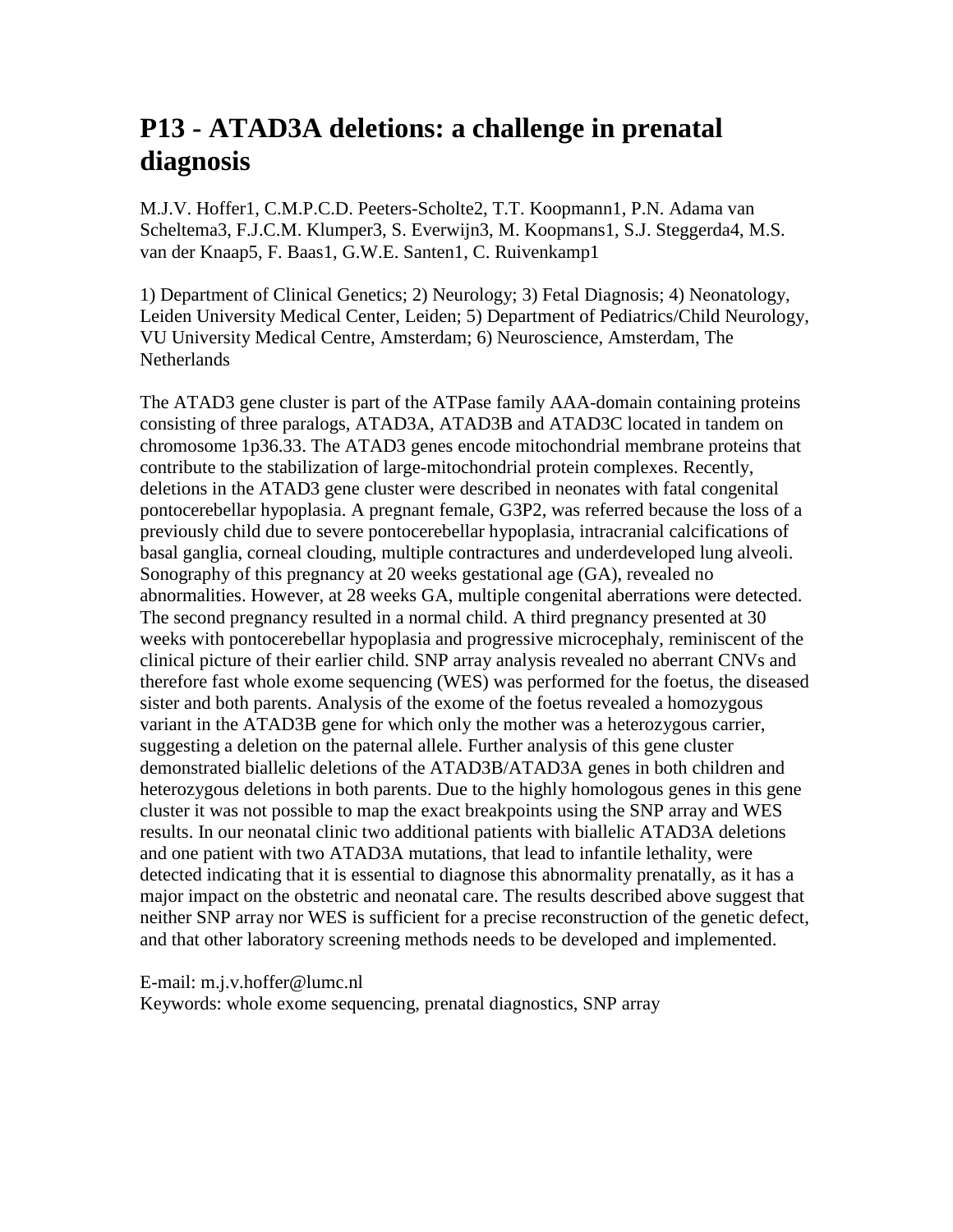### **P14 - Functional analysis of variants of uncertain clinical significance in the RAS and mTOR signaling pathways.**

Functional Unit, Department of Clinical Genetics, Erasmus MC, Rotterdam, The Netherlands.

Erasmus MC, Rotterdam

The mechanistic target of rapamycin (mTOR) complex 1 (TORC1) is an essential protein kinase complex that controls cell growth and metabolism. The RAS GTPase is a critical component of signaling pathways controlling cell proliferation and differentiation. Activation of TORC1 signaling triggers activation of a RAS-dependent compensatory pathway. Mutations in different components of the TORC1 and RAS signaling pathway are associated with a broad spectrum of inherited and somatic diseases. We have investigated the effects of variants of uncertain clinical significance (VUS) identified in genes encoding components of the TORC1 and RAS signaling pathways. Our work has provided insight into the likely pathogenicity of the tested VUS, the genetic risks in the families segregating the tested variants, into possible genotype-phenotype correlations, and into structure-function relationships. Investigating the effects of VUS on TORC1 and RAS signaling is a useful adjunct to standard genetic testing and has been implemented in our laboratory to help improve molecular diagnostic testing. We will present an overview of our work.

E-mail: m.hoogeveen-westerveld@erasmusmc.nl Keywords: TORC1 and RAS signaling pathway, mutations, VUS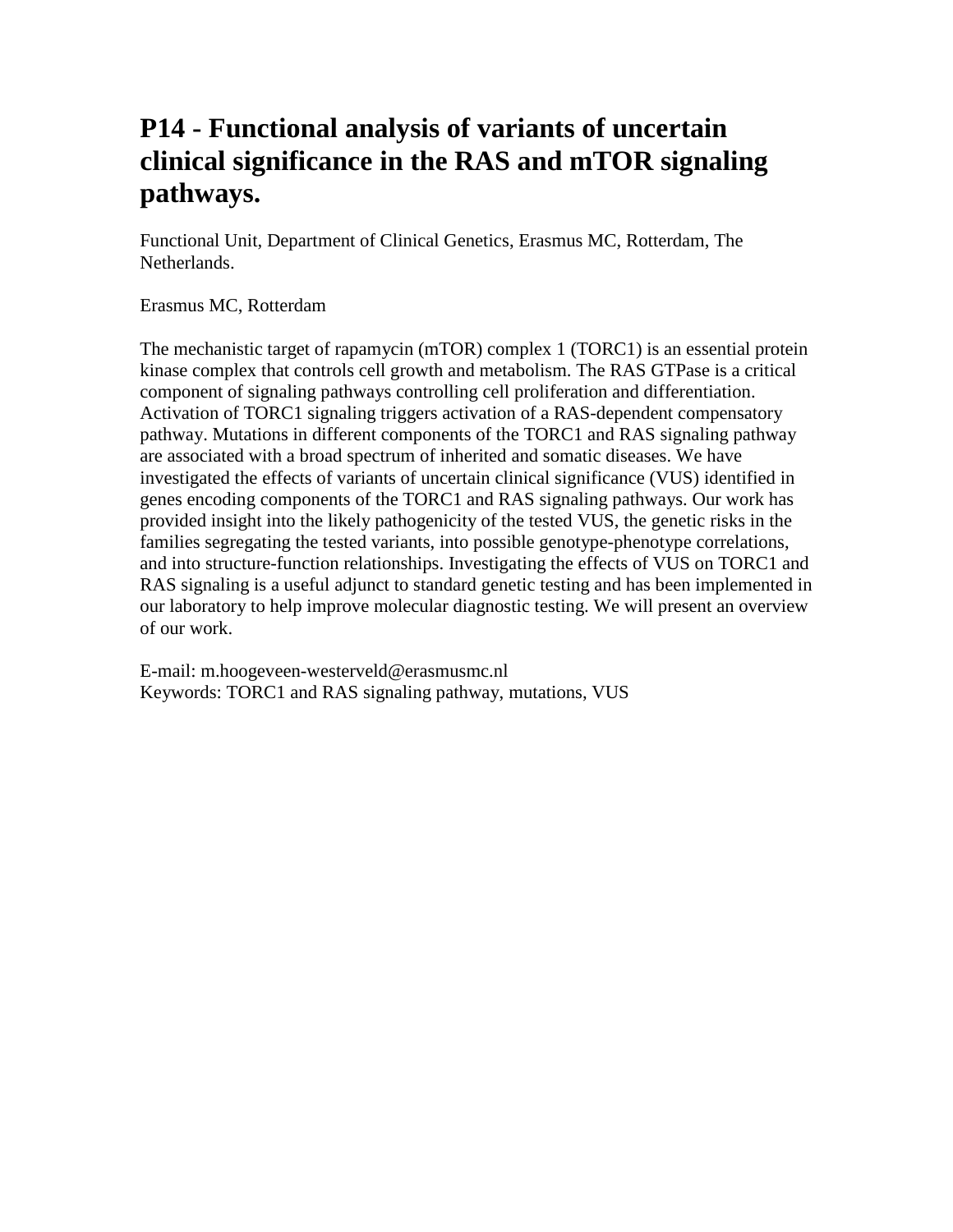#### **P15 - Diagnostic clinical resequencing of polyposispredisposition genes using single molecule Molecular Inversion Probes**

W. Koole1, H. Ouchene1, M. Nelen1, M. Ligtenberg1,2, A. Mensenkamp1

1Dept. of human genetics, Radboudumc, Nijmegen, The Netherlands 2Dept. of Pathology, Radboudumc, Nijmegen, The Netherlands

Polyposis, the formation of numerous polyps in the colon and rectum, is strongly associated with a heritable genetic predisposition and colorectal cancer development. Molecular diagnosis of hereditary polyposis is of great importance for the clinical management of patients and their relatives. To date, multiple high-penetrant genes are known that predispose to polyposis. Therefore, a fast, robust and cost-effective assay is warranted that enables resequencing of these genes. By making use of single molecule Molecular Inversion Probes (smMIPs) resequencing of gene panels is now possible with high sensitivity and in a time- and cost-effective manner1. Recently, we have successfully implemented smMIP-based resequencing for the breast cancer-related genes BRCA1, BRCA2 and PALB2 in our routine diagnostic workflow. This has led to minimal amount of rework and a shortened turnaround time. Here, we present our smMIP-based resequencing workflow of polyposis-predisposition genes in a diagnostic clinical setting and its diagnostic yield. 1 O´Roak et al, Science, (2012) 338(6114):1619- 22

E-mail: wouter.koole@radboudumc.nl Keywords: polyposis panel smMIPs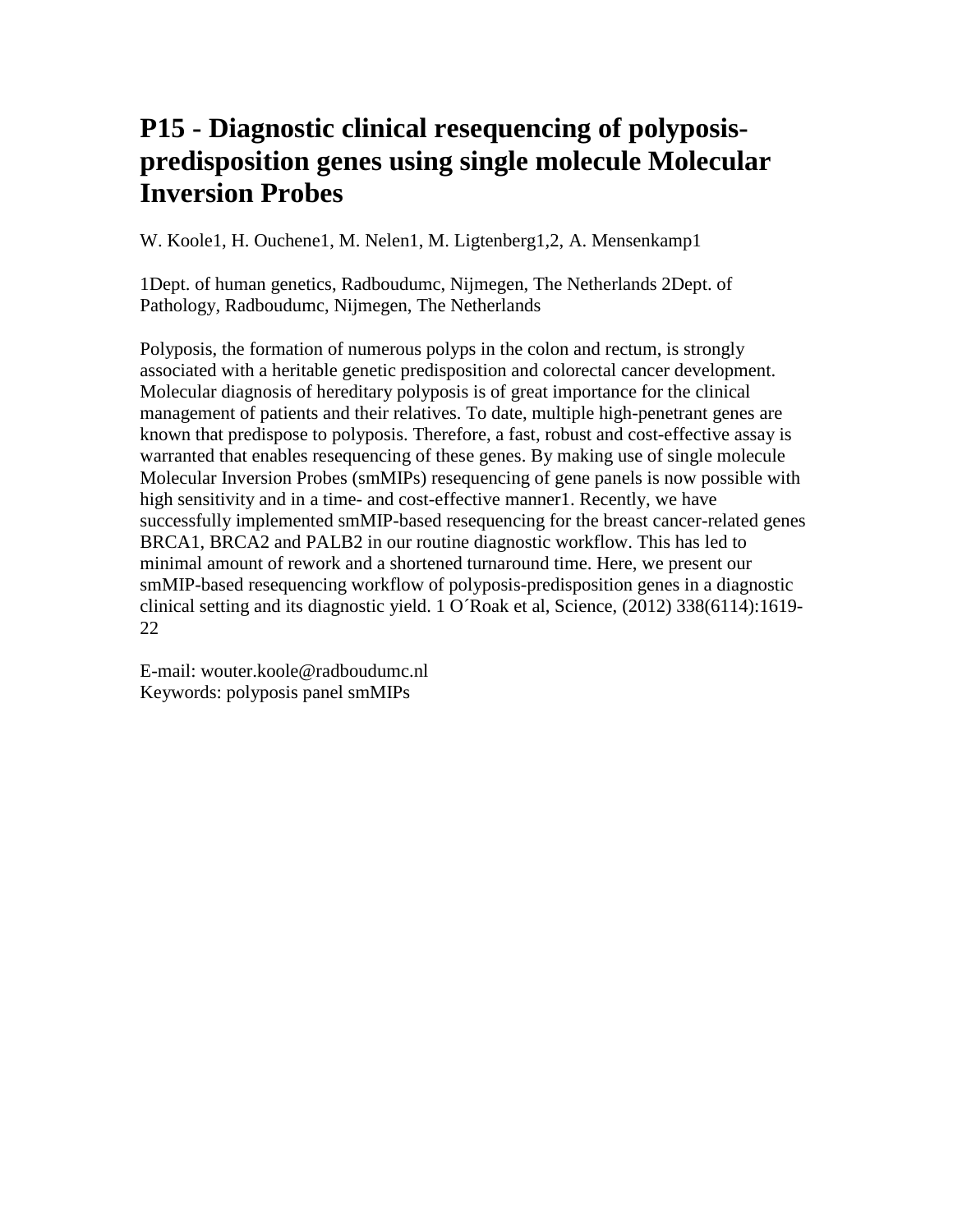### **P16 - Evaluation of an expanded carrier screening offer in a non-commercial setting**

P. Lakeman(1), S. van Koningsbruggen(1), E.J.W. Redeker(1), C.P.E. Ottenheijm(1), I.B. Mathijssen(1), M.C. Cornel(2), M.M.A.M. Mannens(1), E.J. Meijers-Heijboer(1,2), L. Henneman(2)

(1)Department of Clinical Genetics, Academic Medical Center, Amsterdam (2)Department of Clinical Genetics, VU University Medical Center, Amsterdam

Since May 2016, expanded carrier screening for 50 severe recessive disorders is available in a non-commercial hospital setting in Amsterdam, in order to facilitate informed reproductive decision-making. The screening is available for couples without a priori increased risk (no family history). Couples can apply for counseling via the website www.dragerschapstest.nl, or by physicians´ referral. Pre- and posttest counseling is provided by genetic professionals at the AMC outpatient clinic. External geneticists can send in blood samples as well. Outcome and impact of testing in the first year was evaluated. Methods A capture-based next generation sequencing strategy is used. Only pathogenic variants are reported (individual reports). CNV analyses is included. Reimbursement is possible for couples with high-risk indication (HRI) based on e.g. ancestry/consanguinity/family history. Pre- and posttest questionnaires were completed including reasons for testing, knowledge, psychological impact, and satisfaction. Partners could opt for parallel (both partners at the same time) or sequential testing. Results In the first year, 67 couples (46 with HRI) and 19 individuals (17 with HRI) visited the outpatient clinic. One couple refrained from testing. Thirty-three couples (50%) choose parallel testing. Most important reason to have testing was to avoid severe illness in the child (41%), and to avoid having a child with a severe illness (27%). Eventually, 122 individual test results were completed within 12 months, including 9 partners sequentially tested after positive tested carriers and 22 additional requests from outside the AMC. Carrier status of one (n=31 persons), two (n=5), three (n=1) or four (n=1) mutation(s) was identified. Fewer carriers were identified in the HRI group (27%) compared to the general risk group (42%). Eighty-four (69%) individuals tested negative. No carrier couples were found. Most individuals (85%) considered pre-test counseling necessary; 79% did not think this should be offered by the general practitioner. Overall, 43% believed that the costs of testing were too high. Conclusions Analyses shows that about one third of tested individuals were carriers. Although the test was primarily designed for couples with no a priori risk, two-thirds reported HRI. Our results show that, although interest in testing by couples from the general public is still relatively low, offering expanded carrier screening within regular healthcare is feasible.

E-mail: p.lakeman@amc.uva.nl

Keywords: carrier screening; expanded carrier screening; recessive; questionnaires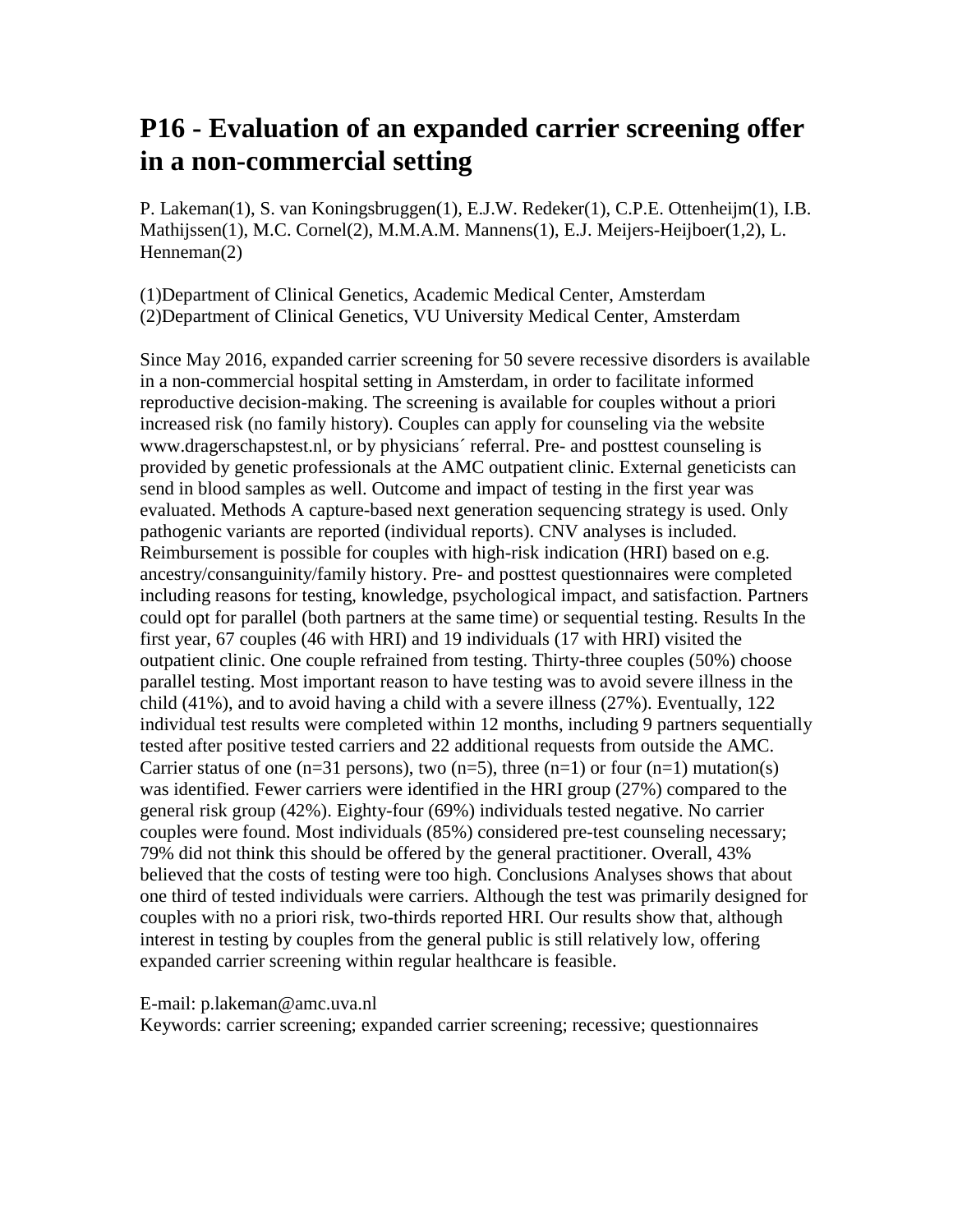### **P17 - The Leiden experience in diagnostics for short stature: gene panel based mutation analysis by next generation sequencing on the Ion Torrent PGM**

Hermine A. van Duyvenvoorde1, Anneliese J.E.M.A. Grimbergen1, Sitha A. Scheltinga1, Sander Bollen1, W. Oostdijk2, Sabine E. Hannema2, Martine C. de Vries2, Sebastiaan E.E. Schagen2, M.H. de Ru2, Christiaan de Bruin2, J.M. Wit2, Sarina G. Kant1, Nienke van der Stoep1, and Monique Losekoot1

1Dept. Of Clinical Genetics, 2Dept. of Paediatrics, Leiden University Medical Center, Leiden, The Netherlands

Aims Short stature is usually classified based on phenotypic characteristics, such as preor postnatal onset, proportionate or disproportionate stature, and biochemical data. Defining a specific genetic diagnosis in a young child has important therapeutic consequences. Furthermore, it provides insight in recurrence risks, plays a role in family planning and contributes to knowledge on prognosis and surveillance. Routine diagnostic procedures usually include targeted gene-by-gene testing using Sanger sequencing, MLPA and SNP-array analysis which is laborious and time consuming and often does not lead to a definite diagnosis. The LUMC in Leiden is one of the Dutch national centres of expertise for growth disorders and skeletal dysplasia´s. Here we present the results of the implementation of gene panel based analysis for growth disorders, with which we aim to enhance the diagnostic efficiency and yield. Methods Gene panel based sequencing was implemented using a custom made Ion AmpliSeqTM kit followed by sequencing on the Ion TorrentTM Personal Genome Machine. Genetic variants are identified using the SeqNext module in Sequence Pilot software from JSI. Using this approach we simultaneously analyze 14 genes (COMP, FGFR3, GH1, GHR , GHSR, IGF1, IGFALS, IGFBP3, IGF1R, NPR2, NPR3, PAPSS2, SHOX, STAT5B). In addition MLPA for GH1, GHR, IGF1, IGFALS, IGF1R, SHOX and STAT5B was performed. Results With this approach we have so far identified (likely) pathogenic mutations in 24 out of 138 tested patients. Of these, 5 carried pathogenic mutations in GH1, GHR or COMP and 15 carried one or two variants of uncertain clinical significance (VUCS). Copy number variations were detected in 4 patients using MLPA (3 in SHOX and 1 in GH1). A total of 17 different VUS in 8 different genes were detected. Four patients had a variant in 2 different genes which might have been missed in a classical gene-by-gene approach. Conclusion Although our approach has a similar diagnostic yield as conventional geneby-gene analysis, it allows a more efficient and complete analysis of growth related genes.

E-mail: m.losekoot@lumc.nl Keywords: Short stature, PGM, genepanel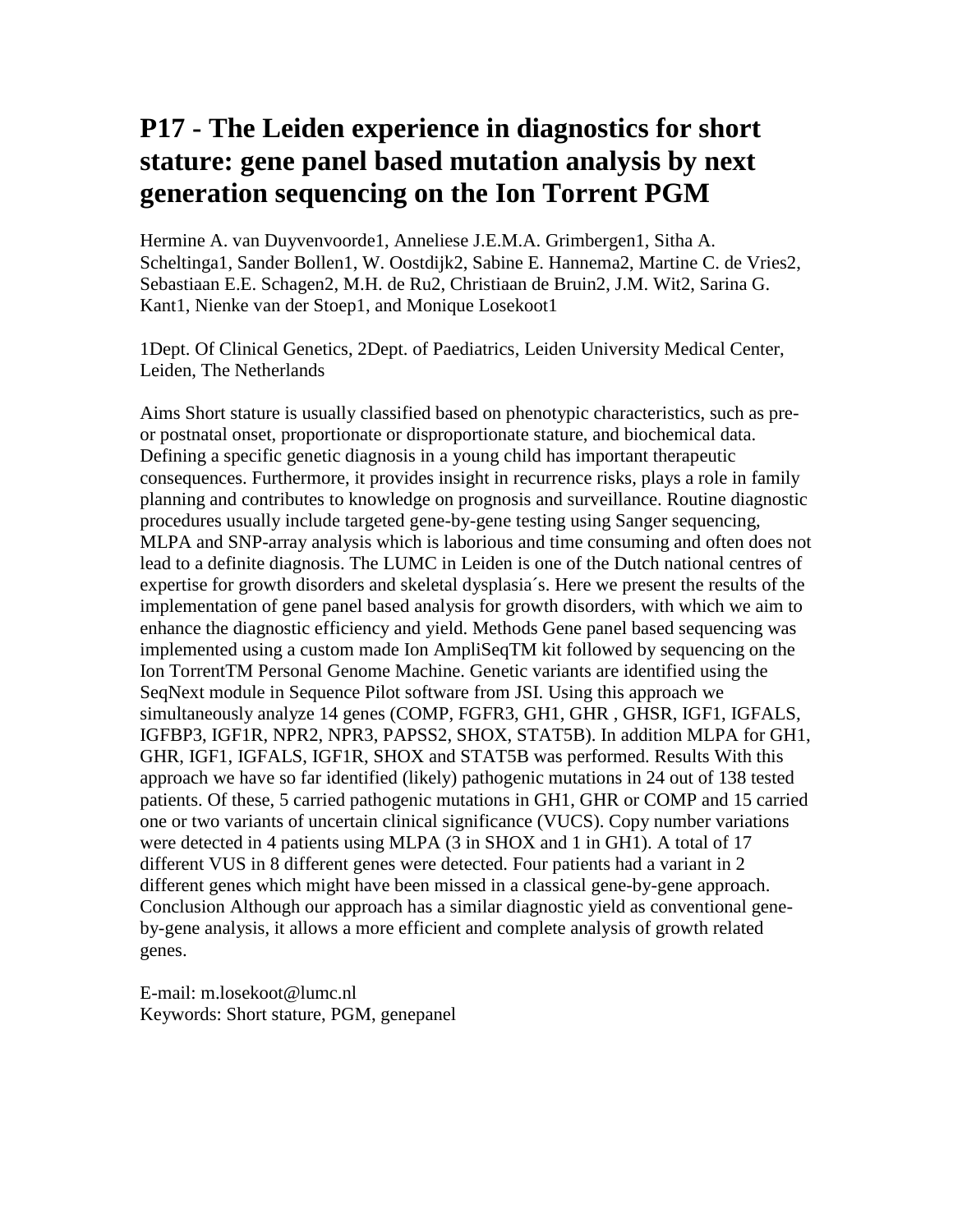### **P18 - Counselors´ experiences with uncertainties concerning Next Generation Sequencing. A focus group study.**

Marij Hillen Cora Aalfs Anne Stiggelbout Ellen Smets

Medische Psychologie, Academisch Medisch Centrum Klinische Genetica, Academisch Medisch Centrum Medische Besliskunde, Leiden Universiteit Medisch Centrum Medische Psychologie, Academisch Medisch Centrum

Background: Next Generation Sequencing (NGS) enables the analysis of multiple genes to improve the identification of a hereditary predisposition. NGS based panel testing for cancer is increasingly used in the diagnostic setting. However, panel tests for cancer may yield a higher level of uncertainty, for example by the increased identification of variants of unknown significance. So far, it remains unknown how uncertainties concerning panel tests and the communication thereof with counselees are experienced by counselors. Consequently, it is unknown whether counselors experience difficulty with these uncertainties. Therefore, we aimed to explore counselors´ perceptions of and experiences with uncertainty and the communication thereof with counselees concerning decisions about NGS based panel testing. Methods: Six focus groups were conducted in six academic medical centers in The Netherlands. In total, 38 counselors participated; group size ranged between 4 and 10. Counselors´ socio-demographic characteristics were assessed in a questionnaire. Topics discussed were the uncertainties experienced by counselors as well as dilemma´s and needs in the communication thereof. Focus groups were audio recorded and transcribed verbatim. The transcripts were analyzed inductively by two independent coders to provide insight in counselors´ experiences. Results: Counselors reported several uncertainties related to panel tests, such as incidental findings and inconclusive test results. These uncertainties were not necessarily experienced as problematic. However, most counselors reported difficulty in deciding to what extent and even whether uncertainties should be communicated to patients before testing. This was particularly the case for less experienced counselors. Most counselors reported to inform patients more extensively after the test, in order to restrict their information about uncertainties to those relevant for that specific patient. Counselors indicated that their needs mainly concern general agreements between counselors and between centers about the extent and manner of communicating uncertainties before testing. Conclusion: Counselors perceive various uncertainties regarding NGS based panel testing. Deciding what uncertainties to communicate is experienced as challenging. Based on these results, further research will inventory how best to communicate uncertainties concerning NGS based panel testing before testing.

E-mail: n.m.medendorp@amc.uva.nl

Keywords: NGS based panel testing; uncertainty; decision making; counselors; focus groups.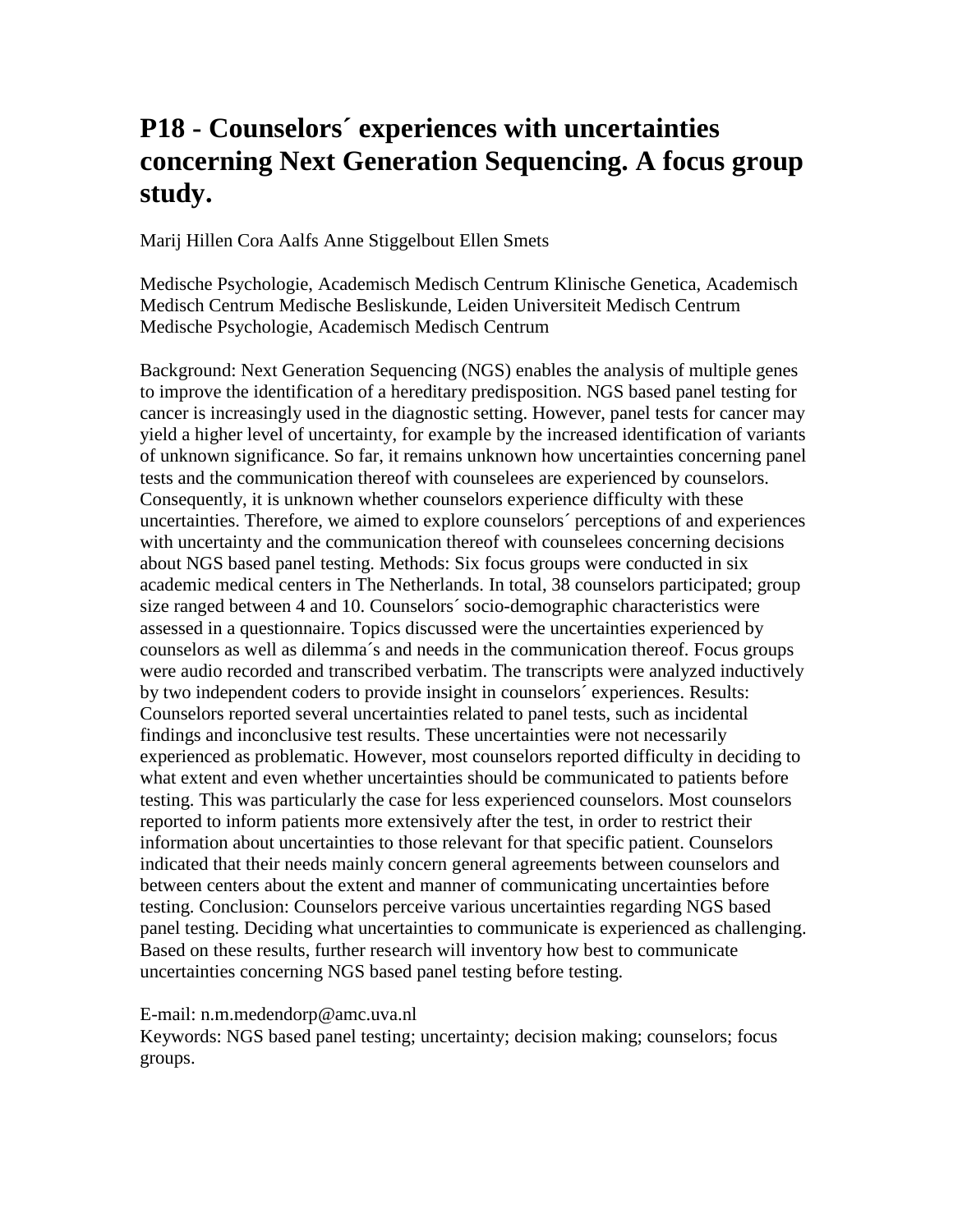### **P19 - Targeted resequencing of coding and cardiac noncoding regulatory regions related to genes implicated in dilated cardiomyopathy**

Ema Nagyova1\*, Magdalena Harakalova1\*, Vinicius Tragante1, Gijs Kummeling1, Arjan Sammani1, Isaac J Nijman2, Annette Baas1, Michal Mokry3, Folkert W Asselbergs1,4,5

1Department of Cardiology, Division Heart & Lungs, UMC Utrecht, the Netherlands; 2Department of Medical Genetics, University Medical Center Utrecht, The Netherlands 3Department of Pediatric Gastroenterology, Wilhelmina Children's Hospital, University Medical Center Utrecht 4Durrer Center for Cardiovascular Research, Netherlands Heart Institute, Utrecht, the Netherlands; 5Institute of Cardiovascular Science, Faculty of Population Health Sciences, University College London, London, United Kingdom;

#### \*Authors contributed equally

Background: Dilated cardiomyopathy (DCM) is the most common type of disorder of cardiac muscle with a very high morbidity and mortality, leading to chronic end-stage heart failure or sudden cardiac death. In dilated cardiomyopathy, mutations in over than 40 genes encoding crucial elements of cardiomyocytes have been detected. However, the coding variants in DCM genes explain inheritance in only a third of DCM patients.

Motivation: It has been described that regulatory sequences of genes, promoters and enhancers, regulate the time, location and levels of gene expression programs. Variants in those regulatory elements can alter the binding affinity of transcription factors, thereby changing or even diminishing the expression of a regulated gene even though the gene itself is not mutated. The regulatory processes that mediate biological mechanisms of DCM remain incompletely understood and in genetic diagnostics of cardiomyopathies regulatory sequences have largely been ignored.

Methods and Results: We have performed a custom-designed targeted next generation sequencing of 113 genes previously linked to dilated cardiomyopathy, including their coding sequences, untranslated regions and cardiac-specific cis-regulatory elements (promoters and enhancers) in 38 Dutch DCM patients. Regulatory elements were designed based on a full promoter sequence spanning 1kb from transcription start site of each gene including 5'UTR sequence and known cardiac DNAse hypersensitivity sites within a window of +/-30kb from gene start. Using standard settings we have detected a possible coding pathogenic mutation in 17/36 DCM patients. Next, we have focused on 16,434 variants detected in regulatory sequences in at least one DCM patient. Variants were further prioritized using various filters, mainly based on overlap with known (cardiac) transcription factorbinding sites and regulatory signals from other types of chromatin methods (e.g. H3K27ac ChIPseq). Using various filters, we have narrowed down the list of potential disease causing non-coding variants to 0-3 per patient. In addition, we have used genotype data from 499 GoNL controls to test the mutational load in DCM cohort.

Conclusion: For the first time we have created lists of variants in regulatory elements (promoters, enhancers) of gene involved in dilated cardiomyopathy. We have performed an important exercise before moving to whole genome sequencing analyses of diagnostic panel and exome sequencing negative DCM patients.

E-mail: e.nagyova@umcutrecht.nl

Keywords: targeted resequencing, dilated cardiomyopathy, coding and non-coding mutation, transcription factor binding site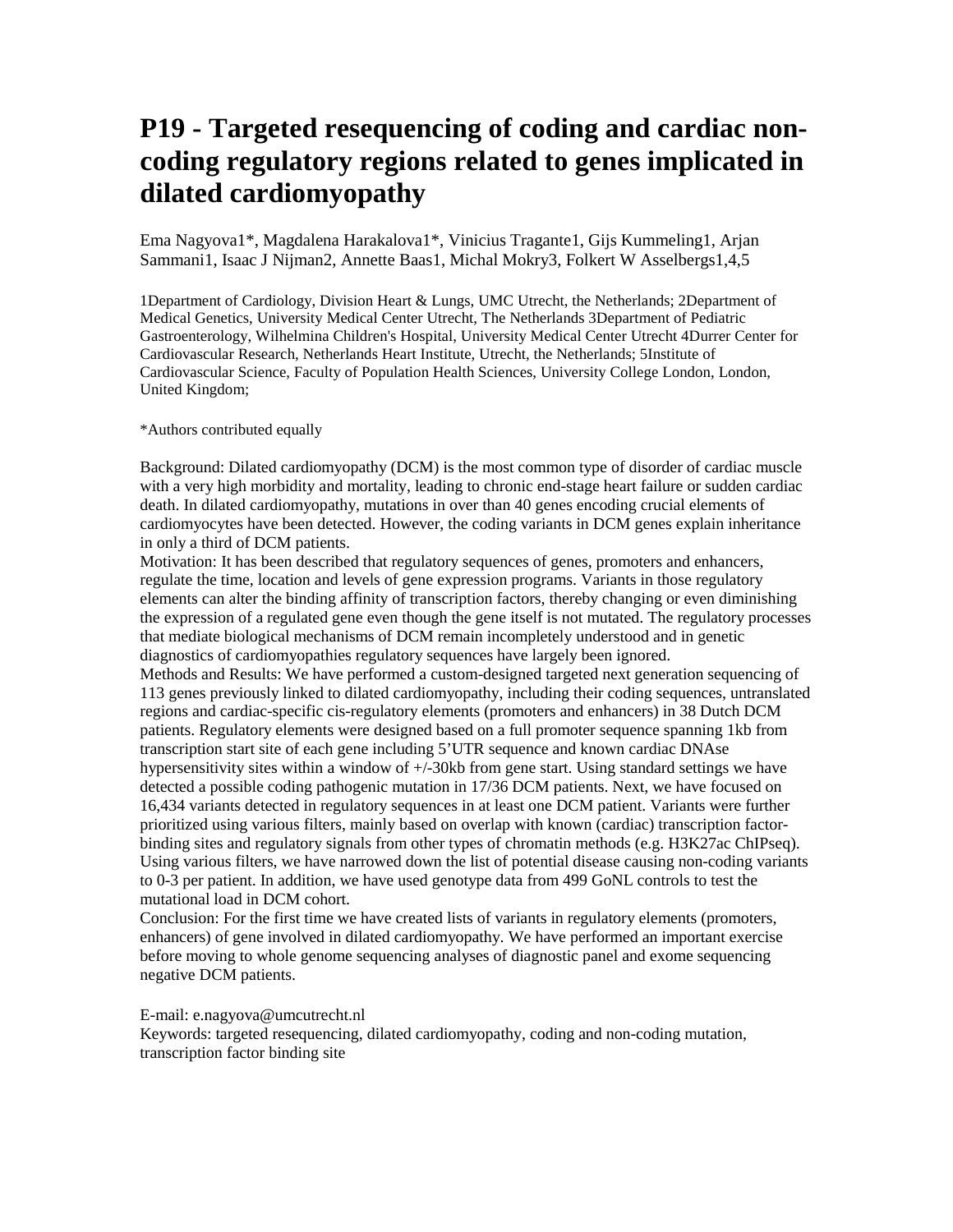### **P20 - Genome-wide H3K27ac chromatin profiling in healthy and remodeled human myocardium**

J.Y. Pei1\*; M. Harakalova2,3,4\*; T.A.Treibel5; T. Lumbers5; B.J. Boukens6; I.R. Efimov7; H. El Azzouzi2; C.G.M. van Dijk1; M.M. Krebber1; H. den Ruijter8; G. Pasterkamp8; D.J. Duncker9, E.E. Nieuwenhuis10; R. de Weger3; M.M. Huibers3; A. Vink3; J.H. Moore11; J.C. Moon5; M.C. Verhaar1; M. Mokry10; F.W. Asselbergs2,4,5 $\hat{a} \in C$ . Cheng1,9 $\hat{a} \in C$ 

1 Department of Nephrology and Hypertension, DIGD, UMC Utrecht, NL; 2 Department of Cardiology, Division Heart & Lungs, UMC Utrecht, the Netherlands; 3 Department of Pathology, UMC Utrecht, NL; 4 Durrer Center for Cardiogenetic Research, ICIN-Netherlands Heart Institute, Utrecht, NL; 5 Institute of Cardiovascular Science, University College London, London, UK; 6 Department of Medical Biology, AMC, NL; 7 Department of Biomedical Engineering, GWU, US; 8 Department of Experimental Cardiology, UMC Utrecht, NL; 9 Department of Cardiology, Erasmus MC, Rotterdam, NL; 10 Division of Paediatrics, UMC Utrecht, NL; 11 Institute for Biomedical Informatics, UPENN, US. \*Equal contribution of first authors, â€equal contribution of last authors

Background: The activity of DNA regulatory regions, such as promoters and enhancers, is a crucial factor in transcriptional regulation and can be probed by chromatin immunoprecipitation sequencing (ChIPseq) of the H3K27ac histone mark. Active promoters and enhancers contain hotspots for transcription factor binding sites (TFBSs) and are considered candidate regions harboring disease-related non-coding mutations. However, there is a lack of information about the locations of those highly tissue specific regulatory regions in cardiac tissue and how their activity differs in health and disease. Materials and results: To address this gap of knowledge we have performed H3K27ac ChIPseq in septal tissue from patients with cardiac remodelling/hypertrophy due to pressure overload caused by aortic stenosis (n=20) and healthy controls (n=5). Using Cisgenome, 40,745 and 16,734 acetylated regions were detected in at least one sample in the disease and control group, respectively. Next, we have detected 5,634 regions with more activity (hyperacetylated) and 5,724 regions with less activity (hypoacetylated) in disease and control group (DeSeq, FDR<0.05). Genes annotated to differentially acetylated regions using a  $+/-$  5kb window were mostly enriched for cardiac function, fibrosis formation and altered cell metabolism (ToppFun, STRING). The identification of TFBSs using AME yielded 18 and 45 transcription factor (TF) binding motifs that were enriched in hyper- and hypoacetylated regions, respectively. Data-linkage analysis using BioGRID revealed 10 TF-based mechanisms that were encoded by genes in the hypoacetylated regions involved in unfolded protein response (UPR) to endoplasmic reticulum (ER) stress. Validation experiments in the murine TAC model showed RNA downregulation of UPR and ER stress targets in response to left ventricular pressure overload. Conclusion: This is the first study providing a unique overview of the H3K27ac activity in both pressure overloaded and healthy myocardium in human. Next to the detection of novel candidate genes involved in the pathogenesis of cardiac remodeling (UPR and ER stress targets), we provide a valuable resource of genomic locations of regulatory elements in healthy and remodelled human cardiac tissue. These regions can be used for interpretation of non-coding mutations found in whole genome sequencing (WGS) or genome wide association studies (GWAS) data sets of many cardiac traits, including genetic cardiomyopathies.

E-mail: j.pei@umcutrecht.nl

Keywords: chromatin immunoprecipitation sequencing, histone modification, translational regulation, human myocardium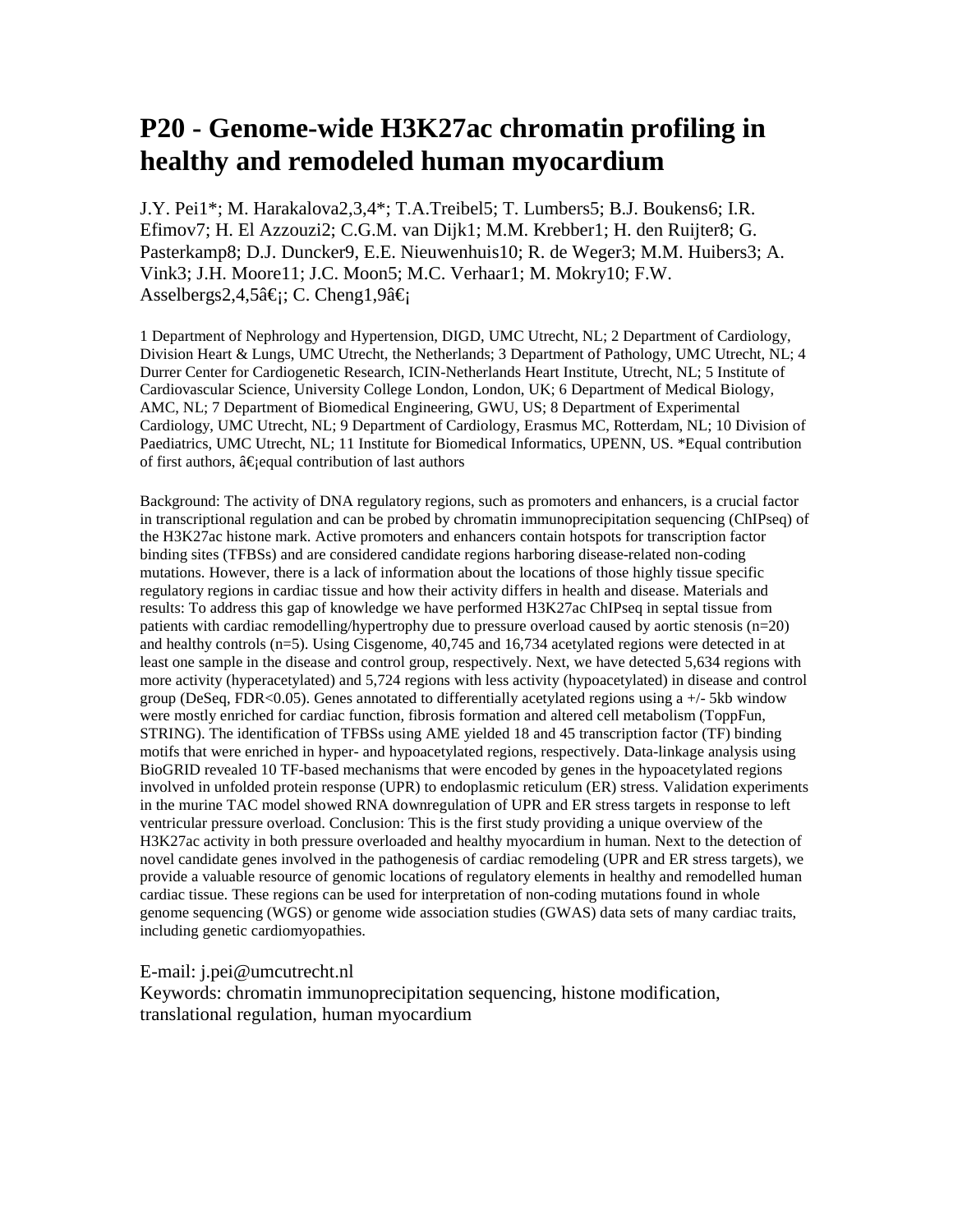### **P21 - Enabling exome sequencing in non-genetic clinical practice: fast-WES as a routine diagnostic test**

Claudia Ruivenkamp1, Mariëtte Hoffer1 , Tamara Koopmann1, Esther Nibbeling1, Sander Bollen1, Jonathan Vis1, Ivo Fokkema2, Arie van Haeringen1, Nicolette den Hollander1, Christi van Asperen1, Frank Baas1 and Gijs Santen1

1) Clinical Genetics, Leiden University Medical Center, Leiden, 2) Human Genetics, Leiden University Medical Center, Leiden, The Netherlands; 3) Clinical Genetics, Erasmus MC Rotterdam. In collaboration with GenomeScan, Leiden, The Netherlands

Although whole exome sequencing (WES) is increasingly applied in clinical genetics, it is mostly used to replace the gene-by-gene sequencing paradigm that we were used to. However, several studies have shown that the possible applications of WES stretch beyond clinical genetics: in other clinical situations, particularly in the neonatal intensive care unit (NICU), an unbiased tool to make a diagnosis can be extremely useful. Several hurdles, such as proven soundness and cost-efficacy, need to be taken before a test can be implemented in a routine clinical setting. To our opinion the long turnaround time for WES has been the major barrier. The full standard WES procedure sometimes takes over six months in diagnostic labs. We managed to reduce the waiting period from several months to one week through developing a protocol that combines Agilent´s SureSelectXT workflow with rapid Illumina NextSeq sequencing. The sequencing workflow is seamlessly integrated with our bio-informatics pipeline and in-house analysis software, enabling delivery of WES reports based on high quality exome data within two weeks. We will present our workflow, as well as examples underscoring the utility of fast-WES for physicians and parents in the context of NICU. We believe that fast-WES opens many new possibilities for the introduction of WES in routine clinical practice.

E-mail: c.ruivenkamp@lumc.nl Keywords: Fast-WES, NICU, diagnostics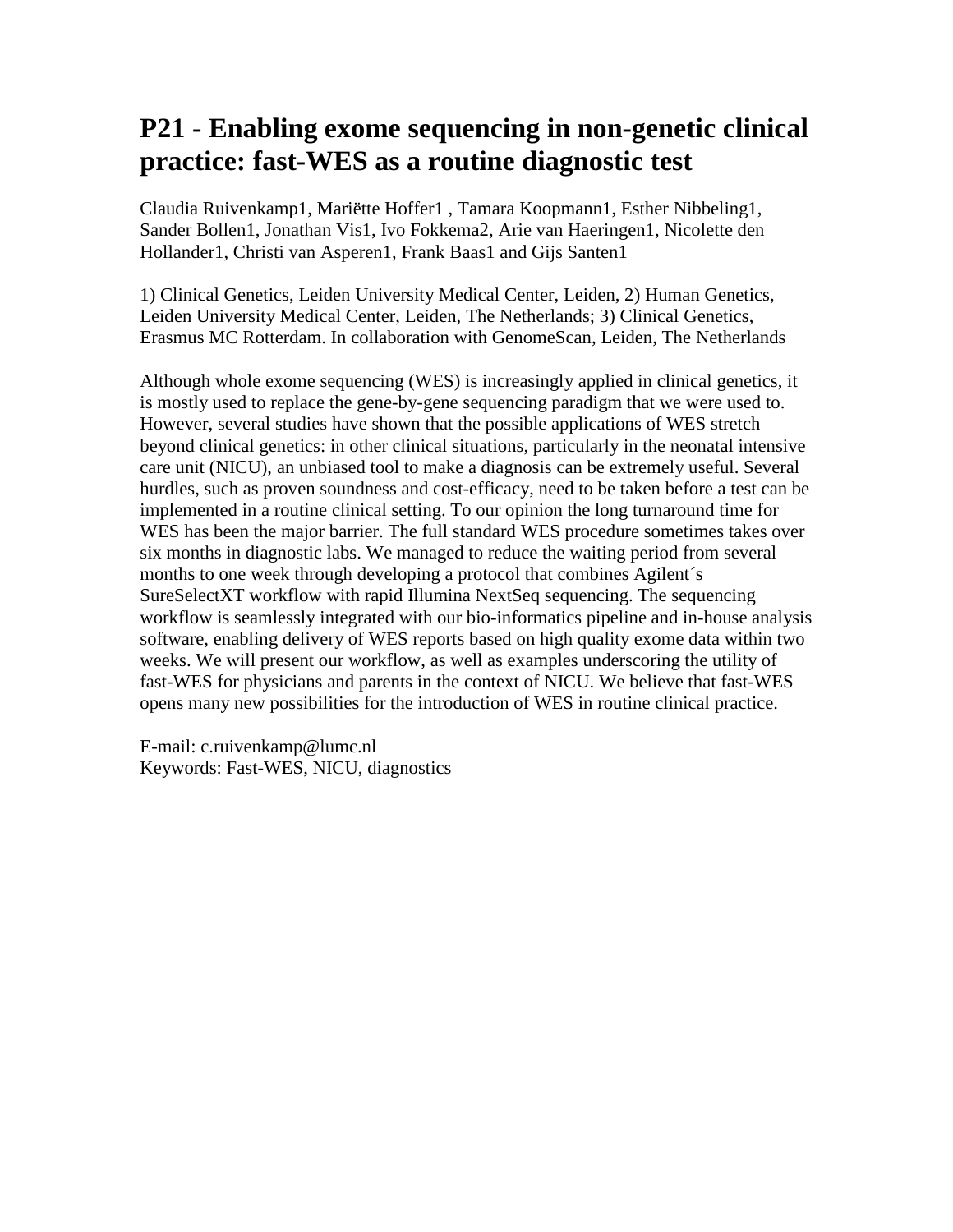#### **P22 - Towards molecular understanding of ZBTB18 mutations: pointing the finger?**

S. A. de Munnik2, H. Venselaar2 , M.W. Elting3, M.S. Grazia Mancini4 , C.M. van Ravenswaaij-Arts5, B. M. Anderlid6 , A. A. F. Mahmoud7, C. L. M. Marcelis2, S. J. C. Stevens1, H. G. Brunner1,2

1 Department of Clinical Genetics, Maastricht University Medical Centre, Maastricht, the Netherlands. 2 Department of Clinical Genetics, Radboud University Medical Centre Nijmegen, Nijmegen, the Netherlands. 3 Department of Clinical Genetics, Vrije Universiteit, Amsterdam, the Netherlands. 4 Department of Clinical Genetics, Erasmus Medical Centre, Rotterdam, the Netherlands. 5 Department of Clinical Genetics, University Medical Centre, Groningen, the Netherlands. 6 Department of Clinical Genetics, Karolinska Universitetssjukhuset, Solna, Sweden. 7 Woodrow Wilson School of Public and International Affairs and the Department of Molecular Biology, Princeton University, New Jersey, United States

Background: ZBTB18 (ZNF 238) has previously been identified as contributing factor for the 1q43-44 deletion syndrome phenotype (Balliff et al., 2012). For agenesis of the corpus callosum (ACC), a key feature of this syndrome, ZBTB18 is the postulated candidate gene. Patients with mutations in this gene present with Intellectual Disability (ID) and frequent co-occurrence of ACC, hypotonia, microcephaly, growth problems and variable facial dysmorphologies, which is explained by a key role of ZBTB18 in cortical and cerebellar development. Objective: We present five new cases with a de novo ZBTB18-gene mutation, review the literature in order to substantiate a genotypephenotype correlation and provide insight in the Zinc fingers structural change by 3Dmodeling. Design and subjects: Routine diagnostic exome sequencing was performed. Patients´ phenotypes were compared to literature cases and patients identified via GeneMatcher, in order to include all ZBTB18 mutation cases known so far. Bioinfomatic modelling was done to assess the effect of the mutations in the C2H2 zinc finger domain of the ZBTB18 protein on DNA binding properties. Results: We present five new patients with a ZBTB18 mutation (3 missense and 2 frameshift mutations). Only one out of three patients who underwent MRI had corpus callosum abnormalities. Hypotonia, microcephaly, growth retardation and facial dysmorphologies were inconsistently present. We present the fourth case with the p.Arg464His mutation, which is a recurrent de novo mutation located within the C2H2 zinc finger domain of the ZBTB18 protein. 3D-modeling showed the effect of mutations in ZBTB18´s zinc finger structure differ. Conclusion: Our data contribute to further delineate the heterogeneous phenotype of ZBTB18 mutations. We partially explain the variability and incomplete penetrance of ACC by the extent that the mutations in the zinc finger domains C2H2 structure disrupt its DNA interaction.

E-mail: vyne.vander.schoot@mumc.nl Keywords: ZBTB18, ZNF238, zinc finger, corpus callosum agenesis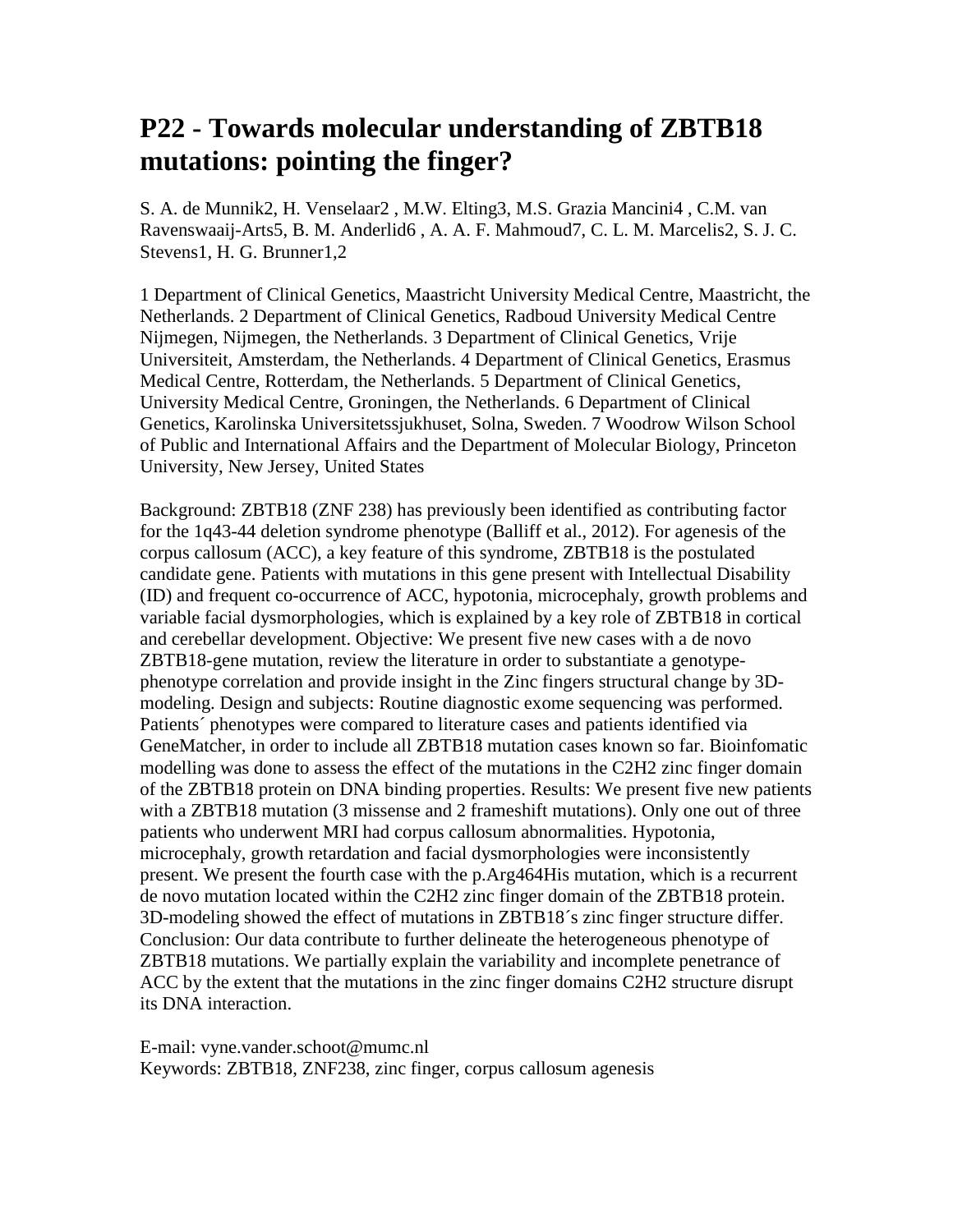#### **P23 – Praktische Haalbaarheid van een Populatie-Brede Dragerschapstest voor Paren met Kinderwens Aangeboden door de Huisarts in Noord-Nederland**

J. Schuurmans1,2, L.M. van den Heuvel1, M. Plantinga1, A.M.Lucassen2, E. Birnie1, A.V. Ranchor3, A.D. Diemers4, I.M. van Langen1

1: Afdeling Klinische Genetica Universitair Medisch Centrum Groningen, Rijksuniversiteit Groningen 2: Clinical Ethics and Law, Faculty of Medicine, University of Southampton, Verenigd Koninkrijk 3: Afdeling Gezondheidspsychologie Universitair Medisch Centrum Groningen, Rijksuniversiteit Groningen 4: Afdeling Huisartsgeneeskunde Universitair Medisch Centrum Groningen, Rijksuniversiteit Groningen

Introductie: In een eerdere studie hebben we aangetoond dat de huisarts volgens professionals en de doelgroep zelf als meest geschikte aanbieder wordt gezien voor een populatie-brede dragerschapstest voor paren met kinderwens. In deze pilot-implementatiestudie onderzochten we de haalbaarheid van het aanbieden van een dergelijke test door de huisarts. De test is ontwikkeld door het UMCG en test op dragerschap van 50 ernstige autosomaal recessieve ziekten. Methoden: Voorafgaand aan de studie volgden alle deelnemende huisartsen een training gericht op kennis en counselingsvaardigheden en werd hun kennis geëvalueerd. Het test-aanbod, met verplichte pretest counseling door de huisarts, werd gedaan aan alle vrouwen (18-40) met partner en kinderwens van de deelnemende praktijken. Een genetisch consulent superviseerde de eerste twee gesprekken van elke huisarts. In deze mixed-methods studie is de haalbaarheid van het testaanbod door de huisarts onderzocht. Haalbaarheidscriteria: 1) = 20% van huisartsen heeft extra supervisie nodig  $2$ ) = 80% van de consulten vinden plaats binnen 20 minuten (dubbelconsult) 3) huisartsen verwijzen = 20% van 'normaal´-risico paren naar de klinische genetica. Semigestructureerde interviews met 10/13 deelnemende huisartsen over hun ervaringen met en ideeën over het test-aanbod zijn kwalitatief geanalyseerd. Met een kwantitatieve vragenlijst werd de tevredenheid van deelnemers over de counseling door de huisarts gemeten. Van elk consult noteerden huisartsen de consultduur (response n=108(83%)). Resultaten: In totaal hebben 130 consulten plaats gevonden. Alle geïnterviewde huisartsen voelden zich, na de training, in staat om adequaat te counselen. 1) 0/13 deelnemende huisartsen hadden extra supervisie nodig. 2)58% van consulten vond plaats binnen 20 minuten (mediaan 20, IQR 18-28). 3) huisartsen verwezen geen enkel 'normaal´ risico paar naar de klinische genetica. Volgens de huisartsen waren onder andere administratieve factoren zoals ontbrekende gegevens van de partner en voorkennis van de deelnemers van invloed op de duur van het consult. 91% van de deelnemende patiënten was (zeer) tevreden met de counseling door de huisarts. Conclusie: Ons onderzoek laat zien dat het aanbieden van een populatie-brede dragerschapstest aan paren met kinderwens door de huisarts haalbaar lijkt. Echter een voorafgaande training wordt als voorwaarde gezien. Verder onderzoek zal moeten uitwijzen of en hoe de consultduur verminderd kan worden.

E-mail: j.schuurmans@umcg.nl

Keywords: preconceptiescreening [expanded preconception carrier screening], dragerschapstest, huisarts, haalbaarheid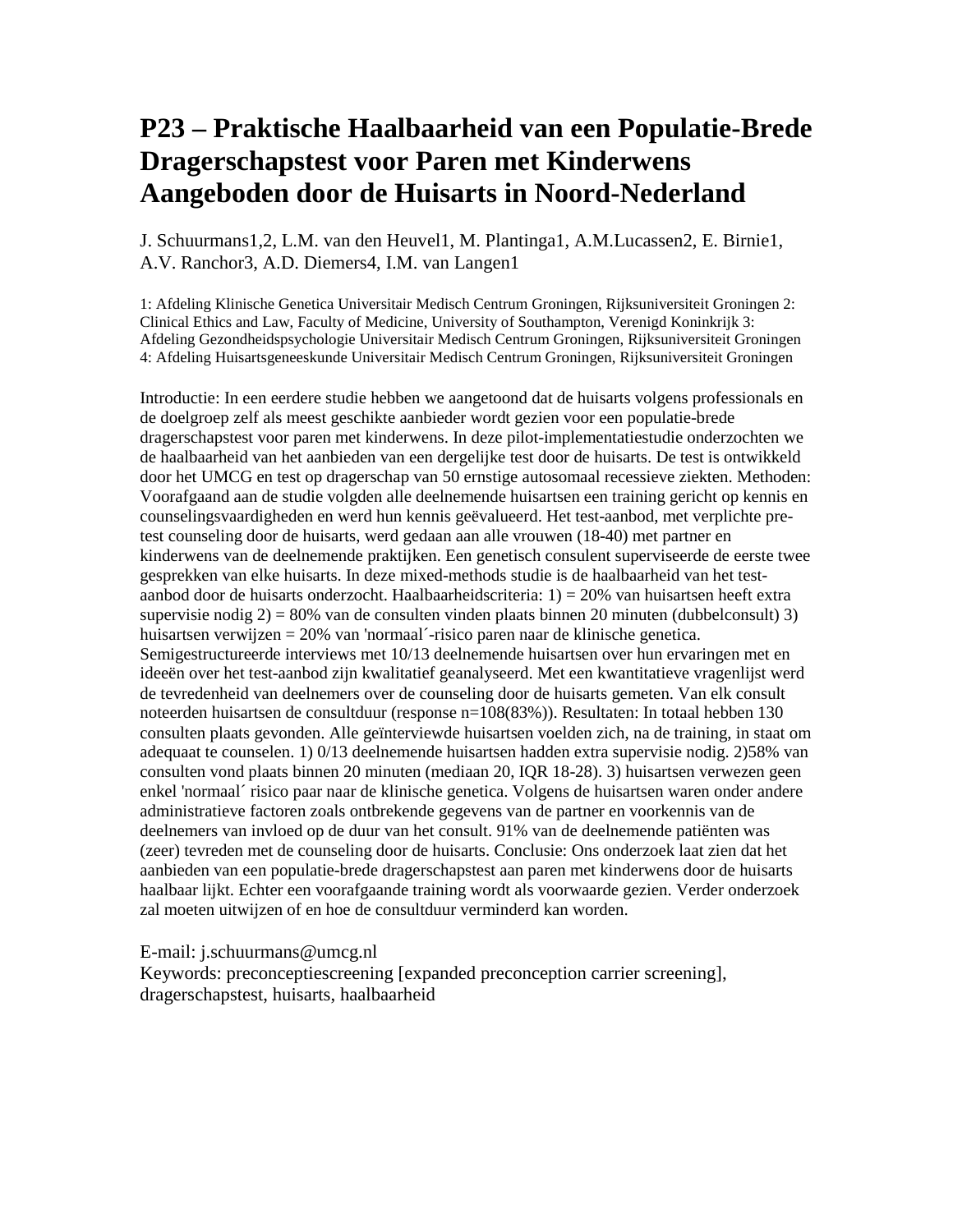### **P24 - Identification of recurrently mutated genes in ADHD by targeted sequencing**

Hatice Kubra Sengul(1), Marieke Klein(1), Mascha Schijvenaars(1), Marina Hakobjan(1), Alexander Hoischen(1), Barbara Franke(1,2)

1) Radboud university medical center, Donders Institute for Brain, Cognition and Behaviour, Department of Human Genetics, Nijmegen, The Netherlands. 2) Radboud university medical center, Donders Institute for Brain, Cognition and Behaviour, Department of Psychiatry, Nijmegen, The Netherlands.

Introduction and objectives: Attention-Deficit/Hyperactivity Disorder (ADHD) is a multifactorial neuropsychiatric disorder with complex genetic background, hampering the identification of underlying genetic risk factors. We aim to identify recurrently mutated genes in patients with ADHD by a targeted sequencing approach. We will use single molecule molecular inversion probes (smMIPs) to specifically sequence the coding regions of selected ADHD candidate genes. Methods: We selected genes, that have previously shown to harbor (rare) genetic variants associated with ADHD. ADHD candidate genes were selected by reviewing various studies: 1) whole exome sequencing (WES) studies in ADHD families and a case-control cohort, 2) exome-chip study in ADHD cases and controls, 3) copy number variations (CNV) analyses, and 4) the genes, most strongly associated with ADHD, from a recent genome-wide association study (GWAS). We designed smMIPs that cover the entire coding sequence of all selected genes. After optimization of the smMIPs protocol, DNA samples of 142 Dutch adult ADHD patients and 141 healthy controls from the International Multicentre persistent ADHD CollaboraTion (IMpACT) will be analyzed. Finally, sample size will be increased by analyzing additional samples from international IMpACT sites. Results: In total, 57 genes were selected for this study. Visual inspection of 5357 smMIPs probes, covering all coding regions, using the UCSC genome browser is currently ongoing. Discussion: Besides common genetic variants, recently identified by GWAS, we hypothesize that studies focusing on rare and low-frequency genetic variants will reveal an additional source of genetic variation for ADHD. Our study applies a targeted sequencing approach of ADHD candidate genes and although we will focus on low-frequency genetic variation, we hypothesize that the accumulation and combination of several common and rare variants, each with probably small or intermediate effect, underlies ADHD etiology.

E-mail: hatice.sengul@radboudumc.nl Keywords: ADHD, single molecule molecular inversion probes, genetic variation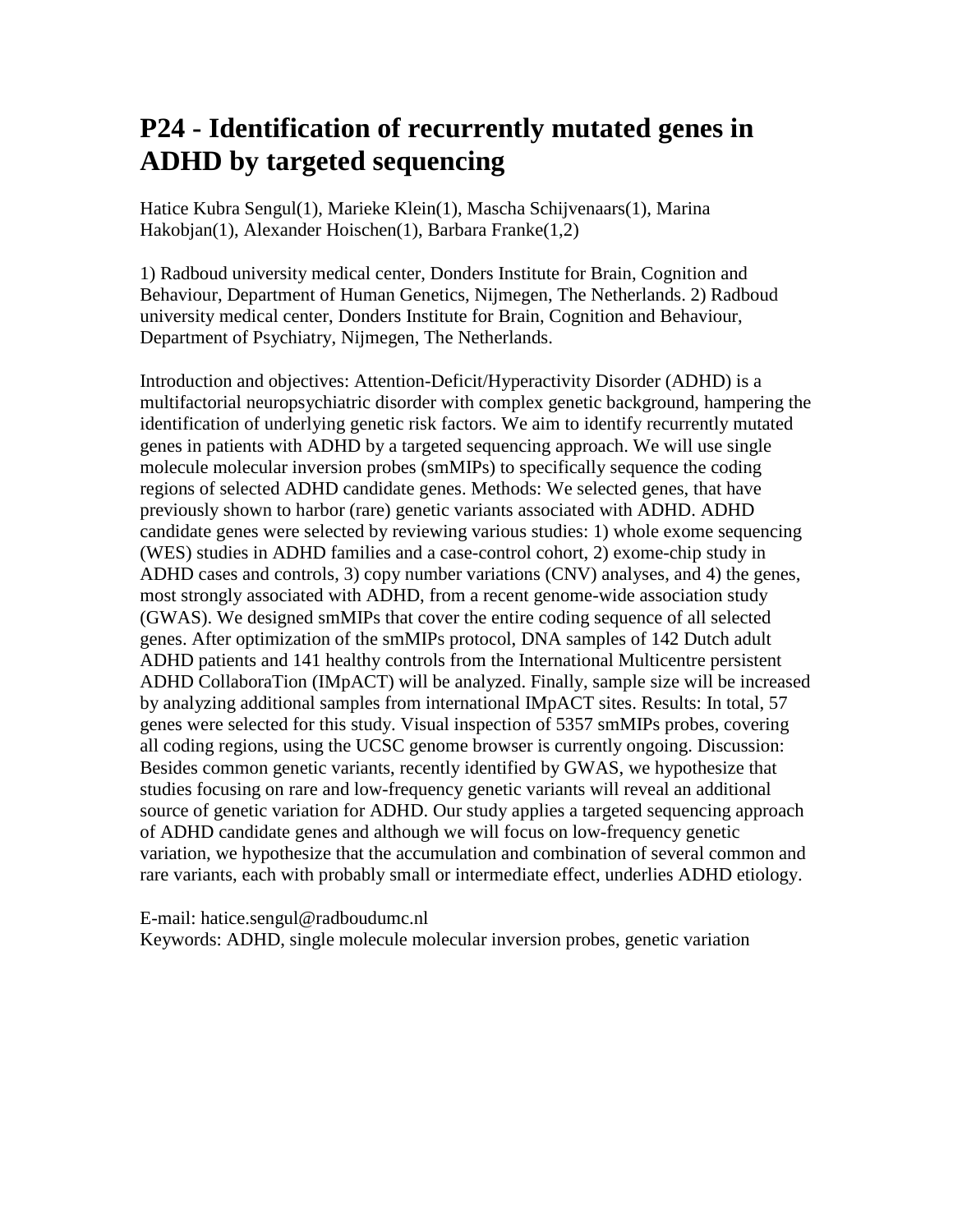### **P25 - NPHP1 gene deletions cause ESRD in 0.9% of adult-onset cases**

Jessica van Setten (1), Bert van der Zwaag (1), Brendan Keating (2), Nine V. Knoers (1), Martin H. De Borst (3), Albertien M. van Eerde (1) The International Genetics  $\&$ Translational Research in Transplantation Network

1. University Medical Center Utrecht, Utrecht, Netherlands. 2. University of Pennsylvania, Philadelphia, PA, United States. 3. University Medical Center Groningen, Groningen, Netherlands.

Background Nephronophthisis (NPH) is the most prevalent (15%) genetic cause for endstage renal disease (ESRD) in children. ~16% is caused by homozygous full gene deletions of the autosomal recessive NPHP1 gene. However, little is known about the prevalence of these mutations in adult-onset ESRD. With data generated to perform genome-wide association studies in adult-onset ESRD patients, we aimed to determine the prevalence of homozygous NPHP1 full gene deletions. Methods Renal transplant recipients were genotyped using the Affymetrix Axiom Tx GWAS Array, containing ~780,000 markers accross the genome with probes to cover a priori copy number variant (CNV) regions. CNVs (e.g. deletions and duplications) were determined based on median log2 ratios and B-allele frequency patterns. All findings were independently validated. In this abstract we report on 1272 cases, all Caucasian, from the TransplantLines-Genetics cohort. As we are currently analyzing ~4300 additional samples of various ethnicities, from the DeKAF Genomics, GoCAR, Dublin and Vienna cohorts (part of iGeneTRAiN), we will soon be able to report on ~5500 cases. Cases are included in the analysis when they had adult-onset ESRD, defined as start of renal replacement therapy (RRT) at any age ?18 years. Results 1250 cases in the TransplantLines-Genetics cohort met the age criteria, of whom 11 (0.9%) showed a homozygous deletion of the NPHP1 gene. Median age at start of RRT was 35 years (range 18-42), with eight cases aged ?30. Notably only three out of 11 cases (27%) were diagnosed as having NPH. The other cases (8/11, 73%) were noted as chronic kidney disease with unknown etiology (n=5), glomerulonephritis  $(n=1)$ , sporadic primary reflux nephropathy  $(n=1)$  and autosomal dominant polycystic kidney disease (n=1). Conclusion NPH is a classical pediatric kidney disease. However, we show that homozygous NPHP1 full gene deletions alone cause 0.9% of all adult-onset ESRD in our dataset, with the majority of NPHP1 cases ?30 years of age. Considering that other types of mutations in NPHP1 were not analyzed, and the other 19 known NPH genes were not even investigated, NPH is a relatively frequent cause of adult-onset ESRD. As only 27% of NPHP1 cases were registered clinically as NPH, these results warrant wider application of genetic testing in adult-onset ESRD.

E-mail: r.snoek-2@umcutrecht.nl

Keywords: Genetics, copy number variant, end-stage renal disease, cystic kidney disease, nephronophthisis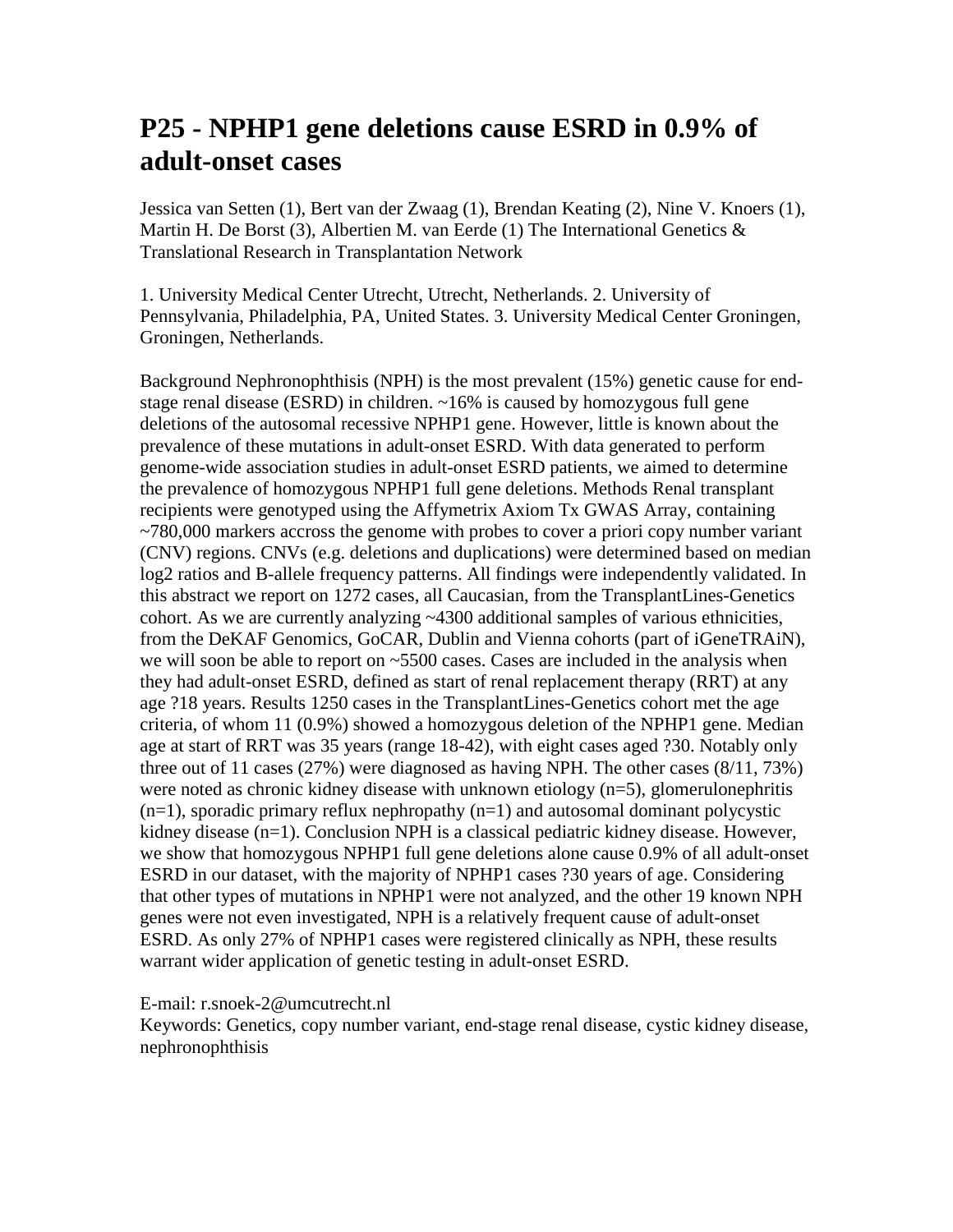### **P26 - Comprehensive histological and molecular analysis of PMS2 associated malignancies; a separate entity among MMR deficient tumours?**

S.W. ten Broeke(1), T. van Bavel(1), A. Jansen(2) , E. Gomez Garcia(3), L.P. van Hest(4), T.G.W. Letteboer(5), M.J.W. Olderode Berends(6), Th. A. van Os(7), L. Spruijt(8), J.F.J. Tromp(1), F.J. Hes(1), J.T. Wijnen(1), H. Morreau(2), T. van Wezel(2), M. Nielsen(1)

1. Klinische Genetica, Leids Universitair Medisch Centrum, Nederland 2. Pathologie, Leids Universitair Medisch Centrum, Nederland 3. Klinische Genetica, Maastricht Universitair Medisch Centrum, Nederland 4. Klinische Genetica, VU Amsterdam, Nederland 5. Klinische Genetica, Universitair Medisch Centrum Utrecht, Nederland 6. Klinische Genetica, Universitair Medisch Centrum Groningen, Nederland 7. Klinische Genetica, Academisch Medisch Centrum, Amsterdam, Nederland 8. Klinische Genetica, Radboud Universitair Medisch Centrum, Nederland

Background Lynch syndrome (LS) related cancers have a different genetic background and histology compared to sporadic colorectal cancers (CRC) and show a different treatment response and survival. Up to now most studies focused on MLH1, MSH2 and MSH6 carriers, but data on PMS2 associated tumours is currently lacking. We now aim to unravel the histological and molecular hallmarks of PMS2 associated CRC. Methods We obtained informed consent of PMS2 mutation carriers and were able to collect 20 CRCs for analysis. Histological hallmarks were scored by an experienced pathologist. Moreover, to get an impression of the somatic tumour spectrum, we used the Ampliseq Cancer Hotspot panel (version 2) on isolated tumour DNA. This panel covers mutation hotspots in 50 genes (~2800 COSMIC mutations), including well known somatically mutated genes such as KRAS, APC and TP53. The same panel was used to analyse control cohorts consisting of MLH1 mutation carriers and sporadic CRC. Results PMS2 associated CRCs showed a number of LS associated hallmarks: 81% were right-sided, 43% had Crohn´s like infiltrate (missing: 15%) and 81% (missing: 15%) showed microsatellite instability. However, a majority (65%) hardly had any tumour infiltrating lymphocytes, a hallmark of Lynch associated tumours. The molecular analysis showed a relatively low proportion of TP53 and APC mutations compared with sporadic controls and a high percentage of a specific FBXW7 mutation (c.1393C>T, p.Arg465Cys). Notably, 5/20 CRCs had this transition, where the controls had none. We also found a relatively rare KRAS mutation in exon 4 (c.436G>A, p.Ala146Thr) occurring three times in the PMS2 cohort but not in the control cohort and once in MLH1 associated CRCs. Strikingly we found CTNNB1 mutations in 14/25 (60%) of MLH1 associated CRCs, but none in the PMS2 cohort. Discussion This study illustrates the separate entity of PMS2 associated CRCs, with histological and molecular characteristics that overlap with both MLH1 associated as well as sporadic CRCs. These findings indicate the possibility of a specific route to tumorigenesis in PMS2 carriers, which may suggest a different risk of developing interval cancers compared to MLH1 carriers. As current surveillance guidelines are based on studies comprised of mostly MLH1 and MSH2 carriers, clinical studies are necessary to study the possibility of elongation of surveillance colonoscopy intervals within PMS2 carriers.

E-mail: m.nielsen@lumc.nl

Keywords: Lynch Syndrome, PMS2, oncogenetics, colorectal cancer, cancer surveillance, mismatch repair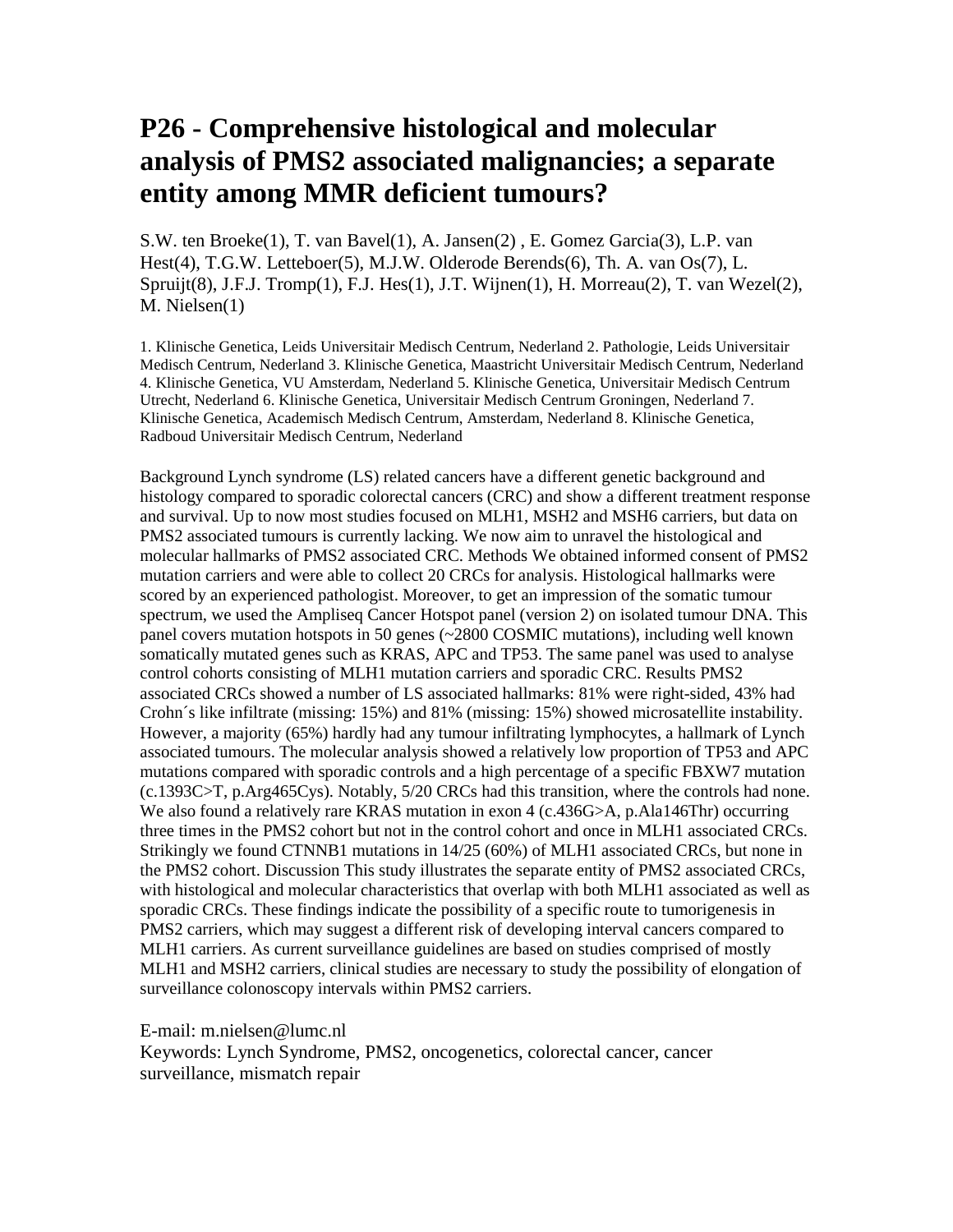### **P27 - Pontocerebellar hypoplasia with spinal muscular atrophy (PCH1): identification of SLC25A46 mutations in the original Dutch PCH1 family**

Tessa van Dijk1,2, Sabine Rudnik-Schöneborn3,4, Jan Senderek5, Ghazaleh Hajmousa2, Hailiang Mei6, Marina Dusl5, Eleonora Aronica7, Peter Barth8, Frank Baas1

1. Department of Clinical Genetics, Leiden University Medical Center, Leiden, The Netherlands 2. Department of Clinical Genetics, Academic Medical Center, Amsterdam, The Netherlands 3. Division of Human Genetics, Medical University Innsbruck, Innsbruck, Austria 4. Institute of Human Genetics, RWTH Aachen University, Aachen, Germany 5. Friedrich-Baur-Institute, Department of Neurology, Ludwig-Maximilians-University, Munich, Germany 6. Sequencing Analysis Support Core, Leiden University Medical Center, Leiden, The Netherlands 7. Department of (Neuro) Pathology, Academic Medical Center, Amsterdam, The Netherlands 8. Department of Pediatric Neurology, Academic Medical Center, Amsterdam, The Netherlands 8. Department of Clinical Genetics, Leiden University Medical Center, Leiden, The Netherlands

Introduction Pontocerebellar Hypoplasia (PCH) is a group of rare neurodegenerative disorders with prenatal onset, mainly but not exclusively affecting pons and cerebellum. PCH is both clinically and genetically heterogeneous, comprising 10 types that are distinguished on differences in genotype and/or phenotype. PCH1 is characterized by the additional presence of anterior horn cell degeneration. At the extreme end of the PCH1 spectrum, patients lack spontaneous respiration and die shortly after birth. Mutations in EXOSC3 are an important cause of milder forms PCH1, but the genetic cause in these severely affected patient remained unknown until recently. In this study we show that mutations in the SLC25A46 gene, involved in mitochondrial fission and fusion, cause PCH1 in the Dutch family that was originally described to delineate the PCH1 phenotype. In line with this, mutations in SLC25A46 gene were previously identified in a range of optic atrophy spectrum disorders, including Charcot Marie Tooth neuropathy and congenital lethal PCH. Methods & Results With whole exome sequencing, a heterozygous mutation leading to a premature stop codon (c.691C>T | NM\_138773; p.R231\*) NP\_620128) in exon 8 of the SLC25A46 gene was identified, but no additional truncating or missense SLC25A46 mutation was detected. Analysis of patient fibroblast mRNA showed monoallelic expression of the SLC25A46 allele with the stop mutation in exon 8, indicating loss of expression of the other allele. To explain this loss of expression, we proceeded with whole genome sequencing and detected a heterozygous deletion of  $\sim$  2.4 kb encompassing exon 3 of the SLC25A46 gene. Exon 3 contains 58 nucleotides and this deletion therefore results in a frameshift. Immunoblot showed absence of SLC25A46 protein in patient fibroblasts, suggesting instability of the SLC25A46 mRNA or its protein. Conclusion We identified the causal SLC25A46 variants in the original Dutch family that was exemplary for the delineation of PCH1 as a distinct clinical subtype. We suggest classifying SLC25A46-associated PCH1 as PCH1D (mutations in VRK1, EXOSC3 and EXOSC8 are associated with PCH1A, PCH1B and PCH1C, respectively). PCH1D is clinically distinguishable from other PCH1 subtypes by optic nerve involvement, respiratory failure and early death and is at the most severe end of the broad spectrum of SLC25A46-related conditions.

E-mail: t.vandijk@amc.nl

Keywords: Pontocerebellar Hypoplasia, SLC25A46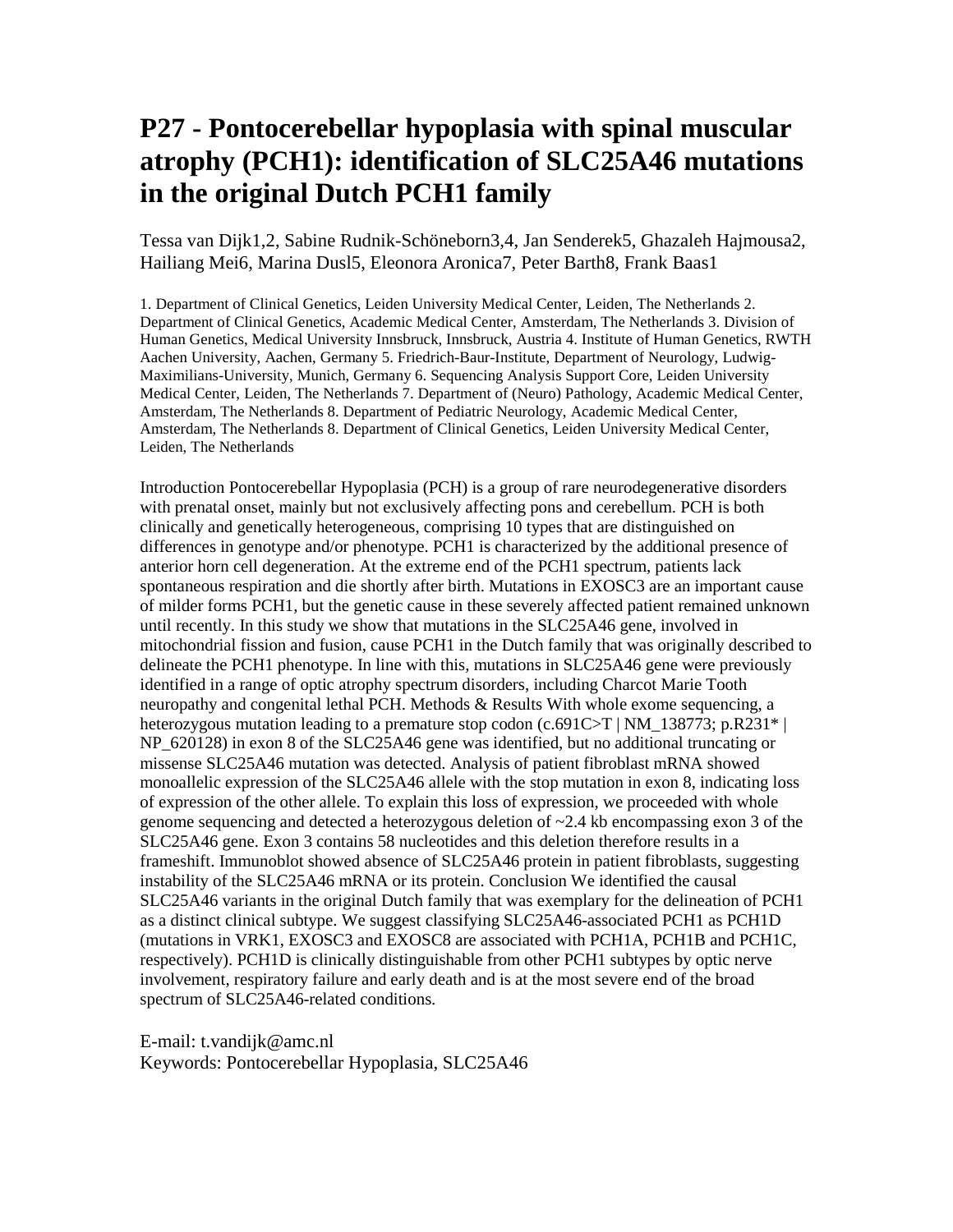#### **P28 - Novel ACAN mutations in four children with short stature from two families without consistently advanced bone age**

Hermine A. van Duyvenvoorde1, Ivonne J.H.M. van Minderhout1, Quint P. Hottentot1, Sander H.B. Bollen1, Martine C. de Vries2, Sabine E. Hannema2, Christiaan de Bruin2, Monique Losekoot1, Jan M. Wit2, Wilma Oostdijk2, Sarina G. Kant 1

1Dept. of Clinical Genetics, 2Dept. of Paediatrics, Leiden University Medical Center, Leiden, The Netherlands

Objective Heterozygous ACAN mutations have been reported to cause short stature associated with advanced bone age and various other clinical features. We used whole exome sequencing to identify the genetic cause of short stature observed in 4 children belonging to 2 families, and found two novel ACAN mutations. This enabled us to further expand the phenotype of patients with ACAN mutations. Methods The exome was sequenced in 2 siblings and both parents from one family (A), and in two siblings from another family (B). All children were born at term with normal birth weights. The children (2.6-7.6 yrs) presented with short stature (height -3.3 to -2.4 SDS), SH/H ratio ranging from  $+0.75$  to  $+3.0$  SDS, and armspan/H ratios ranging from 0.93 to 1.0. Bone ages varied from delayed (7 and 24 months) in two children to equal to chronological age and advanced (+1.1 yrs) in one child. At follow-up, bone age was still delayed in 1 patient, consistent with chronological age in 2 children, and advanced in 1. In both families 1 parent also had short stature, suggesting autosomal dominant inheritance. The exome sequences were analysed with a stringent post-sequencing annotation pipeline including a gene panel of 109 genes for filtering of the data. Results In all 4 children a heterozygous nonsense mutation in the ACAN gene was identified, inherited from the mother in family A (height -4.1 SDS), segregation analysis in family B is still ongoing. Several of their family members are known with short stature. The mutations were located in the G1 domain (c.706C>T,p.(Arg236<sup>\*</sup>)) in family A, and in the GAG attachment region (c.6673C>T,p.(Gln2225\*)) in family B. In three short relatives belonging to family B severe osteochondritis dissecans was observed as an extra clinical manifestation. Conclusion Two novel heterozygous nonsense mutations in ACAN were identified in two families with short stature, with osteochondritis dissecans segregating with short stature in one family. Remarkably, the bone age was only advanced in one of the four children, whereas in the other three children the bone age varied from delayed to consistent with chronological age. This indicates that the absence of advanced bone age should not be considered a contraindication for testing for ACAN mutations in children with short stature.

E-mail: h.a.van\_duyvenvoorde@lumc.nl

Keywords: ACAN, short stature, advanced bone age, osteochondritis dissecans, genetics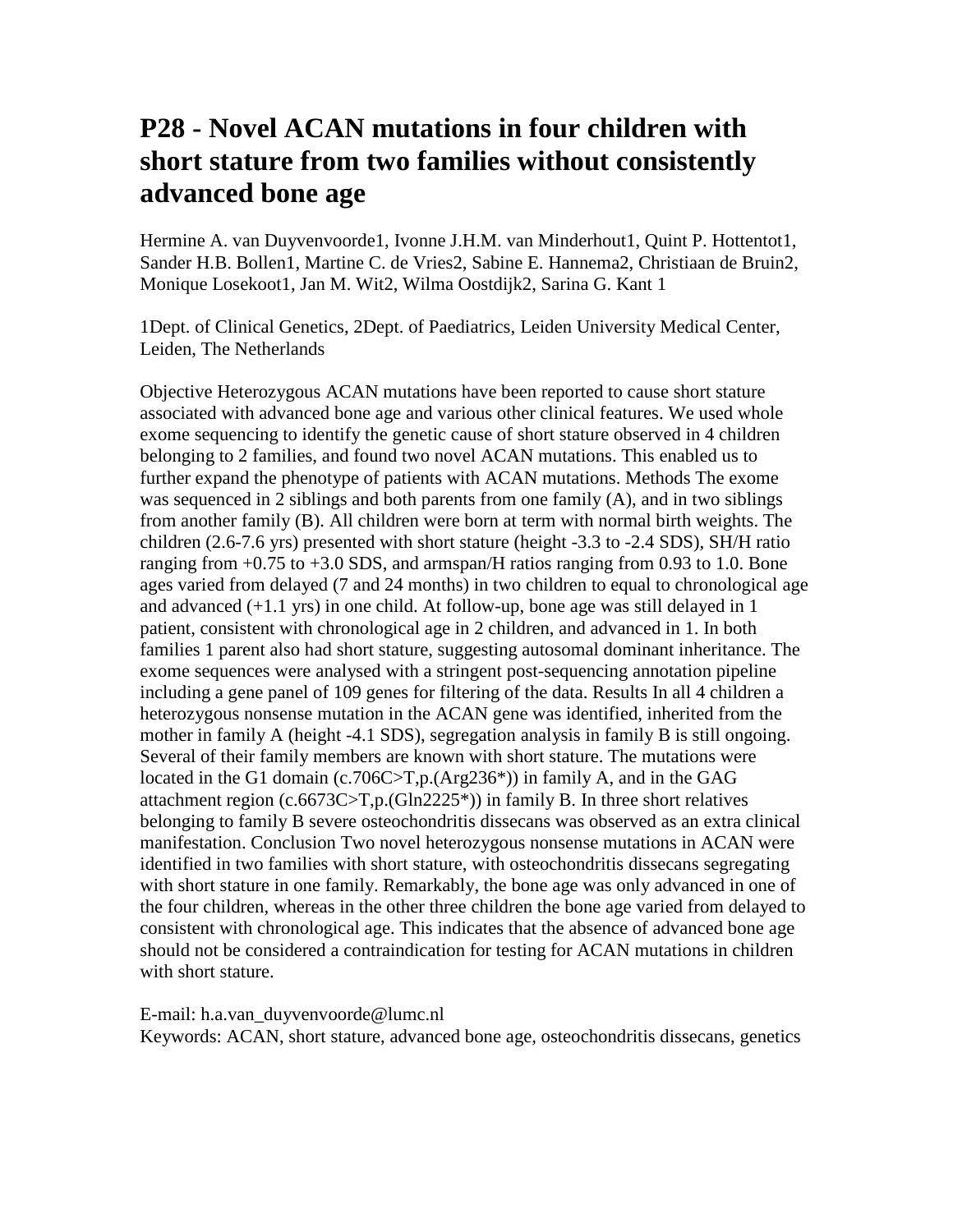### **P29 - Major contributors identified for increase in diagnostic yield in our 10 years of experience in genetic testing for cardiomyopathies; data sharing, titin (TTN) mutations and stricter clinical inclusion criteria**

M.A. van Slegtenhorst, J.N.R. Kromosoeto, M. van Tienhoven, H.G. van Velzen, J.M.A. Verhagen, J.I. van Waning, C.E.M. Kockx, I.M.B.H. van de Laar, K. Caliskan, M. Michels, A.F.L. Schinkel, M.W. Wessels, D.F. Majoorâ€'Krakauer, W.F.J. van IJcken, H.T. Brüggenwirth and R.A. Oldenburg

Department of Clinical Genetics, Erasmus Medical Center Rotterdam, The Netherlands Department of Cardiology, Thorax-center, Erasmus Medical Center Rotterdam, The Netherlands Department of Clinical Genetics, Leiden University Medical Center, The Netherlands Center for Biomics, Erasmus Medical Center Rotterdam, The Netherlands

Introduction: Inherited cardiomyopathies are defined by structural and functional abnormalities of the myocardium, characterized by extreme genetic and clinical heterogeneity. In the Erasmus Medical Center genetic testing is offered to patients with hypertrophic cardiomyopathy (HCM), dilated cardiomyopathy (DCM) and noncompaction cardiomyopathy (NCCM). Materials and Methods: From 2006 till 2012 we performed Sanger sequencing of eight sarcomere genes. In the past four years, we applied a targeted next generation sequencing (NGS) 52 gene panel approach for  $\sim$ 900 patients. For the targeted approach we included the Titin gene (TTN), encoding the largest known human protein that plays a central role in sarcomere organization. We evaluated the diagnostic yield by comparing NGS gene panels with Sanger sequencing. Results: Sanger sequencing of eight genes resulted in a pathogenic mutation in 40% of the HCM patients. Using NGS, the majority of mutations in HCM were detected in genes, previously tested with Sanger sequencing. The increase in diagnostic yield from 40% to 50% is mainly achieved by data sharing and by re-evaluating patients with stricter clinical inclusion criteria. NGS in DCM and NCCM patients led to a doubling of the diagnostic yield, from 15% to 30%, mainly explained by truncating mutations in TTN in exons 259-359, encoding the A-band of Titin. Conclusions: Targeted NGS has proven most beneficial for NCCM and DCM patients, resulting in doubling the diagnostic yield. The increased yield for HCM patients was mainly achieved by stricter clinical inclusion criteria together with data sharing, resulting in reclassification of many missense variants.

E-mail: m.vanslegtenhorst@erasmusmc.nl Keywords: Cardiomyopathy Diagnostic yield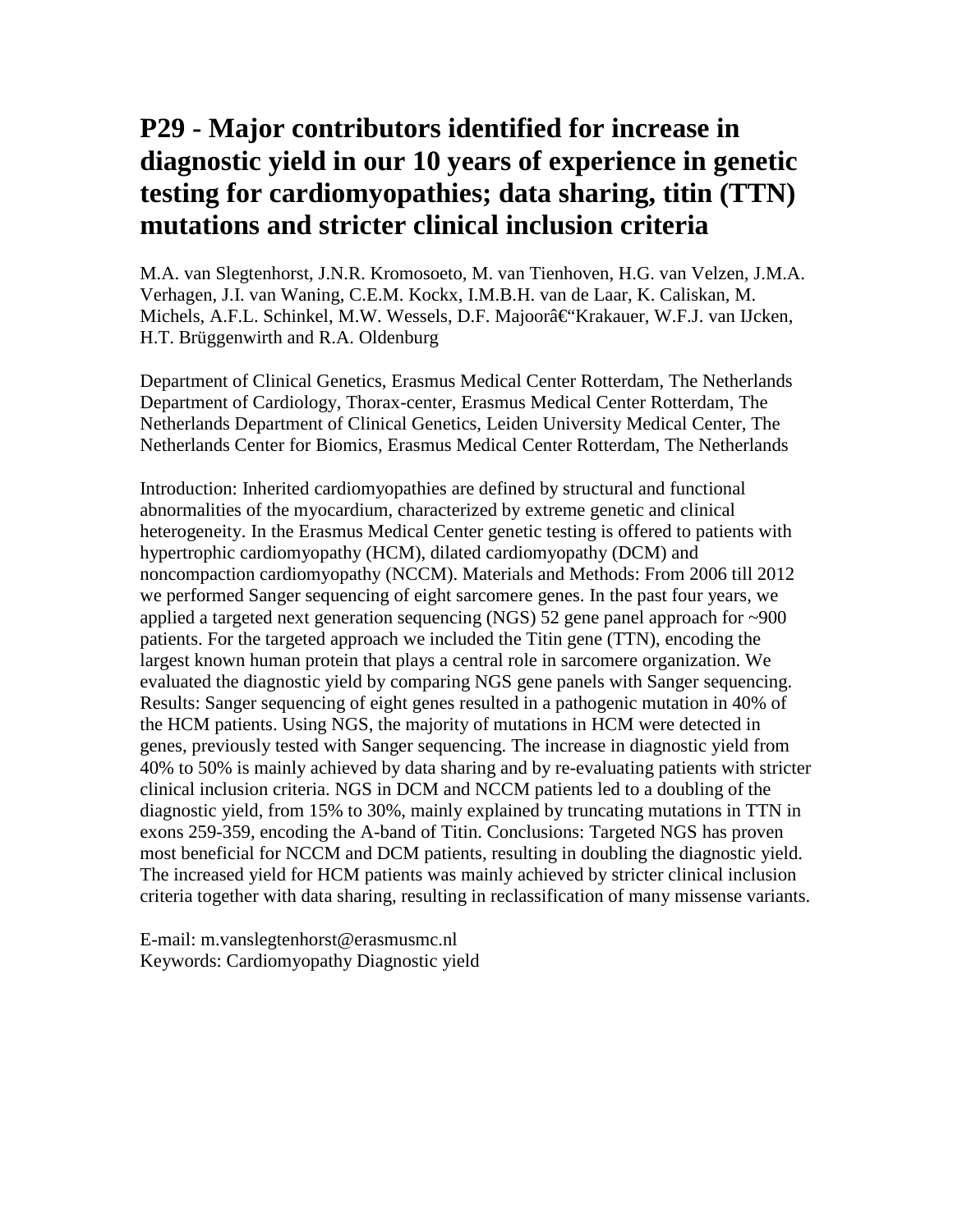### **P30 - MAMLD1 deletions in three patients with proximal hypospadias**

L.J.C.M. van Zutven1, Y. van Bever1,2, S. Demirdas1, W.Oostdijk3, K.P.Wolffenbuttel2,4, A. de Klein1,, B. Eussen, M.M. van Veghel-Plandsoen 1, J.J. Saris1 en E.Oussoren5

1Department of Clinical Genetics, Erasmus University Medical Center, Rotterdam, the Netherlands 2DSD center, Erasmus University Medical Center, Rotterdam, the Netherlands 3Department of Pediatrics, Leiden University Medical Centre, Leiden, the Netherlands 4Department of Pediatric Urology, Erasmus University Medical Center, the Netherlands 5Department of Pediatrics, Center for Lysosomal and Metabolic Diseases, Erasmus University Medical Center, Rotterdam, the Netherlands.

Hypospadias is a congenital malformation that has a prevalence of 4-43:10.000. Distal or (sub)glandular hypospadias is far more common than proximal hypospadias. In most cases of isolated distal hypospadias inheritance is multifactorial, while the more proximal anomalies are part of the spectrum of Disorders of Sex Development (DSD) and can have a variety of genetic defects. MAMLD1 is one of the genes associated with hypospadias, although functional studies in mouse KO models do not support this as the male knockout mice do not show hypospadias and have normal fertility. Patients with a contiguous syndrome involving the MTM1 gene and MAMLD1 have been described as well as patients with deletions encompassing IDS and MAMLD1 not showing hypospadias. We present the findings in two sibs with proximal hypospadias and a very small deletion of MAMLD1 confirmed with MAQ assay and a third patient with Hunter syndrome and hypospadias carrying a deletion encompassing the IDS gene, which extends to the first exon of transcript 1 of MAMLD1.

E-mail: l.vanzutven@erasmusmc.nl Keywords: MAMLD1 deletion, hypospadias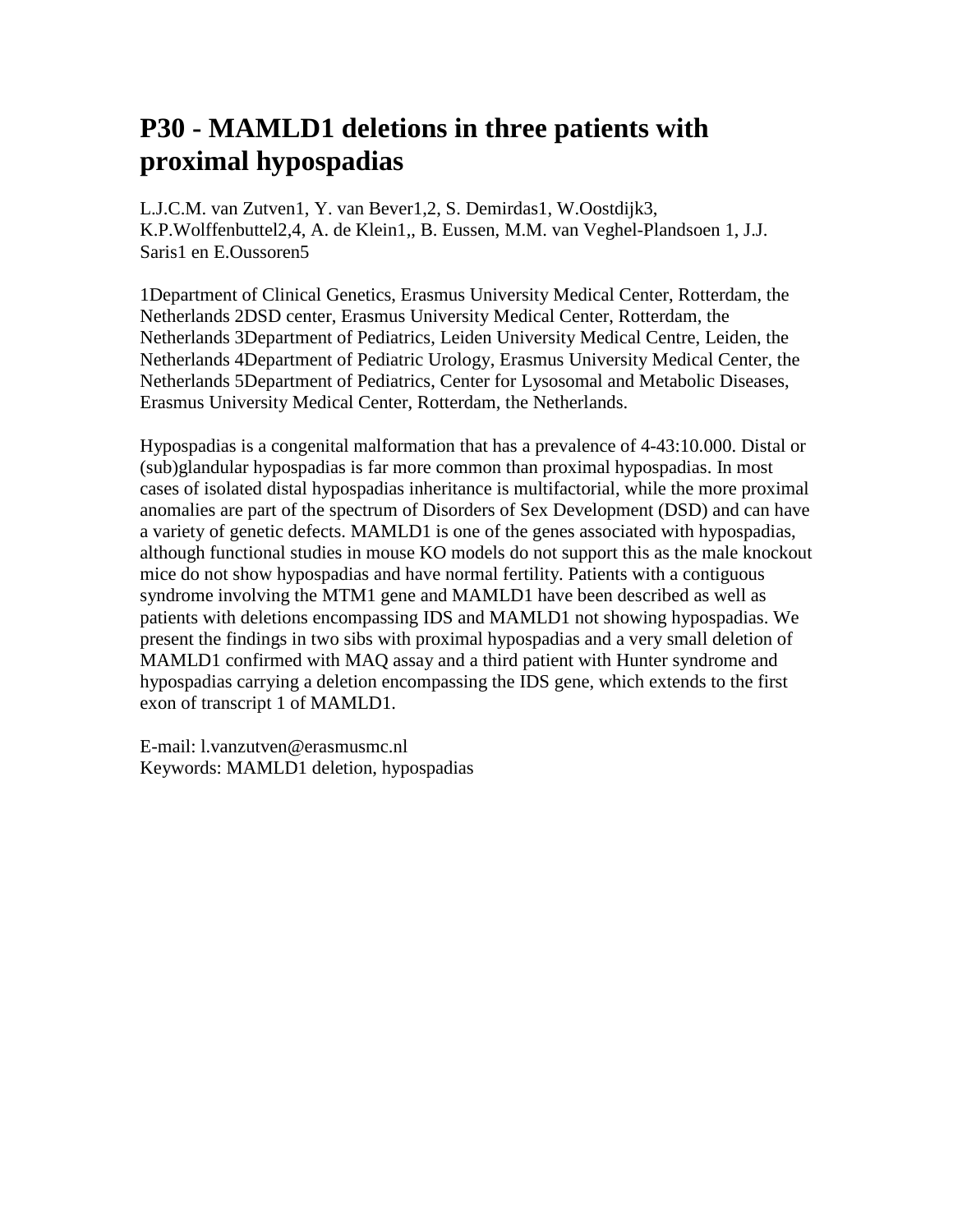#### **P31 - A zebrafish model of classic galactosemia: paving the way for new insights on this metabolic disorder**

J.M. Vanoevelen1,3, A.I. Coelho1,2,3, B. van Erven1,2,3, J. Bierau1, X. Huang4, G.T. Berry 4, Vos R.5, Rubio-Gozalbo M.E. 1,2,3

1 Department of Clinical Genetics, Unit Clinical Genomics, Maastricht University Medical Centre, Maastricht, The Netherlands 2 Department of Pediatrics, Maastricht University Medical Centre, Maastricht, The Netherlands 3 GROW - School for Oncology and Developmental Biology, Maastricht University Medical Centre, Maastricht, The Netherlands 4 The Manton Center for Orphan Disease Research, Division of Genetics and Genomics, Boston Children's Hospital, Harvard Medical School, Boston, Massachusetts, USA 5 Department of Methodology and Statistics, School for Public Health and Primary Care (CAPHRI), Maastricht University, Maastricht, The Netherlands

Classic galactosemia (CG) is an inherited metabolic disorder caused by a severe deficiency of galactose-1-phosphate uridylyltransferase (GALT), a key enzyme in galactose metabolism. Current standard of therapy  $\hat{a} \in \mathcal{C}^{\perp}$  lifelong galactose-restricted diet  $\hat{a} \in \hat{C}$  is life-saving in the neonatal period but fails to prevent the development of chronic complications in brain and ovaries. We have developed a zebrafish model of CG, aiming to gain new insights on brain and gonadal damage throughout development. Knockout (KO) galt zebrafish were generated using a TALEN-strategy. Biochemical and clinical phenotypes of KO fish were thoroughly investigated. Analysis of galt-enzyme activity revealed a severe impairment in KO embryos, as well as in brain and gonads of adult fish. Following exposure to galactose, KO embryos accumulated high levels of galactose-1 phosphate (substrate of GALT). qPCR was performed to evaluate galt tissue-specific expression (brain and gonads) in adult wildtype (WT) fish. Other key enzymes of galactose metabolism (galk1, gale, aldose reductase and ugp) were also investigated by qPCR and catalytic activity in WT and KO fish. Neurological impairment was evaluated in WT and KO embryos (5 dpf) and juvenile fish (4 weeks old) by quantifying motor activity. KO and WT embryos showed similar activity, whereas KO juvenile fish showed a decreased motor activity. Fertility was evaluated by periodic crossings of WT, heterozygous and KO fish. Breedings involving KO female exhibited an increased number of unsuccessful crossings and a lower egg quantity. Egg quality was unaffected. Further phenotypic characterization in CG zebrafish is underway. We have crossed galt KO fish with reporter lines that carry brain- and gonad-specific promoters driving GFP expression (mbp:GFP and vasa:GFP respectively), which will allow studying brain and gonadal damage from embryonal stage to adulthood. We have successfully developed a zebrafish model of CG that recapitulates the human phenotype. The unique features of zebrafish allow to successfully model this metabolic disorder, providing a valuable platform to study its pathogenic mechanisms and onset, as well as to develop new therapeutic strategies.

E-mail: j.vanoevelen@maastrichtuniversity.nl Keywords: Classic galactosemia zebrafish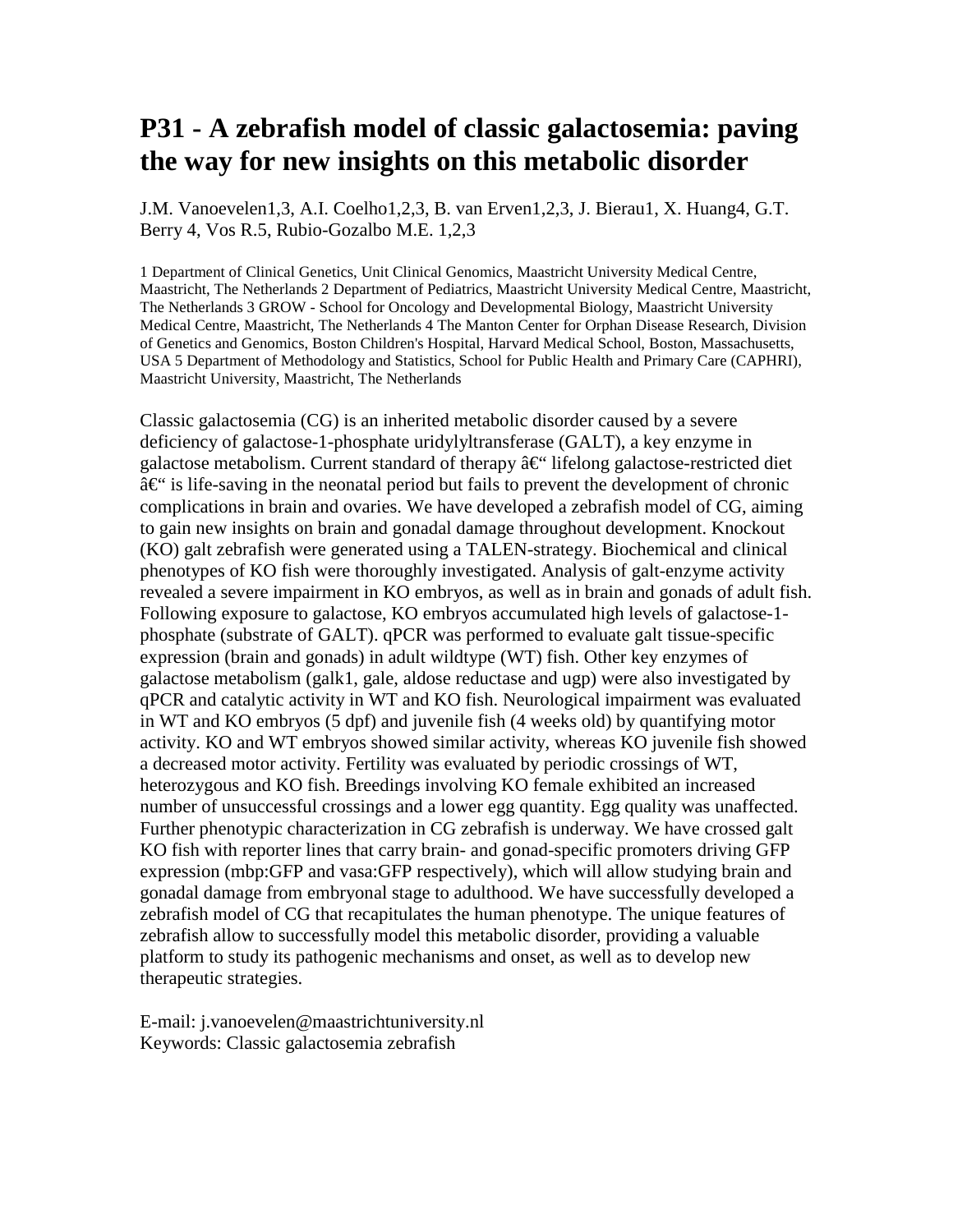#### **VKGN, donderdag 21 september 2017**

| 14.00-14.30 | Marleen Jansen (Groningen, NL)<br>Individuals with combined visual and hearing  |
|-------------|---------------------------------------------------------------------------------|
| 14.30-14.50 | Virginie Verhoeven (Rotterdam, NL)<br>Polygenic visual disturbances             |
| 14.50-15.15 | <b>Rob Collin</b> (Nijmegen, NL)<br>Gene therapies in retinopathies             |
| 15.15-15.35 | Marieke van Dooren (Rotterdam, NL)<br>Clinical genetic approach of hearing loss |
| 15.35-16.00 | <b>Wilko Grolman (Utrecht, NL)</b><br>Cochlear implantates: state of the art    |

#### **Individuals with combined visual and hearing**

#### *Prof. Dr. Marleen Janssen, UMC Groningen. [h.j.m.janssen@rug.nl](mailto:h.j.m.janssen@rug.nl)*

In deze lezing wordt allereerst ingegaan op enkele karakteristieken van de verschillende doelgroepen mensen met een beperking in het horen en zien. Stilgestaan wordt bij het grote aantal zeldzame syndromen dat geassocieerd kan worden met deze beperking. Het maakt een groot verschil of dat men vanaf de geboorte de dubbele zintuigelijke beperking heeft of dat deze verworven is op latere leeftijd (Dalby et al., 2009). Bij beide groepen vormt het communiceren en in dialoog gaan met sociale partners een belangrijke voorwaarde voor de kwaliteit van bestaan. De taak van de hulpverleners is goede diagnostiek uitvoeren, de doelgroep juist identificeren en doorverwijzen. Vervolgens kan samen met de persoon die zintuiglijk beperkt is (of met direct betrokkenen) een goed ondersteuningsplan opgesteld worden. Tactiele communicatie, gebarentaal, of andere aanpassingen in de toegang tot informatie, communicatie en mobiliteit zijn essentieel voor het kunnen participeren in het maatschappelijk leven.

#### **Polygenic visual disturbances**

*Virginie J.M. Verhoeven, Dept. Clinical Genetics, Ophthalmology & Epidemiology, Erasmus Medical Center, Rotterdam, the Netherlands. [v.verhoeven@erasmusmc.nl](mailto:v.verhoeven@erasmusmc.nl)*

Common age-related ocular disorders, such as myopia, age-related macular degeneration and glaucoma, are major causes of world blindness. Genome-wide association studies (GWAS) have identified many genes and genomic loci contributing to these complex genetic traits. Our recent large GWAS for myopia combining data from the CREAM consortium and personal genomics company 23andMe (n=160,420) has identified 189 associated loci. We identified significant biological pathways, of which light response and light processing in the retina are the most prominent mechanisms. We present the results of this GWAS and place the findings in context with other GWASes from common blinding ocular disorders. We discuss possibilities for next steps towards translation to gene-based screening and novel therapies.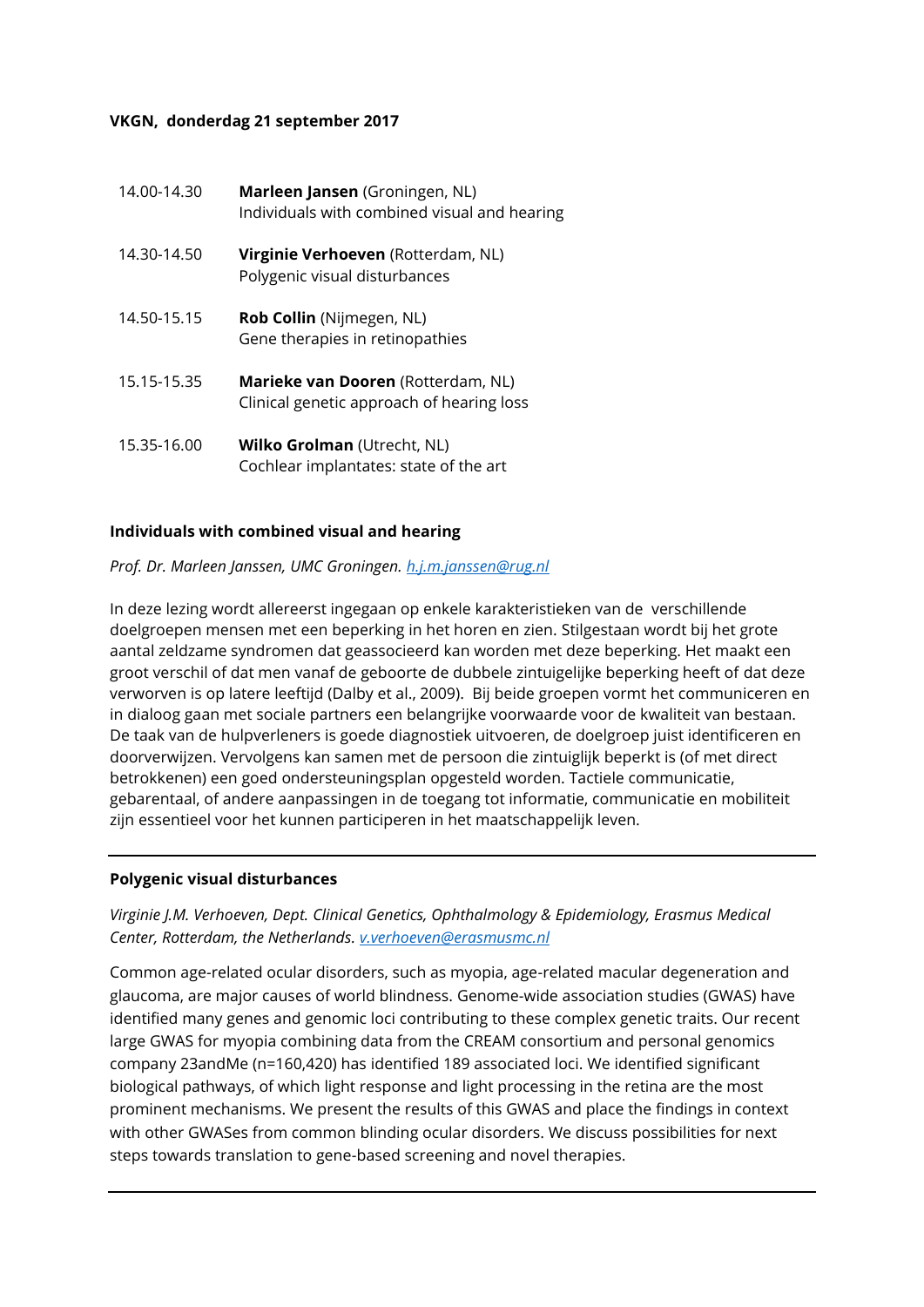#### **Gene therapies in retinopathies**

#### *Dr. Rob W.J. Collin UMC Nijmegen. [rob.collin@radboudumc.nl](mailto:rob.collin@radboudumc.nl)*

Erfelijke netvliesaandoeningen zijn klinisch en genetisch heterogene ziekten die leiden tot slechtziendheid of zelfs volledige blindheid. Diverse soorten erfelijke mutaties in meer dan 200 verschillende genen kunnen ten grondslag liggen aan deze groep aandoeningen. Ook de oorzakelijke moleculaire mechanismen zijn zeer divers, en kunnen variëren van genomische deleties, of verkeerde processing van het messenger RNA, tot verlies van of afwijkende eiwitfunctie. Kennis over het exacte moleculaire mechanisme is van essentieel belang om de meest belovende therapeutische strategie te kunnen kiezen.

Technologische ontwikkelingen in het afgelopen decennium hebben ervoor gezorgd dat genetische therapieën voor erfelijke aandoeningen, en in het bijzonder voor erfelijke netvliesaandoeningen, langzaam maar zeker de kliniek bereiken. In deze lezing zal ik de meest veelbelovende therapeutische strategieën, zoals bijvoorbeeld gentherapie, RNA therapie alsook genome editing, beschrijven. Daarnaast zal ik aan de hand van enkele praktijkvoorbeelden uit de literatuur alsook uit werk in mijn eigen groep de mogelijkheden en uitdagingen van de verschillende therapievormen illustreren.

#### **Clinical genetic approach of hearing loss**

*Marieke F. van Dooren, Dept. Clinical Genetics, Erasmus Medical Center, Rotterdam, the Netherlands. [m.vandooren@erasmusmc.nl](mailto:m.vandooren@erasmusmc.nl)*

Should single gene testing be replaced by whole exome sequencing panel testing for genes involved in deafness in children?

Prelingual hearing loss is in 80 % caused by a genetic factor of which 20% is related to syndromic hearing loss. Since the introduction of Next Generation Sequencing (NGS) panels for analysis of deafness, more genetic causes of hearing loss in children have been found at a young age. We will discuss several aspects of genetic testing in children with hearing loss according to the Dutch protocol (VKGN Richtlijn Etiologisch onderzoek naar slechthorendheid op de kinderleeftijd, 2012) in relation to international guidelines. Furthermore we will debate the importance of pre-test counseling of NGS in children with non-syndromic hearing loss based upon some of our patients whom were diagnosed with Usher syndrome at a very young age.

#### **Cochlear implantates: state of the art**

#### *Prof. Dr. Wilko Grolman, UMC Utrecht. [w.grolman@orl.nl](mailto:w.grolman@orl.nl)*

De gehoor sensaties is essentieel voor de ontwikkeling van auditieve banen en daarmee ook voor de taalontwikkeling bij kinderen. De periode waarbinnen dit proces zich voltrekt is in de tijd beperkt en er wordt daarom gesproken over de "Window of Opportunity" waarbinnen bij voorkeur gehoor verbeterende interventies zouden moeten plaatsvinden. Dit betreft de prelinguale slechthorende patiëntengroep.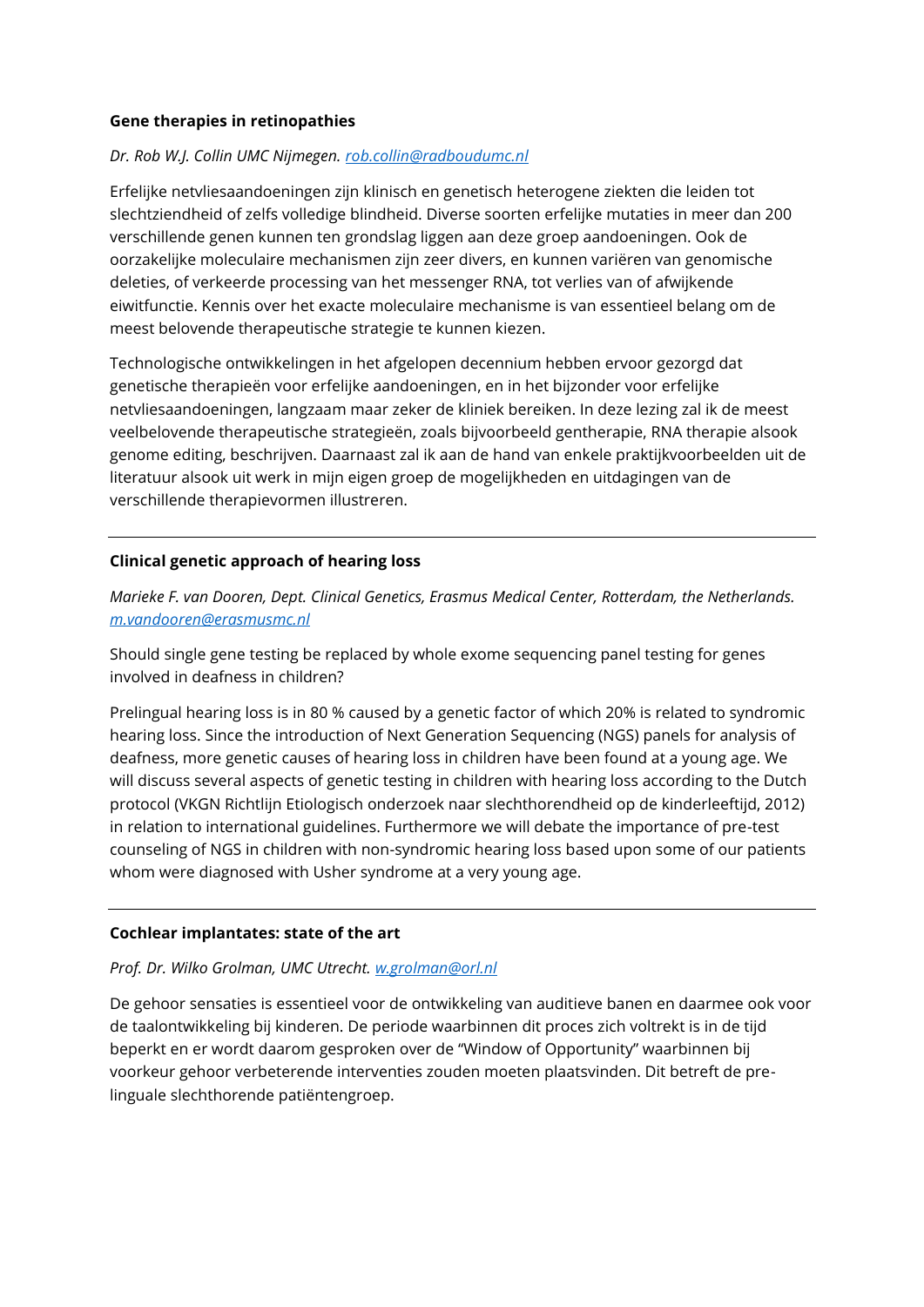Ook bij volwassenen is aangetoond hoe belangrijk het gehoor is voor de sociale interacties met de omgeving en het individueel wel bevinden. Bij de post-linguale (verworven) slechthorende patiëntengroep. Uit recent onderzoek blijkt zelfs het gehoor de meest beïnvloedbare factor is die van invloed is op het ontwikkelen van dementie1.

Het cochleair implantaat is voor het eerst succesvol in 1984 toegepast in Nederland bij een dove patiënt. Aanvankelijk waren er zeer strikte selectieregels voordat iemand in aanmerking kon komen voor een cochleair implantaat. Inmiddels is er door de jaren heen gebleken dat het cochleaire implantaat een betrekkelijke grote groep van toegevoegde waarde is. Uit recent eigen onderzoek blijkt zelfs dat bij eenzijdige doofheid (nog niet vergoede zorg in Nederland) het cochleaire implantaat nog steeds van toegevoegde waarde kan zijn2.

We bespreken de werking van het cochleaire implantaat en we bespreken globaal welke patiënten voor implantatie in aanmerking komen en wat de minimale randvoorwaarden zijn waar een patiënt aan moet voldoen3. Het indicatiegebied voor het cochleaire implantaat zal naar verwachting in de toekomst nog verder toenemen.

1: Davies HR, Cadar D, Herbert A, Orrell M, Steptoe A. Hearing Impairment and Incident Dementia: Findings from the English Longitudinal Study of Ageing. J Am Geriatr Soc. 2017 Jul 22.

2: Peters JP, van Zon A, Smit AL, van Zanten GA, de Wit GA, Stegeman I, Grolman W. CINGLE-trial: cochlear implantation for siNGLE-sided deafness, a randomized controlled trial and economic evaluation. BMC Ear Nose Throat Disord. 2015 May 23;15:3.

3: Kraaijenga VJ, Smit AL, Stegeman I, Smilde JJ, van Zanten GA, Grolman W. Factors that influence outcomes in cochlear implantation in adults, based on patient-related characteristics - a retrospective study. Clin Otolaryngol. 2016 Oct;41(5):585-92.

\* Grolman receives unrestrictive research grants from all major cochlear implant companies under full legal research contract formally approved by the Academic Medical Center and University Medical Center Utrecht.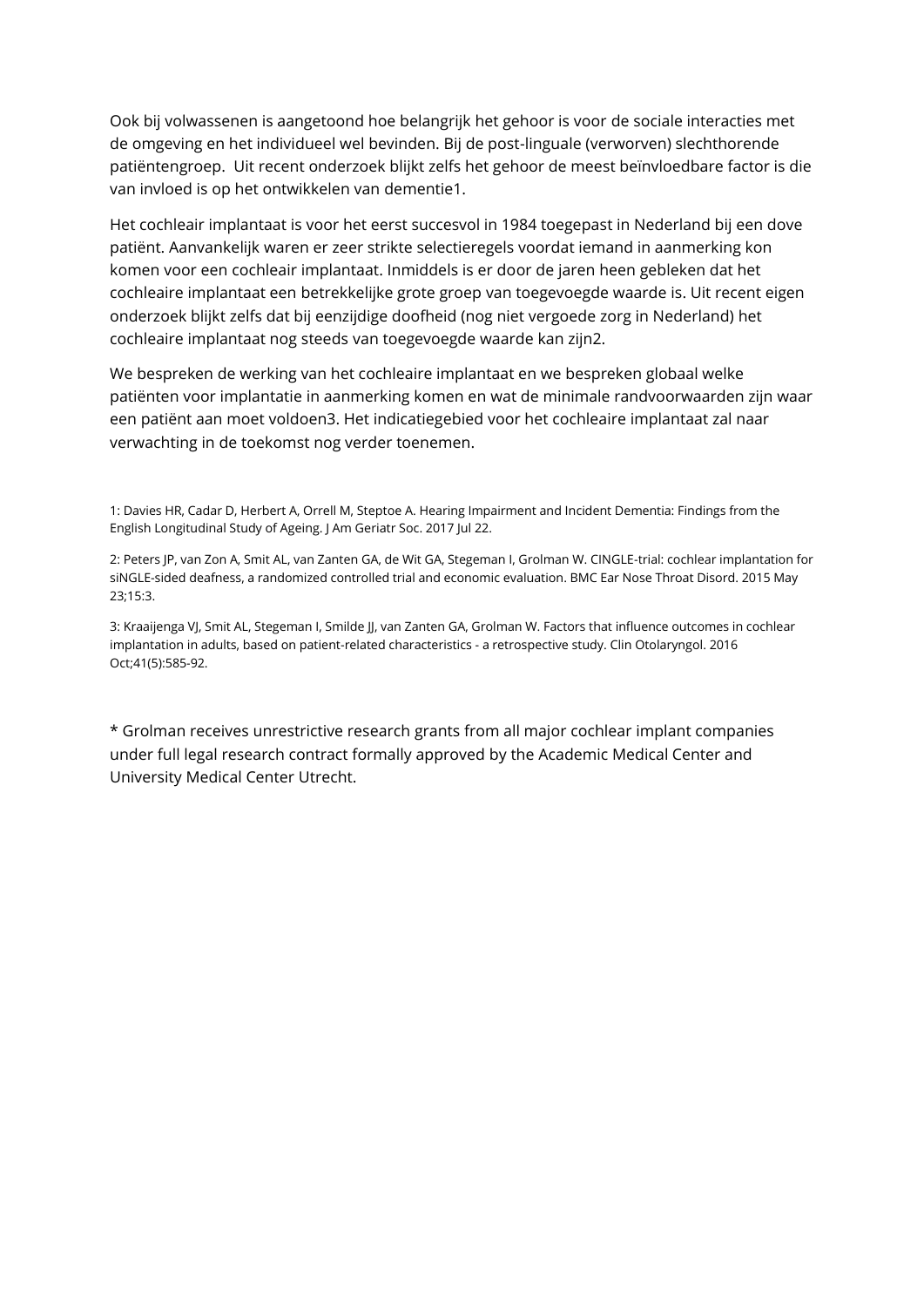

# NVHG Najaarssymposium 2017 21 & 22 september, Veldhoven

Volledig programma op www.nvhg-nav.nl

VKGL, donderdag 21 september 2017

Symposium 1B : VKGL 14:00-14:40 uur



## Pharmacogenetics in clinical care: a 15 year experience

#### **Ron H.N. van Schaik**

International Expert Center and IFCC Reference Center for Pharmacogenetics, Department Clinical Chemistry, Erasmus MC University Medical Hospital, The Netherlands

Adverse drug reactions (ADRs) are a severe complication in treating patients, and are responsible for 5-7% of hospitalizations. In addition, only 25-60% of drugs prove to be effective. The problem is partially caused by interindividual variation in drug metabolism. Whereas we pay a lot of attention to prescribing exactly the right dose, the variability between individuals to metabolize drugs, did not receive a lot of attention in clinical practice yet.

Predicting how patients metabolize drugs based on their DNA (pharmacogenetics) addresses genetic polymorphisms in drug metabolizing enzymes and drug transporters. With 5,000 articles/year being published on genomic markers to guide drug therapy, there is a huge potential to improve therapy, yet, the challenge is to select those with sufficient impact for clinical care. The cytochrome P450 enzymes are responsible for the metabolism of 80% of all drugs. For CYP2D6 (involved in the metabolism of 25% of all drugs), 5-10% of the population is deficient. due to inheritance of two inactive CYP2D6 variant alleles. Such a deficiency can be tested upfront, and drug therapy can be adjusted based on the outcome. Evidence-based dosing guidelines are in fact already available for this in every pharmacy in the Netherlands.

Our 15 year experience in implementing pharmacogenetics in the Netherlands will be illustrated. Successes as well as unexpected challenges will be addressed. European initiatives such as the European Pharmacogenetics Implementation Consortium [\(www.eu-pic.net\)](http://www.eu-pic.net/) and the European Society for Pharmacogenomics and Personalized Therapy (ESPT) [\(www.esptnet.eu\)](http://www.esptnet.eu/) will be highlighted.

W [www.erasmusmc.nl/farmacogenetica,](http://www.erasmusmc.nl/farmacogenetica) [www.farmacogenetica.nl,](http://www.farmacogenetica.nl/) [www.eu-pic.net,](http://www.eu-pic.net/) www.esptnet.eu

P +31-10-7033119

E [r.vanschaik@erasmusmc.nl](mailto:r.vanschaik@erasmusmc.nl)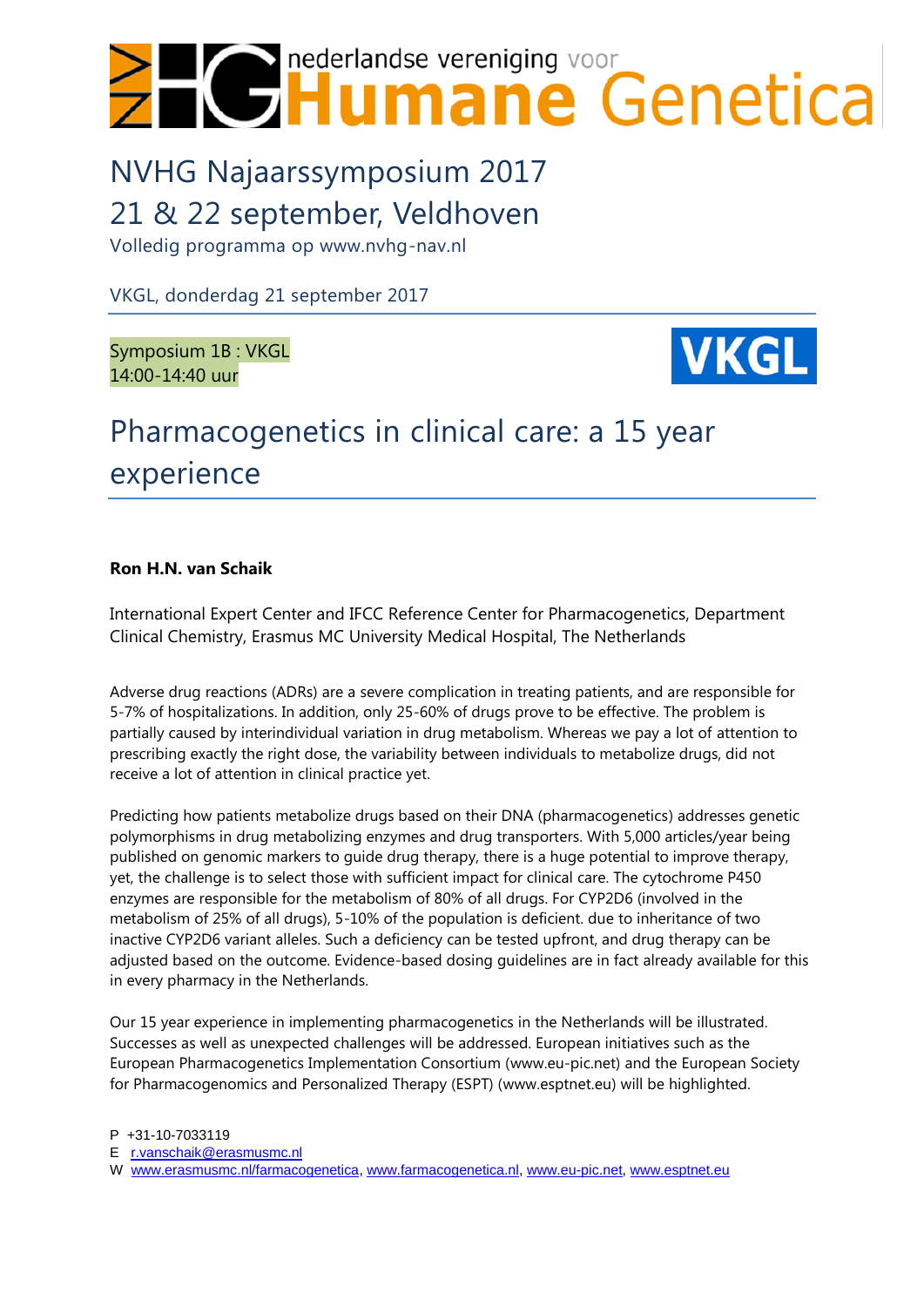

# The concept of "one-genetic-test-fits-alldiseases": a genetic and cost-effectiveness perspective

#### **Lisenka E.L.M. Vissers<sup>1</sup> & Geert W.J. Frederix<sup>2</sup>**

<sup>1</sup> Department of Human Genetics, Radboudumc Nijmegen  $\alpha^2$  Department of Genetics and Julius Center, UMC Utrecht, The Netherlands

The field of clinical genetic diagnostic testing has experienced many changes over the last decades. In the early 2000s, genomic microarrays found their way into clinical practice, for the first time allowing an unbiased high-resolution analysis of genome wide copy number variation explaining disease in approximately 15% of patients with neurodevelopment disorders. More recently, next generation sequencing technologies, such as whole exome sequencing (WES), have allowed an unprecedented view at all protein-coding sequence at single base pair resolution, providing a genetic diagnosis in another 30% of patients with clinically and genetically heterogeneous disorders.

The implementation of these novel technologies have mostly been driven by technological advances, and promises to increase diagnostic yield. Whereas this – without a doubt – has been the case for microarrays and WES – these technologies are mainly employed as an add-on test rather than replacement of others. This raises the questions to what is the most efficient approach to diagnose a patient? Which strategy is most cost-effective? And what is the impact of a genetic diagnosis on other medical diagnostic pathways?

In this presentation, we will show results of clinical utility studies comparing WES and conventional diagnostic testing, as well as a health technology assessment taking into account the costs to our health care system. Moreover, the data presented serves as a stepping stone to introduce the national project operated by the RADICON-NL consortium to evaluate Whole Genome Sequencing as first tier and only - test to diagnose patients with a rare genetic disorder.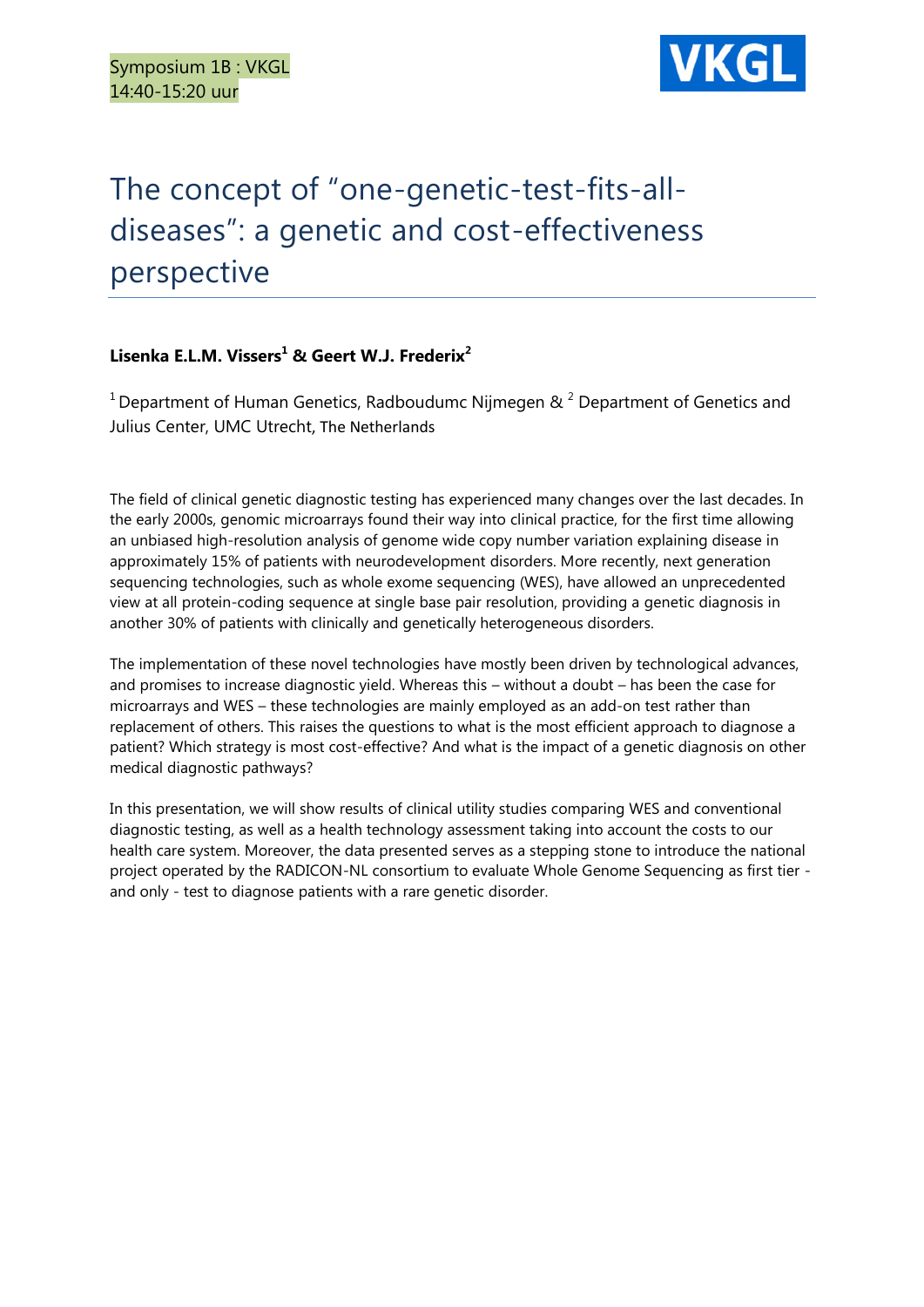

# Translational metabolism: key to the future of inherited metabolic diseases

#### **Ronald J.A. Wanders**

Departments Clinical Chemistry and Pediatrics, Emma Children's Hospital, Laboratory Genetic Metabolic Diseases, University of Amsterdam, Academic Medical Center, Amsterdam, The **Netherlands** 

Until recently, the diagnostic process in any patient suspected to suffer from an inborn error of metabolism (IEM), would start with the analysis of metabolites in a blood, urine and/or CSF sample followed by enzymatic studies in fibroblasts and molecular analyses. Although this classical approach has proven its great value over the years and has led to the identification of many new IEMs, this approach also has its limitations, especially in milder affected patients showing only minimal metabolite abnormalities or none at all, and also in patients with atypical phenotypes. Importantly, technological advances, notably in the field of DNA sequencing, have led to a paradigm shift in the diagnostic process with whole exome/whole genome sequencing (WES/WGS) taking over from metabolite analysis as the first step in the diagnostic process, at least in several centers. Although many successes have been reported, including the identification of new defects and new phenocopies of known disorders, interpretation of WES and/or WGS sequencing results is often not trivial and can best be done in a team effort involving physicians, geneticists, bioinformaticians, metabolic and enzymatic experts and ideally basic researchers knowing about metabolism, model organisms, genetics and systems biology. Such a set-up is required to translate data coming from WGS and/or WES but also other omics techniques into functional consequences for metabolism in any patient investigated. This approach which we call translational metabolism may start with the identification of a VUS which requires analysis of its functional consequences for the protein involved. If the protein has enzymatic activity, expert knowledge on enzymology comes in, followed by investigations aimed to resolve the functional consequences for the metabolic pathway involved which requires whole cell flux studies in vitro in patients' cells and ideally also in vivo in patients. Such a multidisciplinary approach in which all information comes together is probably also the best setting to think of therapeutic options for each patient based on the expert knowledge gathered. The application of this translational metabolism approach will be illustrated.